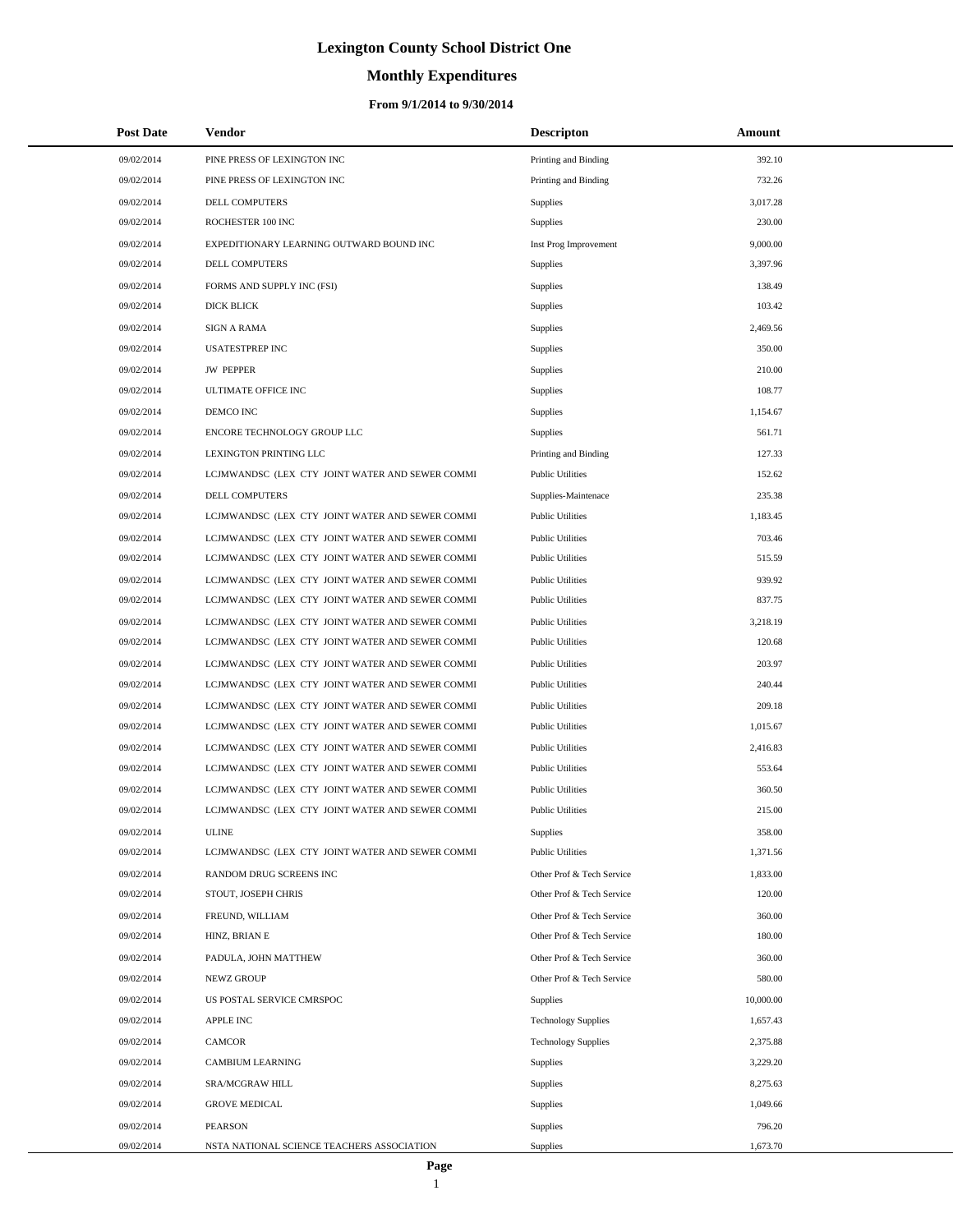# **Monthly Expenditures**

| <b>Post Date</b> | Vendor                                            | <b>Descripton</b>          | Amount   |
|------------------|---------------------------------------------------|----------------------------|----------|
| 09/02/2014       | INTEGRIS EQUIPMENT LLC                            | Supplies                   | 1,856.91 |
| 09/02/2014       | SOUTHERN EDUCATIONAL SYSTEMS INC                  | <b>Technology Supplies</b> | 2,240.58 |
| 09/02/2014       | <b>LEGO EDUCATION</b>                             | <b>Technology Supplies</b> | 4,107.91 |
| 09/02/2014       | SOUTHERN EDUCATIONAL SYSTEMS INC                  | <b>Technology Supplies</b> | 2,190.34 |
| 09/02/2014       | HEINEMANN (GREENWOOD PUBLISHING GROUP)            | Supplies                   | 3,213.00 |
| 09/02/2014       | LEXINGTON PRINTING LLC                            | Printing and Binding       | 255.73   |
| 09/02/2014       | GENERAL SALES CO INC                              | Supplies                   | 6,445.68 |
| 09/02/2014       | DATACOM SYSTEMS                                   | <b>Technology Supplies</b> | 2,217.04 |
| 09/02/2014       | <b>BG ENTERPRISES</b>                             | Pupil Activity             | 2,040.00 |
| 09/02/2014       | HAL LEONARD CORP                                  | Pupil Activity             | 390.00   |
| 09/02/2014       | HEINEMANN (GREENWOOD PUBLISHING GROUP)            | Pupil Activity             | 2,420.50 |
| 09/02/2014       | DODGE LEARNING RESOURCES                          | Pupil Activity             | 844.16   |
| 09/02/2014       | <b>PASS ASSURED</b>                               | Pupil Activity             | 598.00   |
| 09/02/2014       | DEMCO INC                                         | Pupil Activity             | 143.99   |
| 09/02/2014       | T & T                                             | Pupil Activity             | 722.25   |
| 09/02/2014       | <b>GILMAN GEAR</b>                                | Pupil Activity             | 625.00   |
| 09/02/2014       | T & T                                             | Pupil Activity             | 1,536.83 |
| 09/02/2014       | LEXINGTON SCREEN PRINTING/ DESIGN                 | Pupil Activity             | 456.89   |
| 09/02/2014       | <b>BAND SHOPPE</b>                                | Pupil Activity             | 377.65   |
| 09/03/2014       | SC DEPARTMENT OF CORRECTIONS DIV OF INDUSTRIES    | Supplies                   | 529.71   |
| 09/03/2014       | SCHOOL SPECIALTY INC                              | Supplies                   | 180.76   |
| 09/03/2014       | US INK AND TONER INC                              | Supplies                   | 3,581.99 |
| 09/03/2014       | DIGITAL OFFICE SOLUTIONS INC                      | Supplies                   | 189.39   |
| 09/03/2014       | NUIDEA SCHOOL SUPPLY CO                           | Supplies                   | 823.26   |
| 09/03/2014       | HOUGHTON MIFFLIN                                  | Supplies                   | 130.00   |
| 09/03/2014       | SCHOOL SPECIALTY INC                              | Supplies                   | 763.97   |
| 09/03/2014       | HEWLETT PACKARD BUSINESS STORE                    | <b>Technology Supplies</b> | 252.79   |
| 09/03/2014       | SCHOOL SPECIALTY INC                              | Supplies                   | 217.02   |
| 09/03/2014       | SCHOOL SPECIALTY INC                              | Supplies                   | 1,043.85 |
| 09/03/2014       | CAROLINA BIOLOGICAL SUPPLY CO                     | Supplies                   | 669.72   |
| 09/03/2014       | SC DEPARTMENT OF REVENUE (SALES TAX RETURN)       | <b>Technology Supplies</b> | 166.60   |
| 09/03/2014       | SWEETWATER EDUCA TECH DIVISION                    | <b>Technology Supplies</b> | 2.380.00 |
| 09/03/2014       | LOWE'S                                            | Supplies                   | 423.36   |
| 09/03/2014       | OSWALD WHOLESALE LUMBER INC                       | Supplies                   | 428.00   |
| 09/03/2014       | HOUGHTON MIFFLIN                                  | Supplies                   | 1,362.00 |
| 09/03/2014       | SC DEPARTMENT OF CORRECTIONS DIV OF INDUSTRIES    | Supplies                   | 211.43   |
| 09/03/2014       | AMTEC                                             | Other Prof & Tech Service  | 2,000.00 |
| 09/03/2014       | CERTIFIED ELEVATOR INSPECTIONS LLC                | Other Prof & Tech Service  | 125.00   |
| 09/03/2014       | CERTIFIED ELEVATOR INSPECTIONS LLC                | Other Prof & Tech Service  | 125.00   |
| 09/03/2014       | SMITH AND JONES JANITORIAL SUPPLIES AND EQUIP INC | Supplies-Maintenace        | 1.161.70 |
| 09/03/2014       | <b>BARNES PROPANE</b>                             | Energy                     | 1,599.11 |
| 09/03/2014       | CAROLINA WATER SERVICE INC                        | <b>Public Utilities</b>    | 1,760.03 |
| 09/03/2014       | CITY OF WEST COLUMBIA WATER COLLECTION DIVISION   | <b>Public Utilities</b>    | 920.50   |
| 09/03/2014       | CERTIFIED ELEVATOR INSPECTIONS LLC                | Other Prof & Tech Service  | 375.00   |
| 09/03/2014       | JANEICE PRODUCTS CO INC                           | Supplies-Maintenace        | 964.93   |
| 09/03/2014       | AUCKERMAN JR, STEPHEN JOE                         | Other Prof & Tech Service  | 180.00   |
| 09/03/2014       | HALL, ROY LEE                                     | Other Prof & Tech Service  | 180.00   |
| 09/03/2014       | BLACK, CALEB JAMES                                | Other Prof & Tech Service  | 180.00   |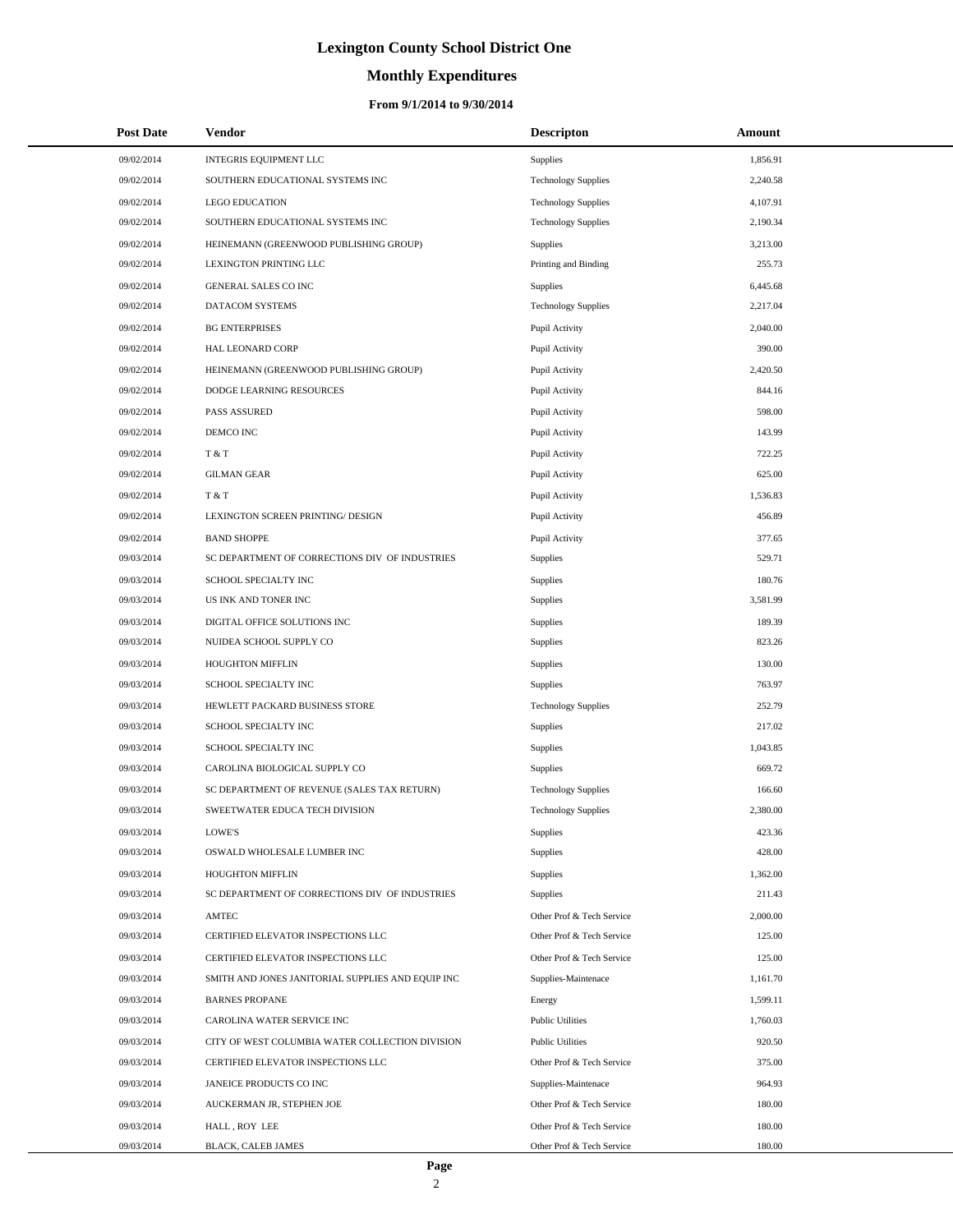# **Monthly Expenditures**

#### **From 9/1/2014 to 9/30/2014**

| <b>Post Date</b> | Vendor                               | <b>Descripton</b>          | Amount    |
|------------------|--------------------------------------|----------------------------|-----------|
| 09/03/2014       | HAIGLER III, THOMAS I                | Other Prof & Tech Service  | 180.00    |
| 09/03/2014       | BILINGUAL COMMUNICATIONS             | Other Prof & Tech Service  | 2,506.30  |
| 09/03/2014       | SPIRIT TELECOM                       | Communication              | 628.48    |
| 09/03/2014       | <b>CAMCOR</b>                        | <b>Technology Supplies</b> | 1,837.56  |
| 09/03/2014       | ROCHESTER 100 INC                    | Supplies                   | 1,035.00  |
| 09/03/2014       | SUPER DUPER INC                      | Supplies                   | 469.46    |
| 09/03/2014       | SRA/MCGRAW HILL                      | Supplies                   | 348.93    |
| 09/03/2014       | SUPER DUPER INC                      | Supplies                   | 2,541.62  |
| 09/03/2014       | <b>GROVE MEDICAL</b>                 | Supplies                   | 280.45    |
| 09/03/2014       | ORANGEBURG AUTO PAINT                | Supplies                   | 196.61    |
| 09/03/2014       | THE LAMPO GROUP INC                  | Supplies                   | 2,674.99  |
| 09/03/2014       | PURCHASED SERVICE                    | Supplies                   | 250.00    |
| 09/03/2014       | PURCHASED SERVICE                    | Supplies                   | 250.00    |
| 09/03/2014       | <b>PURCHASED SERVICE</b>             | Supplies                   | 250.00    |
| 09/03/2014       | PURCHASED SERVICE                    | Supplies                   | 250.00    |
| 09/03/2014       | PURCHASED SERVICE                    | Supplies                   | 250.00    |
| 09/03/2014       | PURCHASED SERVICE                    | Supplies                   | 250.00    |
| 09/03/2014       | PURCHASED SERVICE                    | Travel                     | 499.52    |
| 09/03/2014       | <b>LENOVO US</b>                     | <b>Technology Supplies</b> | 8,089.20  |
| 09/03/2014       | <b>APPLE INC</b>                     | <b>Technology Supplies</b> | 51,253.00 |
| 09/03/2014       | COMMUNICATION MANAGEMENT INC         | <b>Technology Supplies</b> | 21,094.59 |
| 09/03/2014       | COMMUNICATION MANAGEMENT INC         | <b>Technology Supplies</b> | 1,443.09  |
| 09/03/2014       | <b>LENOVO US</b>                     | <b>Technology Supplies</b> | 1,048.60  |
| 09/03/2014       | MUSICIAN SUPPLY                      | Pupil Activity             | 419.44    |
| 09/03/2014       | <b>JW PEPPER</b>                     | Pupil Activity             | 101.25    |
| 09/03/2014       | ORANGEBURG AUTO PAINT                | Pupil Activity             | 196.62    |
| 09/03/2014       | ETA/HAND2MIND                        | Pupil Activity             | 250.70    |
| 09/03/2014       | MUSICIAN SUPPLY                      | Pupil Activity             | 480.94    |
| 09/03/2014       | <b>SIGN A RAMA</b>                   | Pupil Activity             | 298.09    |
| 09/03/2014       | BARRETT, RAYMOND                     | Pupil Activity             | 120.00    |
| 09/03/2014       | <b>BUSBY, LENNY</b>                  | Pupil Activity             | 120.00    |
| 09/03/2014       | <b>GROOMS, JONATHAN H</b>            | Pupil Activity             | 120.00    |
| 09/03/2014       | LONGSHORE, MARTY                     | Pupil Activity             | 120.00    |
| 09/03/2014       | POOLE, JOSEPH AARON                  | Pupil Activity             | 120.00    |
| 09/03/2014       | SNUFFER, ROBERT                      | Pupil Activity             | 120.00    |
| 09/03/2014       | ALLEN, CLARENCE                      | Pupil Activity             | 142.70    |
| 09/03/2014       | <b>BROOME, ROBBIE SHANE</b>          | Pupil Activity             | 131.60    |
| 09/03/2014       | GOVAN, TERRY                         | Pupil Activity             | 150.00    |
| 09/03/2014       | JACOBS, PAUL B                       | Pupil Activity             | 133.70    |
| 09/03/2014       | WELDON, RICHARD                      | Pupil Activity             | 142.70    |
| 09/03/2014       | LAKE MARY HIGH SCHOOL                | Pupil Activity             | 200.00    |
| 09/04/2014       | SCHOOL SPECIALTY INC                 | Supplies                   | 675.14    |
| 09/04/2014       | PURCHASED SERVICE                    | Travel                     | 126.56    |
| 09/04/2014       | CAMCOR                               | <b>Technology Supplies</b> | 260.01    |
| 09/04/2014       | OFFICE MAX INC (STATE CONTRACTPAPER) | Supplies                   | 2,417.94  |
| 09/04/2014       | FOLLETT SCHOOL SOLUTIONS INC         | Library Books              | 1,383.63  |
| 09/04/2014       | FOLLETT SCHOOL SOLUTIONS INC         | <b>Library Books</b>       | 1,370.95  |
| 09/04/2014       | W T COX SUBSCRIPTIONS                | Periodicals                | 782.15    |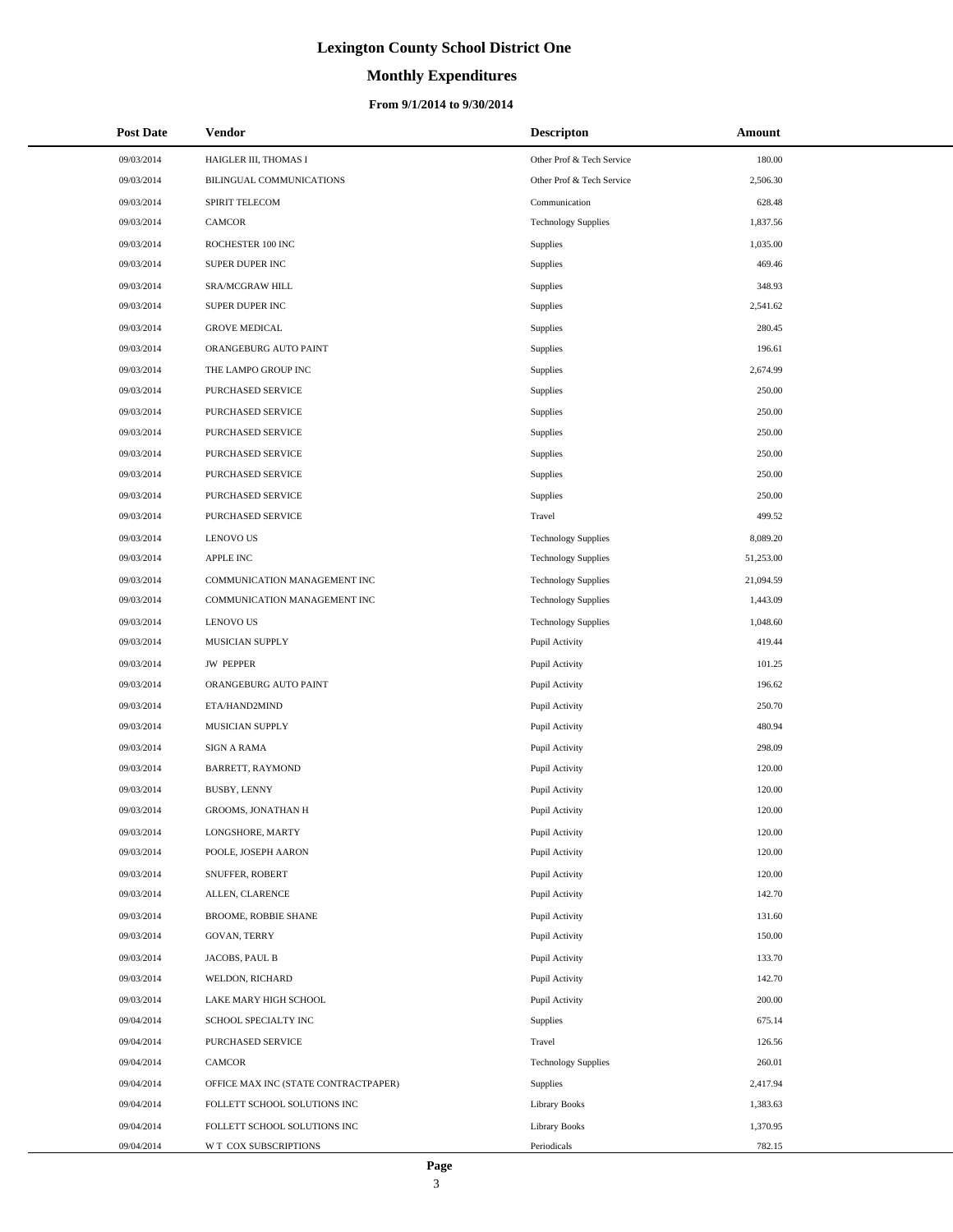# **Monthly Expenditures**

#### **From 9/1/2014 to 9/30/2014**

| <b>Post Date</b>         | <b>Vendor</b>                               | <b>Descripton</b>              | <b>Amount</b>        |
|--------------------------|---------------------------------------------|--------------------------------|----------------------|
| 09/04/2014               | FOLLETT SCHOOL SOLUTIONS INC                | <b>Library Books</b>           | 18,549.39            |
| 09/04/2014               | PURCHASED SERVICE                           | Travel                         | 279.57               |
| 09/04/2014               | PURCHASED SERVICE                           | Travel                         | 127.96               |
| 09/04/2014               | PURCHASED SERVICE                           | Travel                         | 156.07               |
| 09/04/2014               | PURCHASED SERVICE                           | Travel                         | 320.57               |
| 09/04/2014               | PURCHASED SERVICE                           | Travel                         | 174.16               |
| 09/04/2014               | PURCHASED SERVICE                           | Travel                         | 337.47               |
| 09/04/2014               | LEXINGTON PRINTING LLC                      | Printing and Binding           | 469.73               |
| 09/04/2014               | PURCHASED SERVICE                           | Travel                         | 175.00               |
| 09/04/2014               | PURCHASED SERVICE                           | Travel                         | 131.04               |
| 09/04/2014               | PURCHASED SERVICE                           | Travel                         | 110.88               |
| 09/04/2014               | PURCHASED SERVICE                           | Travel                         | 148.23               |
| 09/04/2014               | PURCHASED SERVICE                           | Travel                         | 222.22               |
| 09/04/2014               | PURCHASED SERVICE                           | Travel                         | 235.20               |
| 09/04/2014               | PURCHASED SERVICE                           | Travel                         | 100.80               |
| 09/04/2014               | HAVIRD OIL CO                               | Energy                         | 616.76               |
| 09/04/2014               | PALMETTO WINNELSON                          | Supplies-Maintenace            | 1,489.33             |
| 09/04/2014               | COOK & BOARDMAN INC                         | Supplies-Maintenace            | 1,304.51             |
| 09/04/2014               | PURCHASED SERVICE                           | Travel                         | 167.16               |
| 09/04/2014               | <b>COMPORIUM</b>                            | Communication                  | 11,614.18            |
| 09/04/2014               | SC DEPARTMENT OF REVENUE (SALES TAX RETURN) | Software Renewal/Agreemen      | 1,754.20             |
| 09/04/2014               | VOX MOBILE LLC                              | Software Renewal/Agreemen      | 25,060.00            |
| 09/04/2014               | <b>INFOSNAP</b>                             | Other Prof & Tech Service      | 1,000.00             |
| 09/04/2014               | CDWG ACCT 305089                            | <b>Technology Supplies</b>     | 2,454.17             |
| 09/04/2014               | <b>COMPORIUM</b>                            | Communication                  | 5,946.67             |
| 09/04/2014               | <b>COMPORIUM</b>                            | Communication                  | 2,152.00             |
| 09/04/2014               | <b>COMPORIUM</b>                            | Communication                  | 3,649.58             |
| 09/04/2014               | <b>COMPORIUM</b>                            | Communication                  | 2,001.34             |
| 09/04/2014               | <b>COMPORIUM</b>                            | Communication                  | 3,341.24             |
| 09/04/2014               | <b>COMPORIUM</b>                            | Communication                  | 2,646.77             |
| 09/04/2014               | <b>COMPORIUM</b>                            | Communication                  | 1,203.65             |
| 09/04/2014               | <b>COMPORIUM</b>                            | Communication                  | 2,899.19             |
| 09/04/2014               | <b>COMPORIUM</b>                            | Communication                  | 1,887.52             |
| 09/04/2014               | <b>COMPORIUM</b>                            | Communication                  | 2,198.23             |
| 09/04/2014               | <b>COMPORIUM</b>                            | Communication                  | 2,038.05             |
| 09/04/2014               | <b>COMPORIUM</b>                            | Communication                  | 2,480.19             |
| 09/04/2014               | <b>COMPORIUM</b>                            | Communication                  | 2,232.73             |
| 09/04/2014               | <b>COMPORIUM</b>                            | Communication                  | 2,852.28             |
| 09/04/2014               | <b>COMPORIUM</b>                            | Communication                  | 5,400.17             |
| 09/04/2014               | <b>COMPORIUM</b>                            | Communication                  | 2,345.68             |
| 09/04/2014               | <b>COMPORIUM</b>                            | Communication                  | 2,463.19             |
| 09/04/2014               | <b>COMPORIUM</b>                            | Communication                  | 2,400.61             |
| 09/04/2014               | <b>COMPORIUM</b>                            | Communication                  | 2,262.80             |
| 09/04/2014               | <b>COMPORIUM</b>                            | Communication                  | 2,438.57             |
| 09/04/2014<br>09/04/2014 | <b>COMPORIUM</b><br><b>COMPORIUM</b>        | Communication<br>Communication | 3,255.73<br>2,514.05 |
|                          |                                             |                                |                      |
| 09/04/2014<br>09/04/2014 | <b>COMPORIUM</b><br><b>COMPORIUM</b>        | Communication<br>Communication | 2,403.84<br>2,411.84 |
|                          |                                             |                                |                      |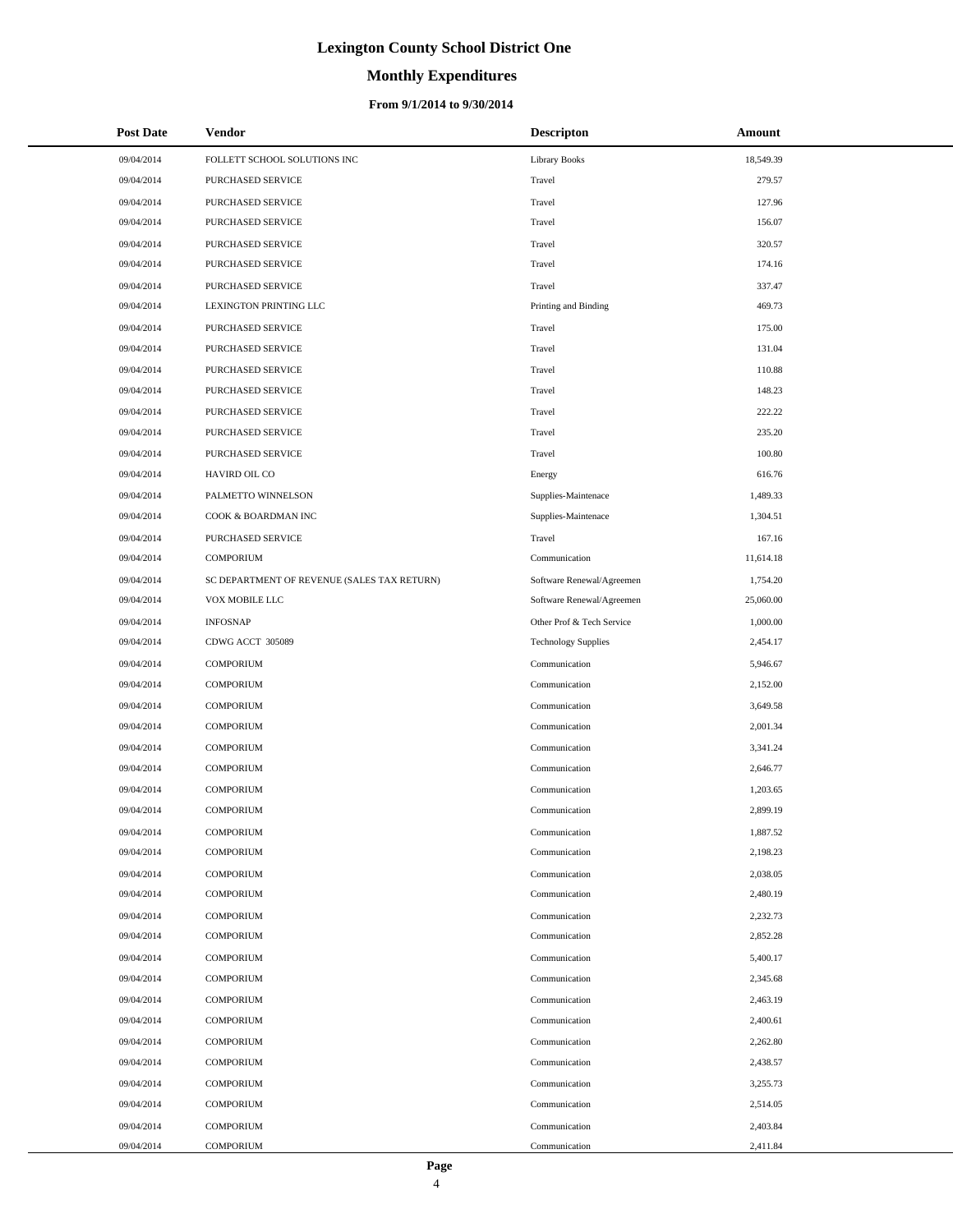# **Monthly Expenditures**

#### **From 9/1/2014 to 9/30/2014**

| <b>Post Date</b> | <b>Vendor</b>                                      | <b>Descripton</b>          | Amount       |
|------------------|----------------------------------------------------|----------------------------|--------------|
| 09/04/2014       | <b>COMPORIUM</b>                                   | Communication              | 1,888.24     |
| 09/04/2014       | <b>COMPORIUM</b>                                   | Communication              | 1,801.67     |
| 09/04/2014       | <b>COMPORIUM</b>                                   | Communication              | 2,112.62     |
| 09/04/2014       | <b>COMPORIUM</b>                                   | Communication              | 2,152.09     |
| 09/04/2014       | <b>COMPORIUM</b>                                   | Communication              | 2,602.52     |
| 09/04/2014       | <b>COMPORIUM</b>                                   | Communication              | 6,665.47     |
| 09/04/2014       | <b>COMPORIUM</b>                                   | Communication              | 1,862.69     |
| 09/04/2014       | <b>TIME FOR KIDS</b>                               | Supplies                   | 576.15       |
| 09/04/2014       | <b>TIME FOR KIDS</b>                               | Supplies                   | 2,284.18     |
| 09/04/2014       | <b>GROVE MEDICAL</b>                               | Supplies                   | 163.66       |
| 09/04/2014       | SC ASSOCIATION SCHOOL PHYCHOLOGISTS                | Travel                     | 170.00       |
| 09/04/2014       | STATE DEPARTMENT OF EDUCATION LEX DIST ONEBUS SHOP | Pupil Transportation       | 16,294.32    |
| 09/04/2014       | PURCHASED SERVICE                                  | Travel                     | 316.72       |
| 09/04/2014       | SCHOOL SPECIALTY INC                               | Supplies                   | 439.42       |
| 09/04/2014       | COMMUNICATION MANAGEMENT INC                       | <b>Technology Supplies</b> | 2,862.14     |
| 09/04/2014       | CAROLINA STORM WATER SERVICES                      | Improv Other Than Bldg     | 255.00       |
| 09/04/2014       | <b>WW GRAINGER</b>                                 | Building                   | 87,404.21    |
| 09/04/2014       | <b>APPLE INC</b>                                   | <b>Technology Supplies</b> | 2,049,733.09 |
| 09/04/2014       | COMMUNICATION MANAGEMENT INC                       | <b>Technology Supplies</b> | 9,433.08     |
| 09/04/2014       | CAROLINA STORM WATER SERVICES                      | <b>Building</b>            | 340.00       |
| 09/04/2014       | F&D ELECTRICAL CONTRACTORS INC                     | <b>Building</b>            | 117,433.12   |
| 09/04/2014       | <b>WALKER WHITE INC</b>                            | <b>Building</b>            | 16,212.53    |
| 09/04/2014       | COMMUNICATION MANAGEMENT INC                       | <b>Technology Supplies</b> | 29,049.19    |
| 09/04/2014       | CALICO INDUSTRIES INC                              | Supplies                   | 181.57       |
| 09/04/2014       | <b>LENOVO US</b>                                   | <b>Technology Supplies</b> | 527.27       |
| 09/04/2014       | CALICO INDUSTRIES INC                              | Supplies                   | 824.49       |
| 09/04/2014       | <b>TIME FOR KIDS</b>                               | Pupil Activity             | 100.25       |
| 09/04/2014       | <b>HEALY AWARDS INC</b>                            | Pupil Activity             | 105.00       |
| 09/04/2014       | FORT DORCHESTER HIGH SCHOOL                        | Pupil Activity             | 350.00       |
| 09/04/2014       | SPARTANBURG HIGH SCHOOL                            | Pupil Activity             | 150.00       |
| 09/04/2014       | PURCHASED SERVICE                                  | Pupil Activity             | 115.00       |
| 09/04/2014       | THREADS EMBROIDERY LLC                             | Pupil Activity             | 1,230.50     |
| 09/05/2014       | <b>BG ENTERPRISES</b>                              | Supplies                   | 325.00       |
| 09/05/2014       | COLUMBIA FLAG AND BANNER LLC                       | Supplies                   | 428.30       |
| 09/05/2014       | PRESENTATION SYSTEMS SOUTH INC                     | Supplies                   | 1,749.10     |
| 09/05/2014       | SCHOOL SPECIALTY INC                               | Supplies                   | 247.97       |
| 09/05/2014       | COMPUTER DESIGN CONSULTING SERVICE LLC             | Supplies                   | 492.20       |
| 09/05/2014       | DIGITAL OFFICE SOLUTIONS INC                       | Supplies                   | 1,054.49     |
| 09/05/2014       | <b>BG ENTERPRISES</b>                              | Printing and Binding       | 500.00       |
| 09/05/2014       | ETA/HAND2MIND                                      | Supplies                   | 6,812.70     |
| 09/05/2014       | FORMS AND SUPPLY INC (FSI)                         | Supplies                   | 368.20       |
| 09/05/2014       | <b>LENOVO US</b>                                   | <b>Technology Supplies</b> | 171.19       |
| 09/05/2014       | SCHOOL SPECIALTY INC                               | Supplies                   | 130.53       |
| 09/05/2014       | DIGITAL OFFICE SOLUTIONS INC                       | Supplies                   | 176.55       |
| 09/05/2014       | COMPUTER DESIGN CONSULTING SERVICE LLC             | Supplies                   | 492.20       |
| 09/05/2014       | DIGITAL OFFICE SOLUTIONS INC                       | Supplies                   | 1,441.29     |
| 09/05/2014       | <b>ANOTHER PRINTER</b>                             | Printing and Binding       | 132.49       |
| 09/05/2014       | <b>BG ENTERPRISES</b>                              | Printing and Binding       | 500.00       |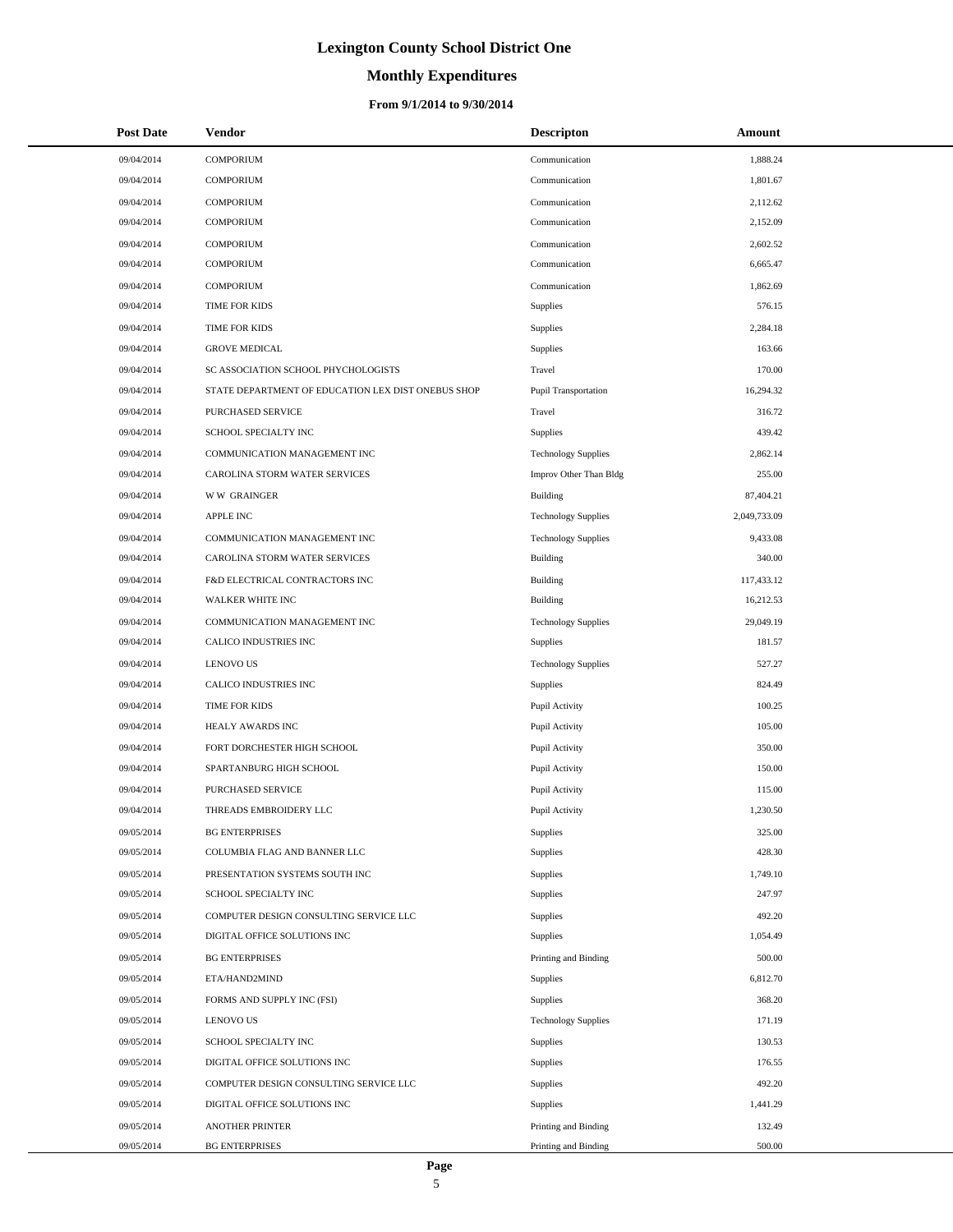# **Monthly Expenditures**

#### **From 9/1/2014 to 9/30/2014**

| <b>Post Date</b> | Vendor                                           | <b>Descripton</b>          | Amount    |
|------------------|--------------------------------------------------|----------------------------|-----------|
| 09/05/2014       | FORMS AND SUPPLY INC (FSI)                       | Supplies                   | 1,284.68  |
| 09/05/2014       | CAMCOR                                           | Supplies                   | 622.84    |
| 09/05/2014       | PURCHASED SERVICE                                | Travel                     | 423.72    |
| 09/05/2014       | LEXINGTON COUNTY CHRONICLE AND THE DISPATCH NEWS | Supplies                   | 110.00    |
| 09/05/2014       | MSC INDUSTRIAL SUPPLY CO                         | Supplies                   | 279.85    |
| 09/05/2014       | HEWLETT PACKARD BUSINESS STORE                   | <b>Technology Supplies</b> | 186.44    |
| 09/05/2014       | <b>THOMSON WEST</b>                              | Supplies                   | 296.47    |
| 09/05/2014       | INTERNATIONAL BACCALAUREATE ORGANIZATION         | Travel                     | 1,458.00  |
| 09/05/2014       | FORMS AND SUPPLY INC (FSI)                       | Supplies                   | 109.62    |
| 09/05/2014       | FORMS AND SUPPLY INC (FSI)                       | Supplies                   | 159.16    |
| 09/05/2014       | H L SHEALY CO                                    | Supplies-Maintenace        | 667.68    |
| 09/05/2014       | <b>GENESIS II</b>                                | Supplies-Maintenace        | 102.30    |
| 09/05/2014       | SOUTHEASTERN PAPER                               | Supplies-Maintenace        | 3,241.07  |
| 09/05/2014       | SPICER ONCALL SERVICES                           | Repairs and Maintenance    | 565.97    |
| 09/05/2014       | A Z LAWN MOWER PARTS                             | Supplies-Maintenace        | 116.58    |
| 09/05/2014       | A Z LAWN MOWER PARTS                             | Supplies-Maintenace        | 211.35    |
| 09/05/2014       | <b>B AND T SAND CO</b>                           | Supplies-Maintenace        | 133.26    |
| 09/05/2014       | SPICER ONCALL SERVICES                           | Repairs and Maintenance    | 1,165.00  |
| 09/05/2014       | A Z LAWN MOWER PARTS                             | Supplies-Maintenace        | 211.34    |
| 09/05/2014       | A Z LAWN MOWER PARTS                             | Supplies-Maintenace        | 116.57    |
| 09/05/2014       | A Z LAWN MOWER PARTS                             | Supplies-Maintenace        | 116.58    |
| 09/05/2014       | A Z LAWN MOWER PARTS                             | Supplies-Maintenace        | 211.35    |
| 09/05/2014       | H L SHEALY CO                                    | Supplies-Maintenace        | 667.68    |
| 09/05/2014       | RYAN, JOSHUA THOMAS                              | Other Prof & Tech Service  | 180.00    |
| 09/05/2014       | TREASTER, BENJAMIN F                             | Other Prof & Tech Service  | 180.00    |
| 09/05/2014       | SKEEN, JOSHUA                                    | Other Prof & Tech Service  | 120.00    |
| 09/05/2014       | SNUFFER, ROBERT                                  | Other Prof & Tech Service  | 120.00    |
| 09/05/2014       | DABKOWSKI, MEGHAN                                | Other Prof & Tech Service  | 120.00    |
| 09/05/2014       | SNUFFER, ROBERT                                  | Other Prof & Tech Service  | 240.00    |
| 09/05/2014       | DABKOWSKI, MEGHAN                                | Other Prof & Tech Service  | 180.00    |
| 09/05/2014       | HALLMAN, JACOB                                   | Other Prof & Tech Service  | 180.00    |
| 09/05/2014       | HINZ, BRIAN E                                    | Other Prof & Tech Service  | 180.00    |
| 09/05/2014       | DABKOWSKI, MEGHAN                                | Other Prof & Tech Service  | 180.00    |
| 09/05/2014       | HART, MICHAEL JOSEPH                             | Other Prof & Tech Service  | 180.00    |
| 09/05/2014       | ZYLSTRA, SCOTT LEWIS                             | Other Prof & Tech Service  | 180.00    |
| 09/05/2014       | IBM NATIONAL PARTS CENTER                        | <b>Technology Supplies</b> | 197.42    |
| 09/05/2014       | IBM NATIONAL PARTS CENTER                        | <b>Technology Supplies</b> | 101.65    |
| 09/05/2014       | CAMCOR                                           | <b>Technology Supplies</b> | 417.13    |
| 09/05/2014       | IBM NATIONAL PARTS CENTER                        | <b>Technology Supplies</b> | 101.65    |
| 09/05/2014       | <b>ANOTHER PRINTER</b>                           | Supplies                   | 1,912.16  |
| 09/05/2014       | LAKESHORE LEARNING MATERIALS                     | Supplies                   | 108.33    |
| 09/05/2014       | <b>LEGO EDUCATION</b>                            | <b>Technology Supplies</b> | 4,107.91  |
| 09/05/2014       | COMPUTER DESIGN CONSULTING SERVICE LLC           | Printing and Binding       | 1,609.28  |
| 09/05/2014       | JUMPER CARTER SEASE ARCHITECTS P A               | Building                   | 34,954.15 |
| 09/05/2014       | RUFUS ORNDUFF REF INC                            | Repairs and Maintenance    | 736.63    |
| 09/05/2014       | RUFUS ORNDUFF REF INC                            | Repairs and Maintenance    | 652.23    |
| 09/05/2014       | RUFUS ORNDUFF REF INC                            | Repairs and Maintenance    | 370.99    |
| 09/05/2014       | RUFUS ORNDUFF REF INC                            | Repairs and Maintenance    | 258.21    |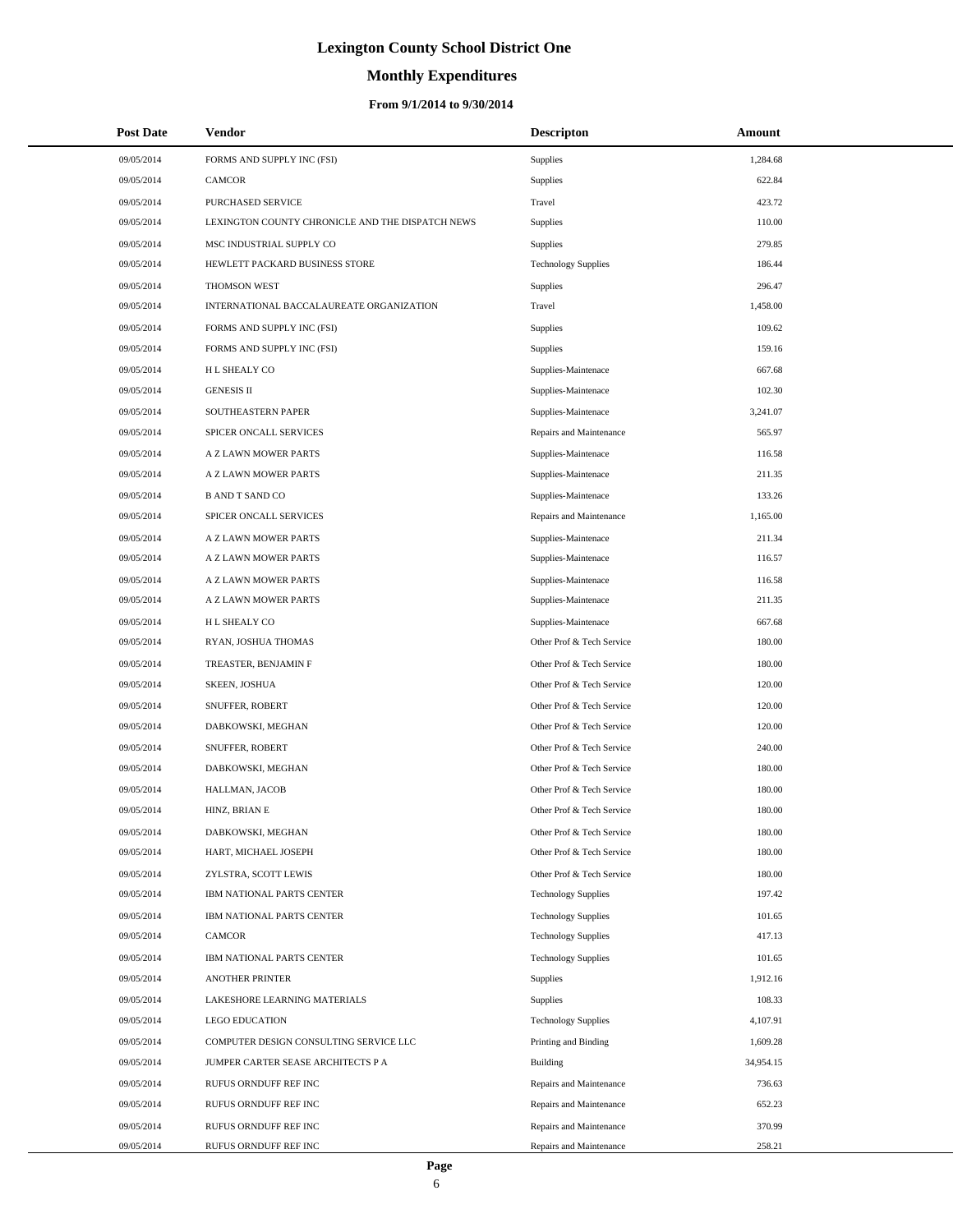#### **Monthly Expenditures**

#### **From 9/1/2014 to 9/30/2014**

| <b>Post Date</b> | Vendor                                          | <b>Descripton</b>          | Amount    |
|------------------|-------------------------------------------------|----------------------------|-----------|
| 09/05/2014       | RUFUS ORNDUFF REF INC                           | Repairs and Maintenance    | 167.88    |
| 09/05/2014       | RUFUS ORNDUFF REF INC                           | Repairs and Maintenance    | 217.82    |
| 09/05/2014       | RUFUS ORNDUFF REF INC                           | Repairs and Maintenance    | 339.66    |
| 09/05/2014       | RUFUS ORNDUFF REF INC                           | Repairs and Maintenance    | 1,050.61  |
| 09/05/2014       | RUFUS ORNDUFF REF INC                           | Repairs and Maintenance    | 219.91    |
| 09/05/2014       | <b>LENOVO US</b>                                | <b>Technology Supplies</b> | 524.30    |
| 09/05/2014       | RUFUS ORNDUFF REF INC                           | Repairs and Maintenance    | 162.01    |
| 09/05/2014       | RUFUS ORNDUFF REF INC                           | Repairs and Maintenance    | 424.77    |
| 09/05/2014       | RUFUS ORNDUFF REF INC                           | Repairs and Maintenance    | 841.48    |
| 09/05/2014       | <b>US FOODS</b>                                 | Supplies                   | 2,713.68  |
| 09/05/2014       | <b>US FOODS</b>                                 | Food                       | 10,120.56 |
| 09/05/2014       | PLAYSCRIPTS INC                                 | Pupil Activity             | 224.75    |
| 09/05/2014       | VIRTUAL ENTERPRISES INTERNATL                   | Pupil Activity             | 600.00    |
| 09/05/2014       | LEXISNEXIS MATTHEW BENDER                       | Pupil Activity             | 308.96    |
| 09/05/2014       | FOLLETT SCHOOL SOLUTIONS INC                    | Pupil Activity             | 2,274.19  |
| 09/05/2014       | THE READING WAREHOUSE INC                       | Pupil Activity             | 1,389.72  |
| 09/05/2014       | CAROLINA BIOLOGICAL SUPPLY CO                   | Pupil Activity             | 677.58    |
| 09/05/2014       | <b>GUNTER, JAIME L</b>                          | Pupil Activity             | 105.00    |
| 09/05/2014       | TODD AND MOORE                                  | Pupil Activity             | 337.05    |
| 09/05/2014       | AIKEN CO UMPIRES ASSOC                          | Pupil Activity             | 200.00    |
| 09/05/2014       | MERIDIAN PRINTING AND PROMOTIONS                | Pupil Activity             | 114.28    |
| 09/05/2014       | DREHER HIGH SCHOOL                              | Pupil Activity             | 285.00    |
| 09/05/2014       | DREHER HIGH SCHOOL                              | Pupil Activity             | 240.00    |
| 09/05/2014       | CHAPIN HIGH SCHOOL                              | Pupil Activity             | 150.00    |
| 09/05/2014       | SC TRACK AND CROSS COUNTRY COACHES ASSOC (SCTCC | Pupil Activity             | 150.00    |
| 09/05/2014       | PALMER APPAREL AND DESIGN                       | Pupil Activity             | 817.99    |
| 09/05/2014       | PALMETTO SPORTS FUNDRAISING                     | Pupil Activity             | 840.00    |
| 09/08/2014       | US INK AND TONER INC                            | <b>Supplies</b>            | 127.63    |
| 09/08/2014       | OFFICE DEPOT INC                                | Supplies                   | 1,531.71  |
| 09/08/2014       | ROCHESTER 100 INC                               | <b>Supplies</b>            | 143.75    |
| 09/08/2014       | US INK AND TONER INC                            | Supplies                   | 120.98    |
| 09/08/2014       | SCHOOL SPECIALTY INC                            | Supplies                   | 114.82    |
| 09/08/2014       | HEINEMANN (GREENWOOD PUBLISHING GROUP)          | Supplies                   | 780.00    |
| 09/08/2014       | ROCHESTER 100 INC                               | Supplies                   | 121.90    |
| 09/08/2014       | US INK AND TONER INC                            | Supplies                   | 146.54    |
| 09/08/2014       | MOTOROLA SOLUTIONS                              | Supplies                   | 703.95    |
| 09/08/2014       | OFFICE DEPOT INC                                | Supplies                   | 2,297.56  |
| 09/08/2014       | SCHOOL SPECIALTY INC                            | <b>Supplies</b>            | 125.28    |
| 09/08/2014       | LDH SPORTS AND MORE LLC                         | Supplies                   | 243.43    |
| 09/08/2014       | FREESTYLE PHOTOGRAPHIC SUPPLIES                 | <b>Supplies</b>            | 180.99    |
| 09/08/2014       | <b>DELL COMPUTERS</b>                           | <b>Technology Supplies</b> | 152.46    |
| 09/08/2014       | US INK AND TONER INC                            | <b>Technology Supplies</b> | 1,800.98  |
| 09/08/2014       | FORT POTTERY CO                                 | <b>Supplies</b>            | 220.00    |
| 09/08/2014       | SCHOLASTIC CLASSROOM MAGAZINE                   | Supplies                   | 101.75    |
| 09/08/2014       | SCHOOL HEALTH CORP                              | Supplies                   | 780.96    |
| 09/08/2014       | INTERNATIONAL BACCALAUREATE ORGANIZATION        | Inst Prog Improvement      | 6,000.00  |
| 09/08/2014       | TOWN OF LEXINGTON                               | <b>Public Utilities</b>    | 416.80    |
| 09/08/2014       | TOWN OF LEXINGTON                               | <b>Public Utilities</b>    | 1,736.14  |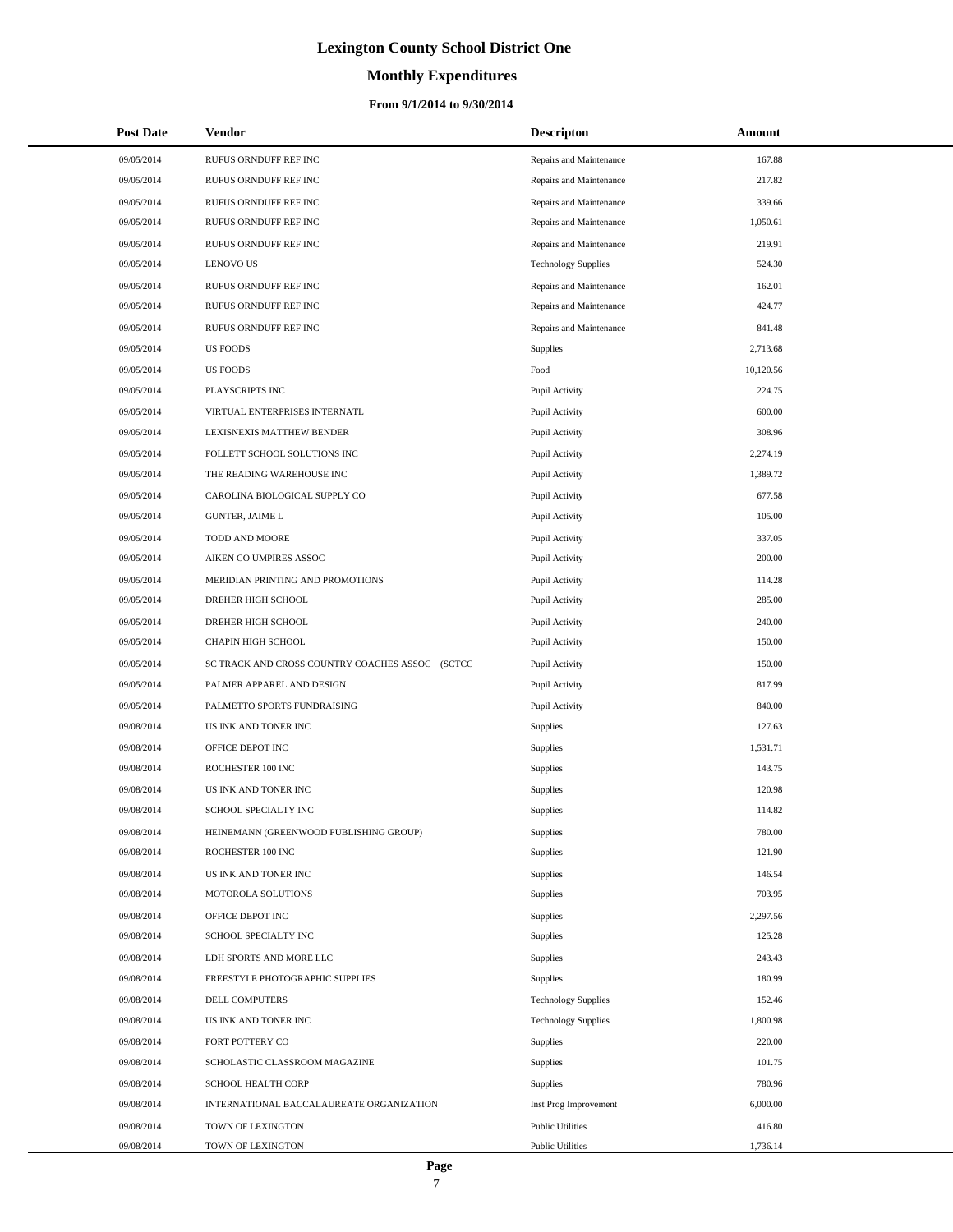# **Monthly Expenditures**

#### **From 9/1/2014 to 9/30/2014**

| <b>Post Date</b> | Vendor                                            | <b>Descripton</b>          | Amount   |
|------------------|---------------------------------------------------|----------------------------|----------|
| 09/08/2014       | TOWN OF LEXINGTON                                 | <b>Public Utilities</b>    | 295.36   |
| 09/08/2014       | <b>INTERSTATE SOLUTIONS</b>                       | Supplies-Maintenace        | 711.08   |
| 09/08/2014       | FERGUSON ENTERPRISES INC FEI 27                   | Supplies-Maintenace        | 149.53   |
| 09/08/2014       | <b>INTERSTATE SOLUTIONS</b>                       | Supplies-Maintenace        | 109.40   |
| 09/08/2014       | TOWN OF LEXINGTON                                 | <b>Public Utilities</b>    | 145.10   |
| 09/08/2014       | TOWN OF LEXINGTON                                 | <b>Public Utilities</b>    | 201.80   |
| 09/08/2014       | <b>INTERSTATE SOLUTIONS</b>                       | Supplies-Maintenace        | 109.40   |
| 09/08/2014       | SHERWINWILLIAMS                                   | Supplies-Maintenace        | 527.34   |
| 09/08/2014       | TOWN OF LEXINGTON                                 | <b>Public Utilities</b>    | 187.08   |
| 09/08/2014       | TERMINIX SERVICE                                  | Repairs and Maintenance    | 830.00   |
| 09/08/2014       | <b>INTERSTATE SOLUTIONS</b>                       | Supplies-Maintenace        | 164.10   |
| 09/08/2014       | SHERWINWILLIAMS                                   | Supplies-Maintenace        | 615.23   |
| 09/08/2014       | TOWN OF LEXINGTON                                 | <b>Public Utilities</b>    | 119.32   |
| 09/08/2014       | SHERWINWILLIAMS                                   | Supplies-Maintenace        | 615.23   |
| 09/08/2014       | SMITH AND JONES JANITORIAL SUPPLIES AND EQUIP INC | Supplies-Maintenace        | 113.42   |
| 09/08/2014       | TOWN OF LEXINGTON                                 | <b>Public Utilities</b>    | 585.36   |
| 09/08/2014       | TOWN OF LEXINGTON                                 | <b>Public Utilities</b>    | 2,443.43 |
| 09/08/2014       | <b>INTERSTATE SOLUTIONS</b>                       | Supplies-Maintenace        | 273.49   |
| 09/08/2014       | TOWN OF LEXINGTON                                 | <b>Public Utilities</b>    | 2,058.09 |
| 09/08/2014       | <b>INTERIOR SYSTEMS INC</b>                       | Supplies                   | 293.18   |
| 09/08/2014       | <b>GENESIS II</b>                                 | Supplies-Maintenace        | 277.67   |
| 09/08/2014       | <b>INTERSTATE SOLUTIONS</b>                       | Supplies-Maintenace        | 382.89   |
| 09/08/2014       | LOOKABILL, JOHN T                                 | Other Prof & Tech Service  | 180.00   |
| 09/08/2014       | STOUT, JOSEPH CHRIS                               | Other Prof & Tech Service  | 120.00   |
| 09/08/2014       | STOUT, JOSEPH CHRIS                               | Other Prof & Tech Service  | 180.00   |
| 09/08/2014       | BLACK, CALEB JAMES                                | Other Prof & Tech Service  | 180.00   |
| 09/08/2014       | HINZ, BRIAN E                                     | Other Prof & Tech Service  | 180.00   |
| 09/08/2014       | WENTWORTH CORPORATION                             | Printing and Binding       | 3,977.19 |
| 09/08/2014       | CDWG ACCT 305089                                  | <b>Technology Supplies</b> | 287.94   |
| 09/08/2014       | CDWG ACCT 305089                                  | <b>Technology Supplies</b> | 287.94   |
| 09/08/2014       | CDWG ACCT 305089                                  | <b>Technology Supplies</b> | 287.93   |
| 09/08/2014       | <b>CAMCOR</b>                                     | <b>Technology Supplies</b> | 721.83   |
| 09/08/2014       | CDWG ACCT 305089                                  | <b>Technology Supplies</b> | 287.94   |
| 09/08/2014       | CABLE AND CONNECTIONS                             | <b>Technology Supplies</b> | 436.56   |
| 09/08/2014       | LEXINGTON COUNTY FIRST STEPS                      | Supplies                   | 1,540.80 |
| 09/08/2014       | <b>ANOTHER PRINTER</b>                            | Printing and Binding       | 2,128.23 |
| 09/08/2014       | MODEL ME KIDS LLC                                 | Supplies                   | 148.90   |
| 09/08/2014       | SRA/MCGRAW HILL                                   | Supplies                   | 1,106.10 |
| 09/08/2014       | <b>GROVE MEDICAL</b>                              | Supplies                   | 372.10   |
| 09/08/2014       | <b>GROVE MEDICAL</b>                              | Supplies                   | 152.48   |
| 09/08/2014       | SCHOOL SPECIALTY INC                              | Supplies                   | 366.03   |
| 09/08/2014       | COLUMBIA MARIONETTE THEATRE                       | Supplies                   | 300.00   |
| 09/08/2014       | MINI WAREHOUSE OF LEXINGTON                       | Rentals                    | 198.00   |
| 09/08/2014       | <b>LEGO EDUCATION</b>                             | <b>Technology Supplies</b> | 4,248.07 |
| 09/08/2014       | <b>LEGO EDUCATION</b>                             | <b>Technology Supplies</b> | 4,107.91 |
| 09/08/2014       | DEFORD RESEARCH & CONSULTING                      | Supplies                   | 662.94   |
| 09/08/2014       | HEINEMANN (GREENWOOD PUBLISHING GROUP)            | <b>Supplies</b>            | 621.25   |
| 09/08/2014       | SCHOOL SPECIALTY INC                              | Supplies                   | 1,300.52 |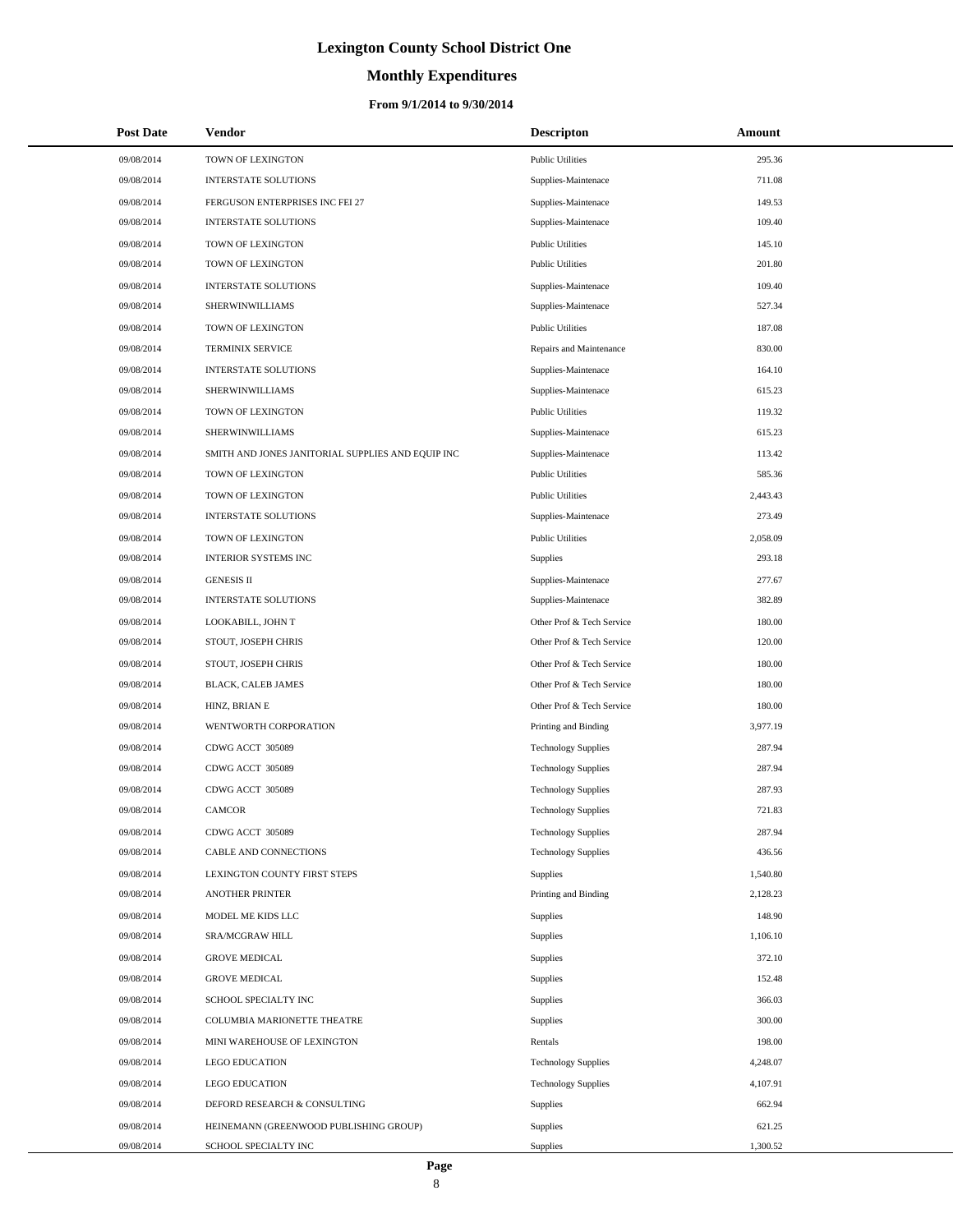#### **Monthly Expenditures**

#### **From 9/1/2014 to 9/30/2014**

| <b>Post Date</b> | Vendor                           | <b>Descripton</b>          | Amount     |
|------------------|----------------------------------|----------------------------|------------|
| 09/08/2014       | DELL COMPUTERS                   | <b>Technology Supplies</b> | 68,475.40  |
| 09/08/2014       | <b>EDCON INC</b>                 | <b>Building</b>            | 202,608.00 |
| 09/08/2014       | PINE PRESS OF LEXINGTON INC      | Printing and Binding       | 588.19     |
| 09/08/2014       | <b>US FOODS</b>                  | Food                       | 4,880.60   |
| 09/08/2014       | EARTHGRAINS BAKING COMPANIES INC | <b>Bread</b>               | 360.00     |
| 09/08/2014       | BORDEN DAIRY CO OF SC LLC        | Milk                       | 108.83     |
| 09/08/2014       | <b>US FOODS</b>                  | Food                       | 4,050.02   |
| 09/08/2014       | BORDEN DAIRY CO OF SC LLC        | Milk                       | 386.29     |
| 09/08/2014       | <b>US FOODS</b>                  | Food                       | 4,743.09   |
| 09/08/2014       | BORDEN DAIRY CO OF SC LLC        | Milk                       | 206.01     |
| 09/08/2014       | <b>US FOODS</b>                  | Food                       | 3,400.65   |
| 09/08/2014       | BORDEN DAIRY CO OF SC LLC        | Milk                       | 272.82     |
| 09/08/2014       | <b>US FOODS</b>                  | Food                       | 3,715.03   |
| 09/08/2014       | EARTHGRAINS BAKING COMPANIES INC | <b>Bread</b>               | 105.00     |
| 09/08/2014       | BORDEN DAIRY CO OF SC LLC        | Milk                       | 261.98     |
| 09/08/2014       | <b>US FOODS</b>                  | Food                       | 4,724.64   |
| 09/08/2014       | EARTHGRAINS BAKING COMPANIES INC | <b>Bread</b>               | 103.50     |
| 09/08/2014       | BORDEN DAIRY CO OF SC LLC        | Milk                       | 605.57     |
| 09/08/2014       | <b>US FOODS</b>                  | Food                       | 2,055.20   |
| 09/08/2014       | BORDEN DAIRY CO OF SC LLC        | Milk                       | 120.97     |
| 09/08/2014       | <b>US FOODS</b>                  | Food                       | 4,499.13   |
| 09/08/2014       | BORDEN DAIRY CO OF SC LLC        | Milk                       | 217.67     |
| 09/08/2014       | <b>US FOODS</b>                  | Food                       | 3,042.37   |
| 09/08/2014       | BORDEN DAIRY CO OF SC LLC        | Milk                       | 489.33     |
| 09/08/2014       | <b>US FOODS</b>                  | Food                       | 3,276.45   |
| 09/08/2014       | BORDEN DAIRY CO OF SC LLC        | Milk                       | 382.19     |
| 09/08/2014       | <b>US FOODS</b>                  | Food                       | 4,334.86   |
| 09/08/2014       | BORDEN DAIRY CO OF SC LLC        | Milk                       | 383.32     |
| 09/08/2014       | <b>US FOODS</b>                  | Food                       | 2,964.99   |
| 09/08/2014       | BORDEN DAIRY CO OF SC LLC        | Milk                       | 379.25     |
| 09/08/2014       | US FOODS                         | Food                       | 3,638.80   |
| 09/08/2014       | BORDEN DAIRY CO OF SC LLC        | Milk                       | 302.71     |
| 09/08/2014       | <b>US FOODS</b>                  | Food                       | 6,201.37   |
| 09/08/2014       | EARTHGRAINS BAKING COMPANIES INC | <b>Bread</b>               | 145.00     |
| 09/08/2014       | BORDEN DAIRY CO OF SC LLC        | Milk                       | 497.51     |
| 09/08/2014       | <b>US FOODS</b>                  | Food                       | 2,015.69   |
| 09/08/2014       | EARTHGRAINS BAKING COMPANIES INC | <b>Bread</b>               | 106.20     |
| 09/08/2014       | BORDEN DAIRY CO OF SC LLC        | Milk                       | 361.46     |
| 09/08/2014       | <b>US FOODS</b>                  | Food                       | 5,609.73   |
| 09/08/2014       | BORDEN DAIRY CO OF SC LLC        | Milk                       | 193.98     |
| 09/08/2014       | <b>US FOODS</b>                  | Food                       | 2,352.48   |
| 09/08/2014       | BORDEN DAIRY CO OF SC LLC        | Milk                       | 396.14     |
| 09/08/2014       | <b>US FOODS</b>                  | Food                       | 2,209.89   |
| 09/08/2014       | BORDEN DAIRY CO OF SC LLC        | Milk                       | 202.08     |
| 09/08/2014       | <b>US FOODS</b>                  | Food                       | 4,064.86   |
| 09/08/2014       | EARTHGRAINS BAKING COMPANIES INC | <b>Bread</b>               | 132.50     |
| 09/08/2014       | BORDEN DAIRY CO OF SC LLC        | Milk                       | 244.31     |
| 09/08/2014       | US FOODS                         | Food                       | 4,397.04   |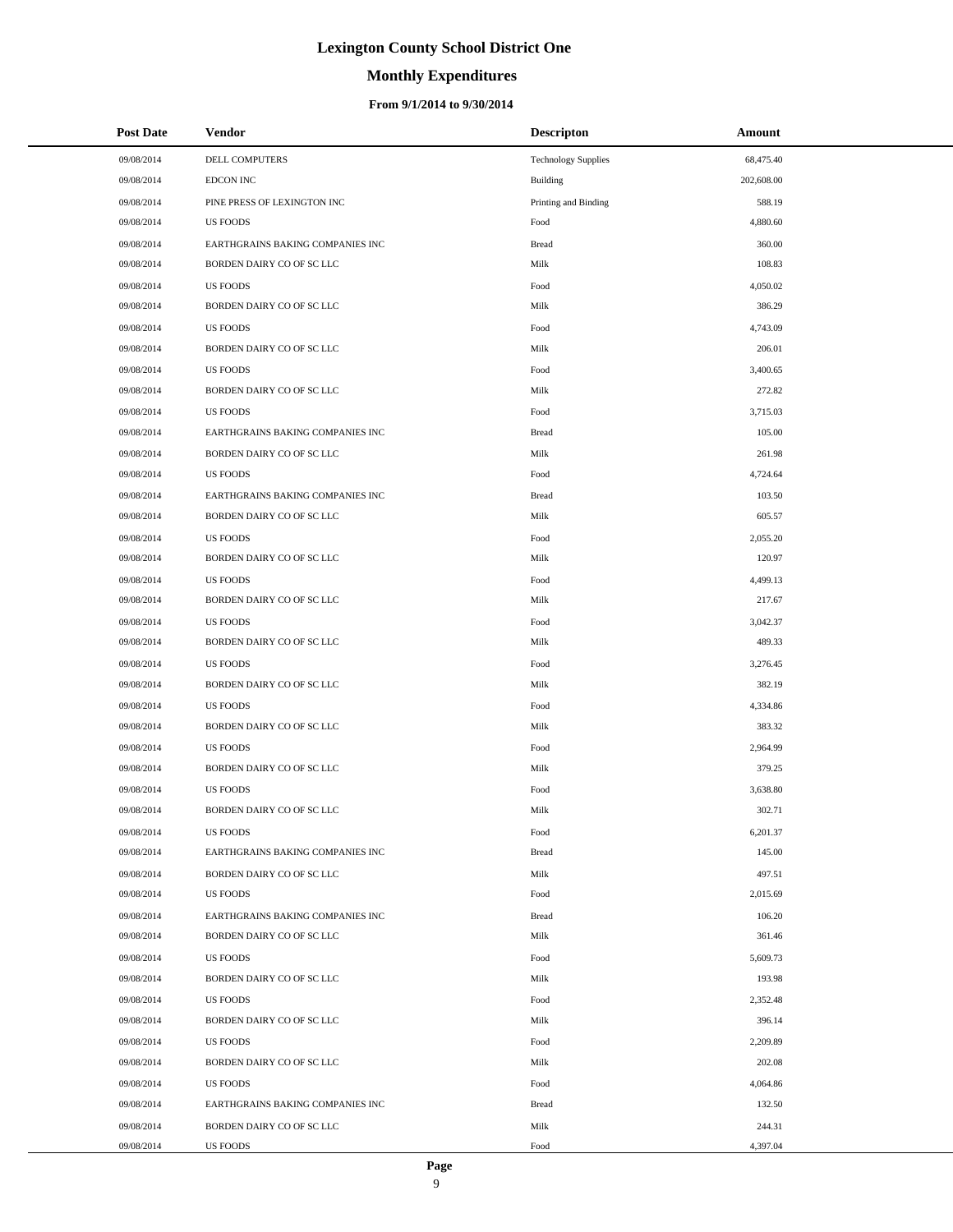# **Monthly Expenditures**

#### **From 9/1/2014 to 9/30/2014**

| <b>Post Date</b> | Vendor                               | <b>Descripton</b> | Amount   |
|------------------|--------------------------------------|-------------------|----------|
| 09/08/2014       | EARTHGRAINS BAKING COMPANIES INC     | <b>Bread</b>      | 106.25   |
| 09/08/2014       | BORDEN DAIRY CO OF SC LLC            | Milk              | 241.86   |
| 09/08/2014       | <b>US FOODS</b>                      | Food              | 2,537.81 |
| 09/08/2014       | BORDEN DAIRY CO OF SC LLC            | Milk              | 294.10   |
| 09/08/2014       | <b>US FOODS</b>                      | Food              | 4,724.81 |
| 09/08/2014       | EARTHGRAINS BAKING COMPANIES INC     | <b>Bread</b>      | 125.00   |
| 09/08/2014       | BORDEN DAIRY CO OF SC LLC            | Milk              | 266.38   |
| 09/08/2014       | <b>US FOODS</b>                      | Food              | 3,944.42 |
| 09/08/2014       | BORDEN DAIRY CO OF SC LLC            | Milk              | 462.44   |
| 09/08/2014       | <b>US FOODS</b>                      | Food              | 4,898.08 |
| 09/08/2014       | BORDEN DAIRY CO OF SC LLC            | Milk              | 575.00   |
| 09/08/2014       | <b>US FOODS</b>                      | Food              | 4,150.09 |
| 09/08/2014       | BORDEN DAIRY CO OF SC LLC            | Milk              | 347.18   |
| 09/08/2014       | <b>US FOODS</b>                      | Food              | 1,814.14 |
| 09/08/2014       | BORDEN DAIRY CO OF SC LLC            | Milk              | 217.67   |
| 09/08/2014       | <b>US FOODS</b>                      | Food              | 2,769.25 |
| 09/08/2014       | BORDEN DAIRY CO OF SC LLC            | Milk              | 282.62   |
| 09/08/2014       | <b>US FOODS</b>                      | Food              | 6,198.94 |
| 09/08/2014       | EARTHGRAINS BAKING COMPANIES INC     | <b>Bread</b>      | 134.65   |
| 09/08/2014       | BORDEN DAIRY CO OF SC LLC            | Milk              | 254.39   |
| 09/08/2014       | <b>US FOODS</b>                      | Food              | 8,661.35 |
| 09/08/2014       | EARTHGRAINS BAKING COMPANIES INC     | <b>Bread</b>      | 174.00   |
| 09/08/2014       | BORDEN DAIRY CO OF SC LLC            | Milk              | 530.64   |
| 09/08/2014       | <b>US FOODS</b>                      | Food              | 3,368.11 |
| 09/08/2014       | US INK AND TONER INC                 | Supplies          | 1,071.60 |
| 09/08/2014       | SCHOOL SPECIALTY INC                 | Pupil Activity    | 152.57   |
| 09/08/2014       | US INK AND TONER INC                 | Pupil Activity    | 5,245.65 |
| 09/08/2014       | OFFICE MAX INC (STATE CONTRACTPAPER) | Pupil Activity    | 2,145.14 |
| 09/08/2014       | SCHOLASTIC CLASSROOM MAGAZINE        | Pupil Activity    | 2,400.15 |
| 09/08/2014       | US INK AND TONER INC                 | Pupil Activity    | 3,166.35 |
| 09/08/2014       | NEW PROVIDENCE ELEMENTARY            | Pupil Activity    | 400.00   |
| 09/08/2014       | SCHOLASTIC CLASSROOM MAGAZINE        | Pupil Activity    | 555.00   |
| 09/08/2014       | FOLLETT SCHOOL SOLUTIONS INC         | Pupil Activity    | 3,649.62 |
| 09/08/2014       | FREY SCIENTIFIC                      | Pupil Activity    | 614.88   |
| 09/08/2014       | BUSBY, LENNY                         | Pupil Activity    | 105.00   |
| 09/08/2014       | <b>GARRICK, BRYAN TODD</b>           | Pupil Activity    | 105.00   |
| 09/08/2014       | MARTHERS, BRANNON W                  | Pupil Activity    | 105.00   |
| 09/08/2014       | RAWL, MILES                          | Pupil Activity    | 105.00   |
| 09/08/2014       | REED, JOHN                           | Pupil Activity    | 135.00   |
| 09/08/2014       | STOKES, JAMES LEE                    | Pupil Activity    | 105.00   |
| 09/08/2014       | BROOME, ROBBIE SHANE                 | Pupil Activity    | 143.60   |
| 09/08/2014       | <b>BUCKNER JR, EDWARD</b>            | Pupil Activity    | 112.10   |
| 09/08/2014       | JOHNSON, TODD A                      | Pupil Activity    | 145.40   |
| 09/08/2014       | MITCHELL, GEORGE                     | Pupil Activity    | 127.40   |
| 09/08/2014       | ROBINSON, RICKY D                    | Pupil Activity    | 139.10   |
| 09/08/2014       | <b>BSN SPORTS INC</b>                | Pupil Activity    | 449.40   |
| 09/08/2014       | T AND T SPORTS                       | Pupil Activity    | 790.73   |
| 09/08/2014       | T & T                                | Pupil Activity    | 2,121.33 |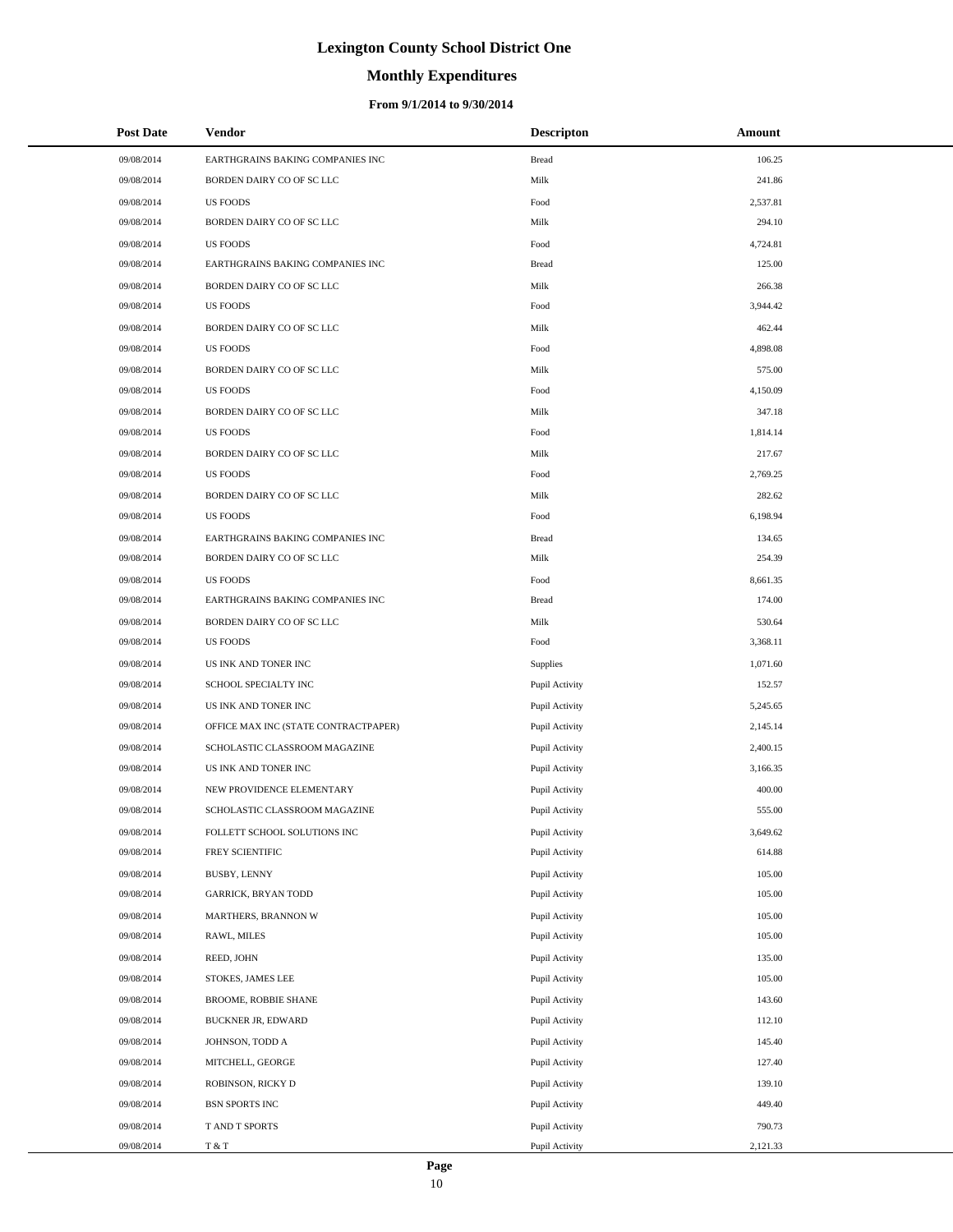# **Monthly Expenditures**

#### **From 9/1/2014 to 9/30/2014**

| <b>Post Date</b> | Vendor                                            | <b>Descripton</b>          | Amount    |
|------------------|---------------------------------------------------|----------------------------|-----------|
| 09/08/2014       | WHITE KNOLL MIDDLE SCHOOL                         | Pupil Activity             | 214.00    |
| 09/08/2014       | T & T                                             | Pupil Activity             | 1,187.70  |
| 09/08/2014       | WHITE KNOLL MIDDLE SCHOOL                         | Pupil Activity             | 192.60    |
| 09/09/2014       | ROCHESTER 100 INC                                 | Supplies                   | 230.00    |
| 09/09/2014       | HEINEMANN (GREENWOOD PUBLISHING GROUP)            | Supplies                   | 195.00    |
| 09/09/2014       | ROCHESTER 100 INC                                 | Supplies                   | 230.00    |
| 09/09/2014       | SCHOOL SPECIALTY INC                              | Supplies                   | 690.17    |
| 09/09/2014       | SCHOOL SPECIALTY INC                              | Supplies                   | 119.02    |
| 09/09/2014       | HEINEMANN (GREENWOOD PUBLISHING GROUP)            | Supplies                   | 390.00    |
| 09/09/2014       | SCHOOL SPECIALTY INC                              | Supplies                   | 570.97    |
| 09/09/2014       | <b>CAMBIUM LEARNING</b>                           | Supplies                   | 168.26    |
| 09/09/2014       | <b>SCHOOL HEALTH CORP</b>                         | Supplies                   | 458.28    |
| 09/09/2014       | HEWLETT PACKARD BUSINESS STORE                    | <b>Technology Supplies</b> | 306.60    |
| 09/09/2014       | FORMS AND SUPPLY INC (FSI)                        | Supplies                   | 109.14    |
| 09/09/2014       | LEXINGTON CHAMBER OF COMMERCE                     | Dues and Fees              | 480.00    |
| 09/09/2014       | NUIDEA SCHOOL SUPPLY CO                           | Supplies-Maintenace        | 2,379.27  |
| 09/09/2014       | MCMANUS, JOHN-PATRICK A.                          | Other Prof & Tech Service  | 180.00    |
| 09/09/2014       | PATHWAY TECHNOLOGIES INC                          | Software Renewal/Agreemen  | 994.39    |
| 09/09/2014       | <b>CAMCOR</b>                                     | <b>Technology Supplies</b> | 168.06    |
| 09/09/2014       | MONOPRICE.COM                                     | <b>Technology Supplies</b> | 113.90    |
| 09/09/2014       | <b>CAMCOR</b>                                     | <b>Technology Supplies</b> | 168.06    |
| 09/09/2014       | SCIENTIFIC LEARNING CORP (SLC)                    | Software Renewal/Agreemen  | 22,450.00 |
| 09/09/2014       | MODEL ME KIDS LLC                                 | <b>Supplies</b>            | 135.95    |
| 09/09/2014       | MEDCO SUPPLY CO                                   | Supplies                   | 616.37    |
| 09/09/2014       | CAROLINA MEDICAL EQUIPMENT INC                    | <b>Supplies</b>            | 641.99    |
| 09/09/2014       | SC DEPARTMENT OF REVENUE (SALES TAX RETURN)       | Sales Tax on Adult Meals   | 2,259.36  |
| 09/09/2014       | SMITH AND JONES JANITORIAL SUPPLIES AND EQUIP INC | <b>Supplies</b>            | 270.71    |
| 09/09/2014       | <b>US FOODS</b>                                   | Supplies                   | 1,247.97  |
| 09/09/2014       | SENN BROTHERS INC                                 | Produce                    | 784.92    |
| 09/09/2014       | <b>US FOODS</b>                                   | Supplies                   | 954.13    |
| 09/09/2014       | SENN BROTHERS INC                                 | Produce                    | 753.03    |
| 09/09/2014       | SMITH AND JONES JANITORIAL SUPPLIES AND EQUIP INC | Supplies                   | 265.36    |
| 09/09/2014       | <b>US FOODS</b>                                   | Supplies                   | 976.44    |
| 09/09/2014       | SENN BROTHERS INC                                 | Produce                    | 418.44    |
| 09/09/2014       | <b>US FOODS</b>                                   | Supplies                   | 1,651.90  |
| 09/09/2014       | SENN BROTHERS INC                                 | Produce                    | 428.71    |
| 09/09/2014       | SMITH AND JONES JANITORIAL SUPPLIES AND EQUIP INC | Supplies                   | 251.45    |
| 09/09/2014       | <b>US FOODS</b>                                   | Supplies                   | 996.03    |
| 09/09/2014       | SENN BROTHERS INC                                 | Produce                    | 445.36    |
| 09/09/2014       | SMITH AND JONES JANITORIAL SUPPLIES AND EQUIP INC | Supplies                   | 233.26    |
| 09/09/2014       | <b>US FOODS</b>                                   | Supplies                   | 526.14    |
| 09/09/2014       | SENN BROTHERS INC                                 | Produce                    | 760.04    |
| 09/09/2014       | SMITH AND JONES JANITORIAL SUPPLIES AND EQUIP INC | Supplies                   | 132.68    |
| 09/09/2014       | <b>US FOODS</b>                                   | Supplies                   | 364.85    |
| 09/09/2014       | SENN BROTHERS INC                                 | Produce                    | 370.37    |
| 09/09/2014       | SMITH AND JONES JANITORIAL SUPPLIES AND EQUIP INC | Supplies                   | 265.36    |
| 09/09/2014       | <b>US FOODS</b>                                   | Supplies                   | 1,121.14  |
| 09/09/2014       | SENN BROTHERS INC                                 | Produce                    | 737.72    |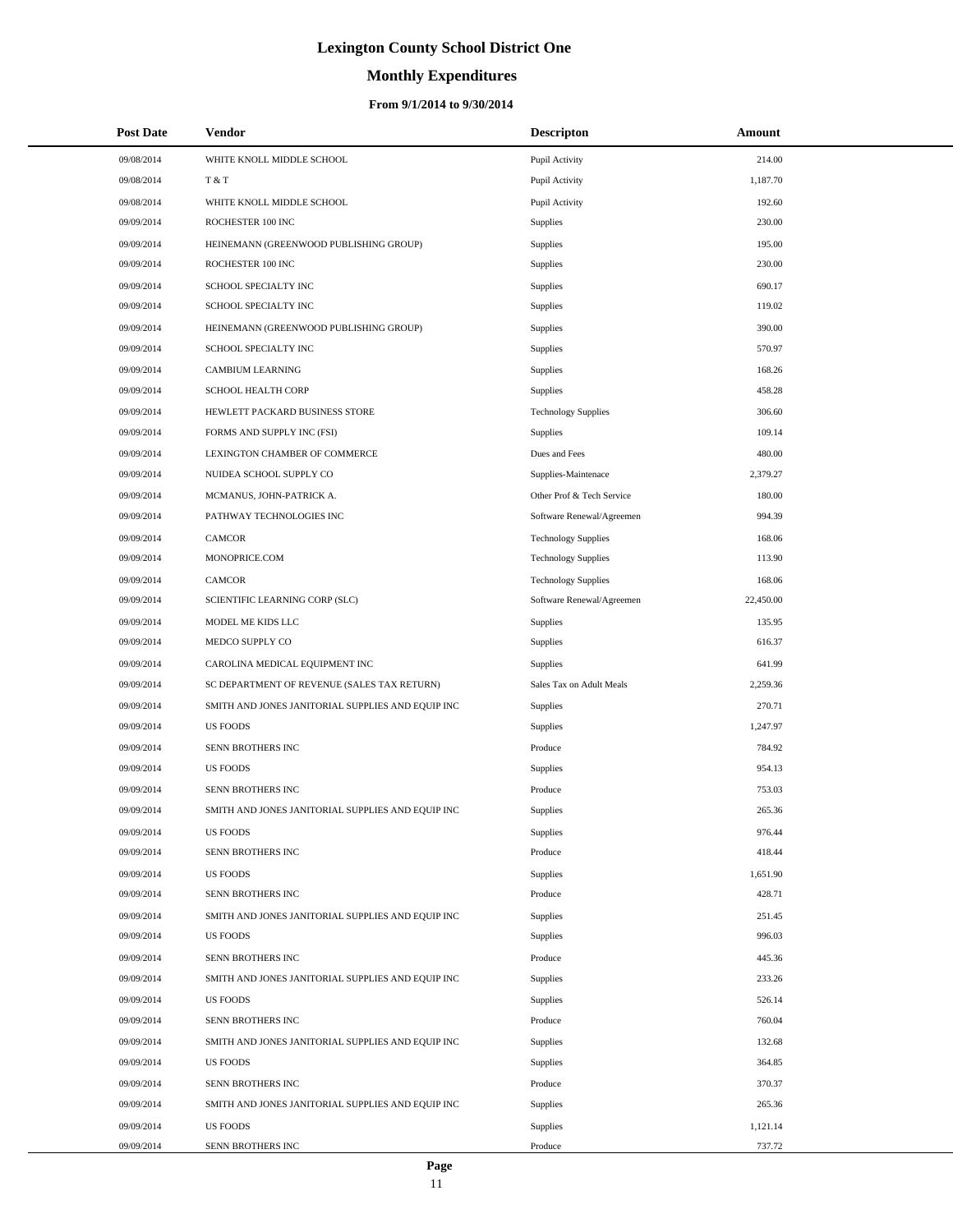# **Monthly Expenditures**

#### **From 9/1/2014 to 9/30/2014**

| <b>Post Date</b> | Vendor                                            | <b>Descripton</b> | Amount   |  |
|------------------|---------------------------------------------------|-------------------|----------|--|
| 09/09/2014       | SMITH AND JONES JANITORIAL SUPPLIES AND EQUIP INC | Supplies          | 276.06   |  |
| 09/09/2014       | <b>US FOODS</b>                                   | Supplies          | 1,643.06 |  |
| 09/09/2014       | SENN BROTHERS INC                                 | Produce           | 570.77   |  |
| 09/09/2014       | <b>US FOODS</b>                                   | Supplies          | 1,432.73 |  |
| 09/09/2014       | SENN BROTHERS INC                                 | Produce           | 495.70   |  |
| 09/09/2014       | <b>US FOODS</b>                                   | Supplies          | 939.35   |  |
| 09/09/2014       | SENN BROTHERS INC                                 | Produce           | 691.72   |  |
| 09/09/2014       | <b>US FOODS</b>                                   | Supplies          | 706.94   |  |
| 09/09/2014       | SENN BROTHERS INC                                 | Produce           | 689.94   |  |
| 09/09/2014       | <b>US FOODS</b>                                   | Supplies          | 1,004.34 |  |
| 09/09/2014       | SENN BROTHERS INC                                 | Produce           | 430.19   |  |
| 09/09/2014       | <b>US FOODS</b>                                   | Supplies          | 337.09   |  |
| 09/09/2014       | SENN BROTHERS INC                                 | Produce           | 329.13   |  |
| 09/09/2014       | <b>US FOODS</b>                                   | Supplies          | 1,332.95 |  |
| 09/09/2014       | SENN BROTHERS INC                                 | Produce           | 407.67   |  |
| 09/09/2014       | SMITH AND JONES JANITORIAL SUPPLIES AND EQUIP INC | Supplies          | 349.89   |  |
| 09/09/2014       | <b>US FOODS</b>                                   | Supplies          | 672.44   |  |
| 09/09/2014       | SENN BROTHERS INC                                 | Produce           | 553.42   |  |
| 09/09/2014       | <b>US FOODS</b>                                   | Supplies          | 727.80   |  |
| 09/09/2014       | SENN BROTHERS INC                                 | Produce           | 435.53   |  |
| 09/09/2014       | <b>US FOODS</b>                                   | Supplies          | 708.64   |  |
| 09/09/2014       | SENN BROTHERS INC                                 | Produce           | 428.08   |  |
| 09/09/2014       | SMITH AND JONES JANITORIAL SUPPLIES AND EQUIP INC | Supplies          | 220.42   |  |
| 09/09/2014       | <b>US FOODS</b>                                   | Supplies          | 1,026.74 |  |
| 09/09/2014       | SENN BROTHERS INC                                 | Produce           | 529.00   |  |
| 09/09/2014       | <b>US FOODS</b>                                   | Supplies          | 597.14   |  |
| 09/09/2014       | SENN BROTHERS INC                                 | Produce           | 622.28   |  |
| 09/09/2014       | SMITH AND JONES JANITORIAL SUPPLIES AND EQUIP INC | Supplies          | 249.31   |  |
| 09/09/2014       | <b>US FOODS</b>                                   | Supplies          | 1,051.73 |  |
| 09/09/2014       | SENN BROTHERS INC                                 | Produce           | 528.25   |  |
| 09/09/2014       | SMITH AND JONES JANITORIAL SUPPLIES AND EQUIP INC | Supplies          | 265.36   |  |
| 09/09/2014       | <b>US FOODS</b>                                   | Supplies          | 1,158.61 |  |
| 09/09/2014       | SENN BROTHERS INC                                 | Produce           | 942.56   |  |
| 09/09/2014       | <b>US FOODS</b>                                   | Supplies          | 1,218.79 |  |
| 09/09/2014       | SENN BROTHERS INC                                 | Produce           | 1,066.92 |  |
| 09/09/2014       | SMITH AND JONES JANITORIAL SUPPLIES AND EQUIP INC | Supplies          | 368.08   |  |
| 09/09/2014       | <b>US FOODS</b>                                   | Supplies          | 608.06   |  |
| 09/09/2014       | SENN BROTHERS INC                                 | Produce           | 266.57   |  |
| 09/09/2014       | <b>US FOODS</b>                                   | Supplies          | 1,414.73 |  |
| 09/09/2014       | SENN BROTHERS INC                                 | Produce           | 451.08   |  |
| 09/09/2014       | SMITH AND JONES JANITORIAL SUPPLIES AND EQUIP INC | Supplies          | 233.26   |  |
| 09/09/2014       | <b>US FOODS</b>                                   | Supplies          | 1,243.95 |  |
| 09/09/2014       | SENN BROTHERS INC                                 | Produce           | 365.66   |  |
| 09/09/2014       | <b>US FOODS</b>                                   | Supplies          | 820.80   |  |
| 09/09/2014       | SENN BROTHERS INC                                 | Produce           | 458.34   |  |
| 09/09/2014       | SMITH AND JONES JANITORIAL SUPPLIES AND EQUIP INC | Supplies          | 387.34   |  |
| 09/09/2014       | <b>US FOODS</b>                                   | Supplies          | 1,253.67 |  |
| 09/09/2014       | SENN BROTHERS INC                                 | Produce           | 935.58   |  |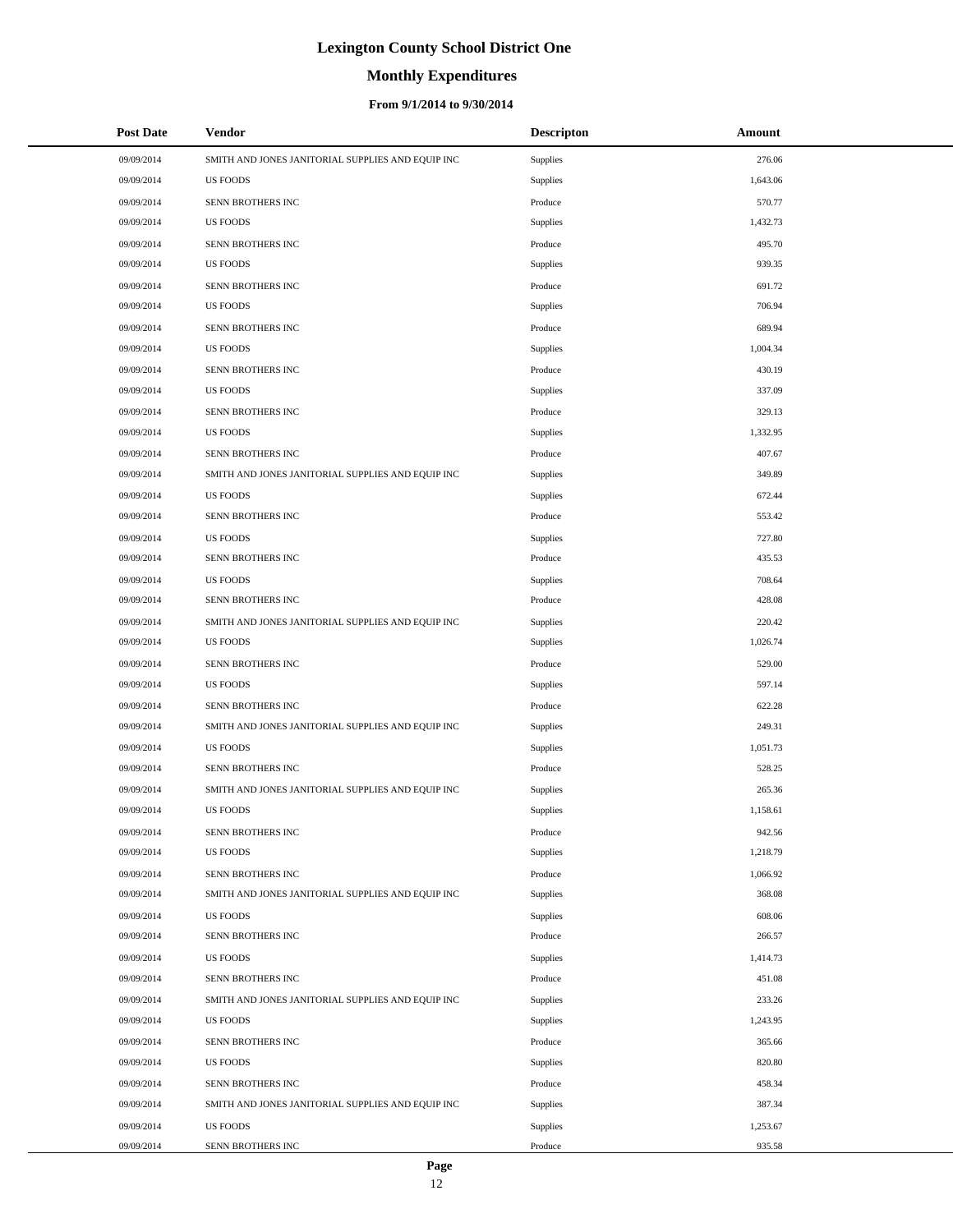# **Monthly Expenditures**

#### **From 9/1/2014 to 9/30/2014**

| <b>Post Date</b> | Vendor                                             | <b>Descripton</b>          | Amount   |
|------------------|----------------------------------------------------|----------------------------|----------|
| 09/09/2014       | SMITH AND JONES JANITORIAL SUPPLIES AND EQUIP INC  | Supplies                   | 574.59   |
| 09/09/2014       | <b>US FOODS</b>                                    | Supplies                   | 1,328.68 |
| 09/09/2014       | SENN BROTHERS INC                                  | Produce                    | 1,595.79 |
| 09/09/2014       | <b>US FOODS</b>                                    | Supplies                   | 1,995.06 |
| 09/09/2014       | SENN BROTHERS INC                                  | Produce                    | 306.34   |
| 09/09/2014       | MONOPRICE.COM                                      | Pupil Activity             | 280.37   |
| 09/09/2014       | MONOPRICE.COM                                      | Pupil Activity             | 280.37   |
| 09/09/2014       | MONOPRICE.COM                                      | Pupil Activity             | 280.37   |
| 09/09/2014       | MONOPRICE.COM                                      | Pupil Activity             | 280.40   |
| 09/09/2014       | MONOPRICE.COM                                      | Pupil Activity             | 190.58   |
| 09/09/2014       | MONOPRICE.COM                                      | Pupil Activity             | 280.37   |
| 09/09/2014       | MONOPRICE.COM                                      | Pupil Activity             | 280.37   |
| 09/09/2014       | MONOPRICE.COM                                      | Pupil Activity             | 280.37   |
| 09/09/2014       | DICK BLICK                                         | Pupil Activity             | 494.72   |
| 09/09/2014       | SCHOLASTIC CLASSROOM MAGAZINE                      | Pupil Activity             | 327.76   |
| 09/09/2014       | OFFICE MAX INC (STATE CONTRACTPAPER)               | Pupil Activity             | 1,838.05 |
| 09/09/2014       | SCHOLASTIC CLASSROOM MAGAZINE                      | Pupil Activity             | 1,427.84 |
| 09/09/2014       | APPLIED EDUCATIONAL SYSTEMS INC (AES)              | Pupil Activity             | 280.00   |
| 09/09/2014       | WARD'S NATURAL SCIENCE EST LLC                     | Pupil Activity             | $-6.27$  |
| 09/09/2014       | MCDONALD ENTERPRISES                               | Pupil Activity             | 1,216.05 |
| 09/09/2014       | BOORE, WALTER BRENT                                | Pupil Activity             | 123.50   |
| 09/09/2014       | HAIGLER, ROY L                                     | Pupil Activity             | 119.90   |
| 09/09/2014       | MARCHANT, WAYNE H                                  | Pupil Activity             | 119.00   |
| 09/09/2014       | OSBORNE, ARTHUR                                    | Pupil Activity             | 110.90   |
| 09/09/2014       | <b>SIGN A RAMA</b>                                 | Pupil Activity             | 876.99   |
| 09/09/2014       | EVENT MANAGEMENT ASSOCIATES LLC                    | Pupil Activity             | 195.00   |
| 09/09/2014       | <b>BSN SPORTS INC</b>                              | Pupil Activity             | 128.40   |
| 09/09/2014       | FORT MILL HIGH SCHOOL                              | Pupil Activity             | 250.00   |
| 09/09/2014       | <b>GREENVILLE HIGH SCHOOL</b>                      | Pupil Activity             | 250.00   |
| 09/09/2014       | <b>IRMO HIGH SCHOOL</b>                            | Pupil Activity             | 175.00   |
| 09/09/2014       | PENINSULA WRESTLING ASSOCIATION INC                | Pupil Activity             | 600.00   |
| 09/09/2014       | <b>EASTSIDE HIGH SCHOOL</b>                        | Pupil Activity             | 150.00   |
| 09/09/2014       | TODD AND MOORE                                     | Pupil Activity             | 392.69   |
| 09/09/2014       | READ TO THEM INC                                   | Supplies                   | 2,691.00 |
| 09/10/2014       | SC DEPARTMENT OF JUVENILE JUSTICE (FISCAL AFFAIRS) | Tuition-LEA                | 315.70   |
| 09/10/2014       | MEMORY BOOK ACQUISITION LLC                        | Printing and Binding       | 2,680.00 |
| 09/10/2014       | SC DEPARTMENT OF REVENUE (SALES TAX RETURN)        | Printing and Binding       | 165.20   |
| 09/10/2014       | TIME FOR KIDS                                      | Supplies                   | 1,108.00 |
| 09/10/2014       | <b>CAMBIUM LEARNING</b>                            | Supplies                   | 1,004.00 |
| 09/10/2014       | US INK AND TONER INC                               | <b>Technology Supplies</b> | 758.26   |
| 09/10/2014       | <b>DICK BLICK</b>                                  | Supplies                   | 786.12   |
| 09/10/2014       | THE COLLEGE BOARD-SRO                              | Other Prof & Tech Service  | 1,030.00 |
| 09/10/2014       | MAC PAPERS INC                                     | Supplies                   | 2,608.13 |
| 09/10/2014       | SHEALY, JAMES I                                    | Supplies                   | 1,800.00 |
| 09/10/2014       | CAPITOL PRINTER REPAIR                             | Repairs and Maintenance    | 266.43   |
| 09/10/2014       | <b>CAMCOR</b>                                      | Supplies                   | 830.87   |
| 09/10/2014       | <b>DICK BLICK</b>                                  | Supplies                   | 765.90   |
| 09/10/2014       | PRESENTATION SYSTEMS SOUTH INC                     | Supplies                   | 199.00   |

÷.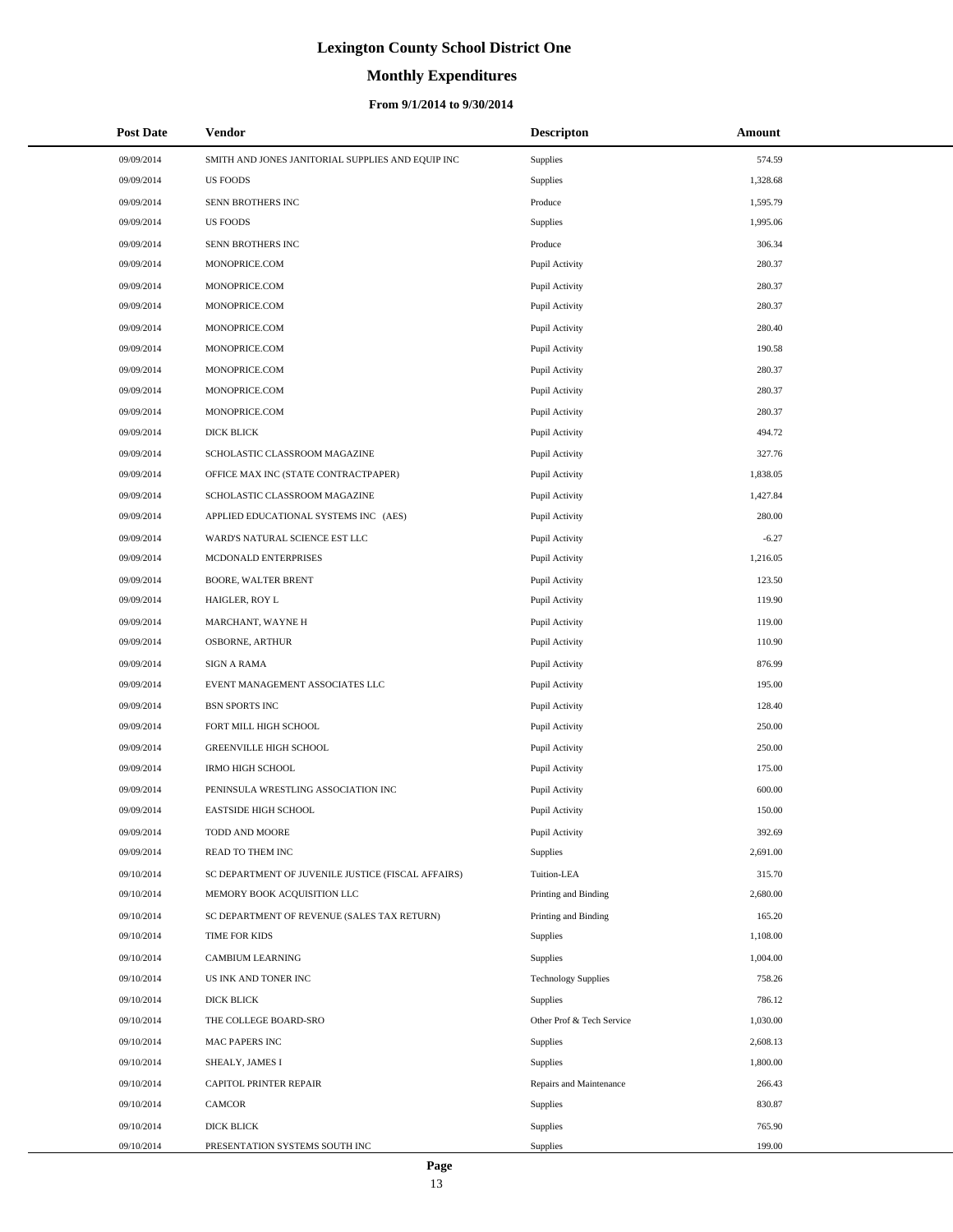# **Monthly Expenditures**

| <b>Post Date</b> | Vendor                                             | <b>Descripton</b>           | Amount   |
|------------------|----------------------------------------------------|-----------------------------|----------|
| 09/10/2014       | PRESENTATION SYSTEMS SOUTH INC                     | <b>Technology Supplies</b>  | 6,302.30 |
| 09/10/2014       | SOFTWARE HOUSE INTERNATIONAL                       | <b>Technology Supplies</b>  | 508.03   |
| 09/10/2014       | <b>BUCK'S AUTO</b>                                 | Repairs and Maintenance     | 290.84   |
| 09/10/2014       | AIRGAS USA LLC                                     | Rentals                     | 2.209.34 |
| 09/10/2014       | <b>LENOVO US</b>                                   | <b>Technology Supplies</b>  | 4,044.60 |
| 09/10/2014       | SC DEPARTMENT OF JUVENILE JUSTICE (FISCAL AFFAIRS) | Tuition-LEA                 | 248.04   |
| 09/10/2014       | <b>CAMBIUM LEARNING</b>                            | <b>Supplies</b>             | 766.12   |
| 09/10/2014       | <b>JW PEPPER</b>                                   | <b>Supplies</b>             | 152.90   |
| 09/10/2014       | SC DEPARTMENT OF REVENUE (SALES TAX RETURN)        | Software Renewal/Agreemen   | 323.40   |
| 09/10/2014       | SUNTEX INTERNATIONAL INC                           | Software Renewal/Agreemen   | 4,620.00 |
| 09/10/2014       | TRITEK FIRE AND SECURITY LLC                       | Repairs and Maintenance     | 746.48   |
| 09/10/2014       | MANSFIELD OIL CO                                   | Supplies-Maintenace         | 6,960.36 |
| 09/10/2014       | HAVIRD OIL CO                                      | Energy                      | 247.57   |
| 09/10/2014       | PURCHASED SERVICE                                  | Dues and Fees               | 135.00   |
| 09/10/2014       | LEXINGTON COUNTY DEPARTMENT OF SOLID WASTE         | Other Property Services     | 103.40   |
| 09/10/2014       | COASTAL CONTRACT HARDWARE INC                      | Supplies-Maintenace         | 123.05   |
| 09/10/2014       | SPICER ONCALL SERVICES                             | Repairs and Maintenance     | 577.50   |
| 09/10/2014       | FERGUSON ENTERPRISES INC FEI 27                    | Supplies-Maintenace         | 176.66   |
| 09/10/2014       | ACE GLASS CO INC                                   | Repairs and Maintenance     | 125.00   |
| 09/10/2014       | COASTAL CONTRACT HARDWARE INC                      | Supplies-Maintenace         | 123.05   |
| 09/10/2014       | COASTAL CONTRACT HARDWARE INC                      | Supplies-Maintenace         | 181.90   |
| 09/10/2014       | PALMETTO PROPANE                                   | Energy                      | 368.31   |
| 09/10/2014       | <b>WW GRAINGER</b>                                 | Supplies-Maintenace         | 594.17   |
| 09/10/2014       | COASTAL CONTRACT HARDWARE INC                      | Supplies-Maintenace         | 187.25   |
| 09/10/2014       | COASTAL CONTRACT HARDWARE INC                      | Supplies-Maintenace         | 374.50   |
| 09/10/2014       | COASTAL CONTRACT HARDWARE INC                      | Supplies-Maintenace         | 187.25   |
| 09/10/2014       | COASTAL CONTRACT HARDWARE INC                      | Supplies-Maintenace         | 123.05   |
| 09/10/2014       | SOUTHEASTERN PAPER                                 | Supplies-Maintenace         | 288.69   |
| 09/10/2014       | SC DEPARTMENT OF EDUCATION OFFICE OF TRANSPORTATIO | <b>Pupil Transportation</b> | 6,526.98 |
| 09/10/2014       | DERRICK'S SERVICE CENTER                           | Supplies                    | 113.35   |
| 09/10/2014       | HAIGLER III, THOMAS I                              | Other Prof & Tech Service   | 150.00   |
| 09/10/2014       | RYAN, JOSHUA THOMAS                                | Other Prof & Tech Service   | 180.00   |
| 09/10/2014       | <b>SKEEN, JOSHUA</b>                               | Other Prof & Tech Service   | 120.00   |
| 09/10/2014       | SNUFFER, ROBERT                                    | Other Prof & Tech Service   | 120.00   |
| 09/10/2014       | FREUND, WILLIAM                                    | Other Prof & Tech Service   | 180.00   |
| 09/10/2014       | HALL, ROY LEE                                      | Other Prof & Tech Service   | 180.00   |
| 09/10/2014       | HINZ, BRIAN E                                      | Other Prof & Tech Service   | 180.00   |
| 09/10/2014       | PADULA, JOHN MATTHEW                               | Other Prof & Tech Service   | 180.00   |
| 09/10/2014       | BLACK, CALEB JAMES                                 | Other Prof & Tech Service   | 120.00   |
| 09/10/2014       | LOVELL, SHANNON                                    | Other Prof & Tech Service   | 180.00   |
| 09/10/2014       | DABKOWSKI, MEGHAN                                  | Other Prof & Tech Service   | 180.00   |
| 09/10/2014       | HALLMAN, JACOB                                     | Other Prof & Tech Service   | 180.00   |
| 09/10/2014       | BILINGUAL COMMUNICATIONS                           | Other Prof & Tech Service   | 161.10   |
| 09/10/2014       | SUNGARD PUBLIC SECTOR INC                          | Software Renewal/Agreemen   | 1,929.24 |
| 09/10/2014       | CABLE AND CONNECTIONS                              | <b>Technology Supplies</b>  | 336.95   |
| 09/10/2014       | HANDWRITING WITHOUT TEARS BY JAN Z OLSEN OTR       | Supplies                    | 2,326.50 |
| 09/10/2014       | SCHOLASTIC TEACHING RESOURCES (CLASSROOM PAPERBACK | <b>Supplies</b>             | 1,393.13 |
| 09/10/2014       | SC SCHOOL FOR THE DEAF AND BLIND                   | <b>Pupil Services</b>       | 7,688.34 |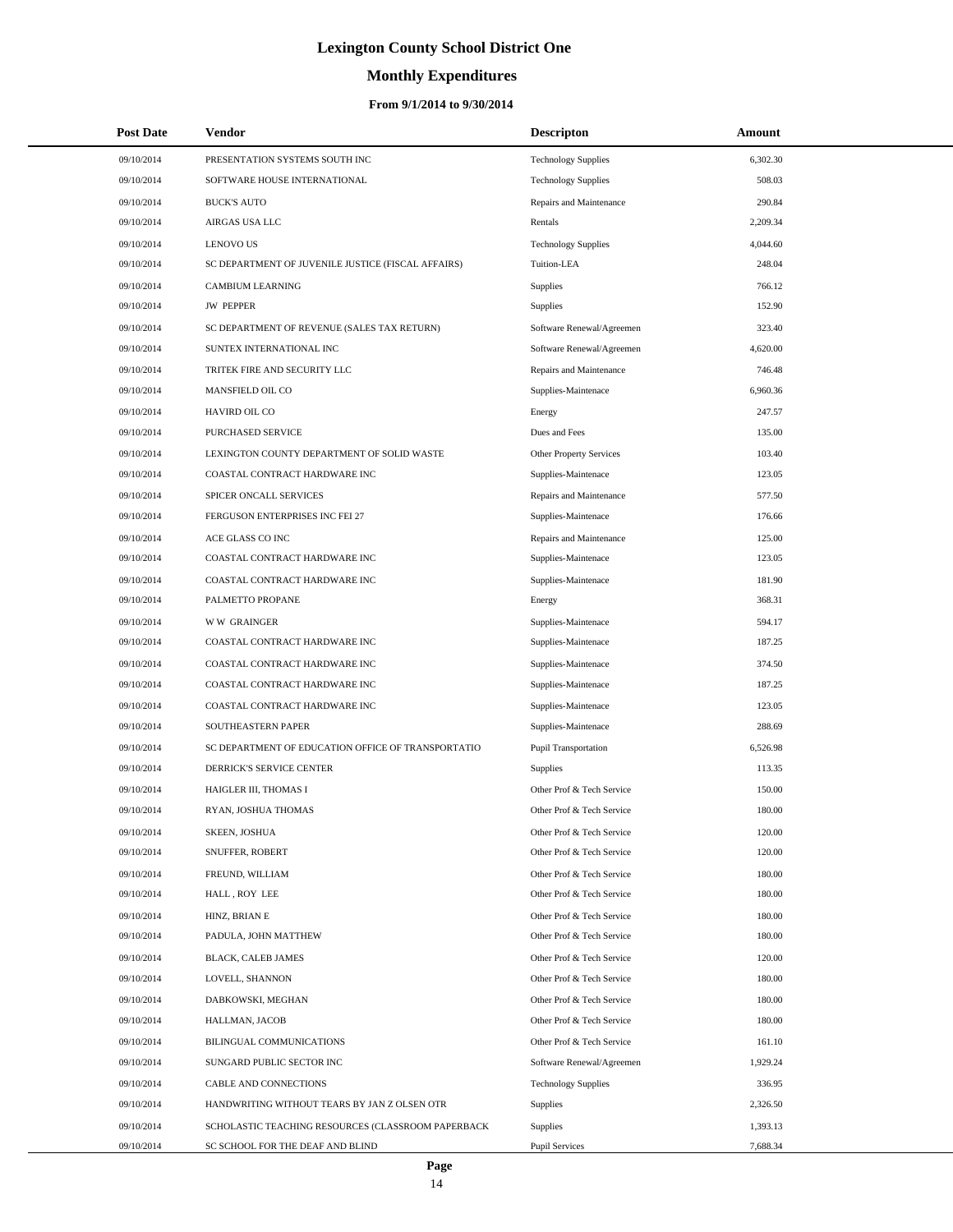# **Monthly Expenditures**

| <b>Post Date</b> | <b>Vendor</b>                            | <b>Descripton</b>          | Amount    |
|------------------|------------------------------------------|----------------------------|-----------|
| 09/10/2014       | SRA/MCGRAW HILL                          | Supplies                   | 3,791.64  |
| 09/10/2014       | <b>CENGAGE LEARNING</b>                  | Supplies                   | 409.38    |
| 09/10/2014       | ED SMITH LUMBER MILL INC                 | Supplies                   | 277.13    |
| 09/10/2014       | PURCHASED SERVICE                        | Supplies                   | 250.00    |
| 09/10/2014       | PURCHASED SERVICE                        | Supplies                   | 250.00    |
| 09/10/2014       | PURCHASED SERVICE                        | Supplies                   | 250.00    |
| 09/10/2014       | PURCHASED SERVICE                        | Supplies                   | 250.00    |
| 09/10/2014       | PURCHASED SERVICE                        | Supplies                   | 250.00    |
| 09/10/2014       | PURCHASED SERVICE                        | Supplies                   | 250.00    |
| 09/10/2014       | PURCHASED SERVICE                        | Supplies                   | 250.00    |
| 09/10/2014       | PURCHASED SERVICE                        | Supplies                   | 250.00    |
| 09/10/2014       | SUNGARD PUBLIC SECTOR INC                | Technology Equipment D F   | 6,748.80  |
| 09/10/2014       | KAPLAN SCHOOL SUPPLY                     | Supplies                   | 319.96    |
| 09/10/2014       | APPLE INC                                | <b>Technology Supplies</b> | 15,063.58 |
| 09/10/2014       | <b>COMPORIUM</b>                         | Communication              | 497.84    |
| 09/10/2014       | MBM CORP                                 | Supplies                   | 109.45    |
| 09/10/2014       | MBM CORP                                 | Supplies                   | 109.46    |
| 09/10/2014       | <b>CENGAGE LEARNING</b>                  | Pupil Activity             | 949.20    |
| 09/10/2014       | PASS ASSURED                             | Pupil Activity             | 3,887.00  |
| 09/10/2014       | T AND T SPORTS                           | Pupil Activity             | 1,735.81  |
| 09/10/2014       | <b>CENGAGE LEARNING</b>                  | Pupil Activity             | 1,965.00  |
| 09/10/2014       | SC HIGH SCHOOL LEAGUE                    | Pupil Activity             | 3,116.15  |
| 09/10/2014       | AMP MEDICAL TRANSPORT LLC                | Pupil Activity             | 180.00    |
| 09/10/2014       | TODD AND MOORE                           | Pupil Activity             | 1,667.93  |
| 09/10/2014       | ATHLETIC RECONDITIONING INC              | Pupil Activity             | 478.80    |
| 09/10/2014       | <b>HUDL</b>                              | Pupil Activity             | 1,200.00  |
| 09/10/2014       | KROSSOVER INTELLIGENCE INC               | Pupil Activity             | 1,439.10  |
| 09/10/2014       | <b>HUDL</b>                              | Pupil Activity             | 700.00    |
| 09/10/2014       | TODD AND MOORE                           | Pupil Activity             | 322.40    |
| 09/10/2014       | <b>CAMP KEMO</b>                         | Pupil Activity             | 720.00    |
| 09/10/2014       | <b>HUDL</b>                              | Pupil Activity             | 700.00    |
| 09/10/2014       | VARSITY SPIRIT FASHIONS                  | Pupil Activity             | 423.50    |
| 09/10/2014       | <b>IRC TEAM SPORTS</b>                   | Pupil Activity             | 822.00    |
| 09/10/2014       | TODD AND MOORE                           | Pupil Activity             | 733.28    |
| 09/10/2014       | TODD AND MOORE                           | Pupil Activity             | 5,428.72  |
| 09/10/2014       | GREENVILLE TECHNICAL COLLEGE             | Other Prof & Tech Service  | 22,500.00 |
| 09/11/2014       | PURCHASED SERVICE                        | Travel                     | 161.28    |
| 09/11/2014       | PURCHASED SERVICE                        | Travel                     | 168.00    |
| 09/11/2014       | PURCHASED SERVICE                        | Travel                     | 234.64    |
| 09/11/2014       | MAC PAPERS INC                           | Supplies                   | 695.48    |
| 09/11/2014       | SOUTHERN EDUCATIONAL SYSTEMS INC         | <b>Technology Supplies</b> | 114.63    |
| 09/11/2014       | DICK BLICK                               | Supplies                   | 511.56    |
| 09/11/2014       | INTERNATIONAL BACCALAUREATE ORGANIZATION | Travel                     | 1,458.00  |
| 09/11/2014       | OCCUPATIONAL HEALTH                      | Supplies                   | 486.00    |
| 09/11/2014       | SCHOOL HEALTH ALERT                      | Supplies                   | 1,770.00  |
| 09/11/2014       | FOLLETT SCHOOL SOLUTIONS INC             | <b>Library Books</b>       | 1,740.11  |
| 09/11/2014       | PURCHASED SERVICE                        | Travel                     | 116.70    |
| 09/11/2014       | COMPUCOM SYSTEMS INC                     | <b>Technology Supplies</b> | 255.75    |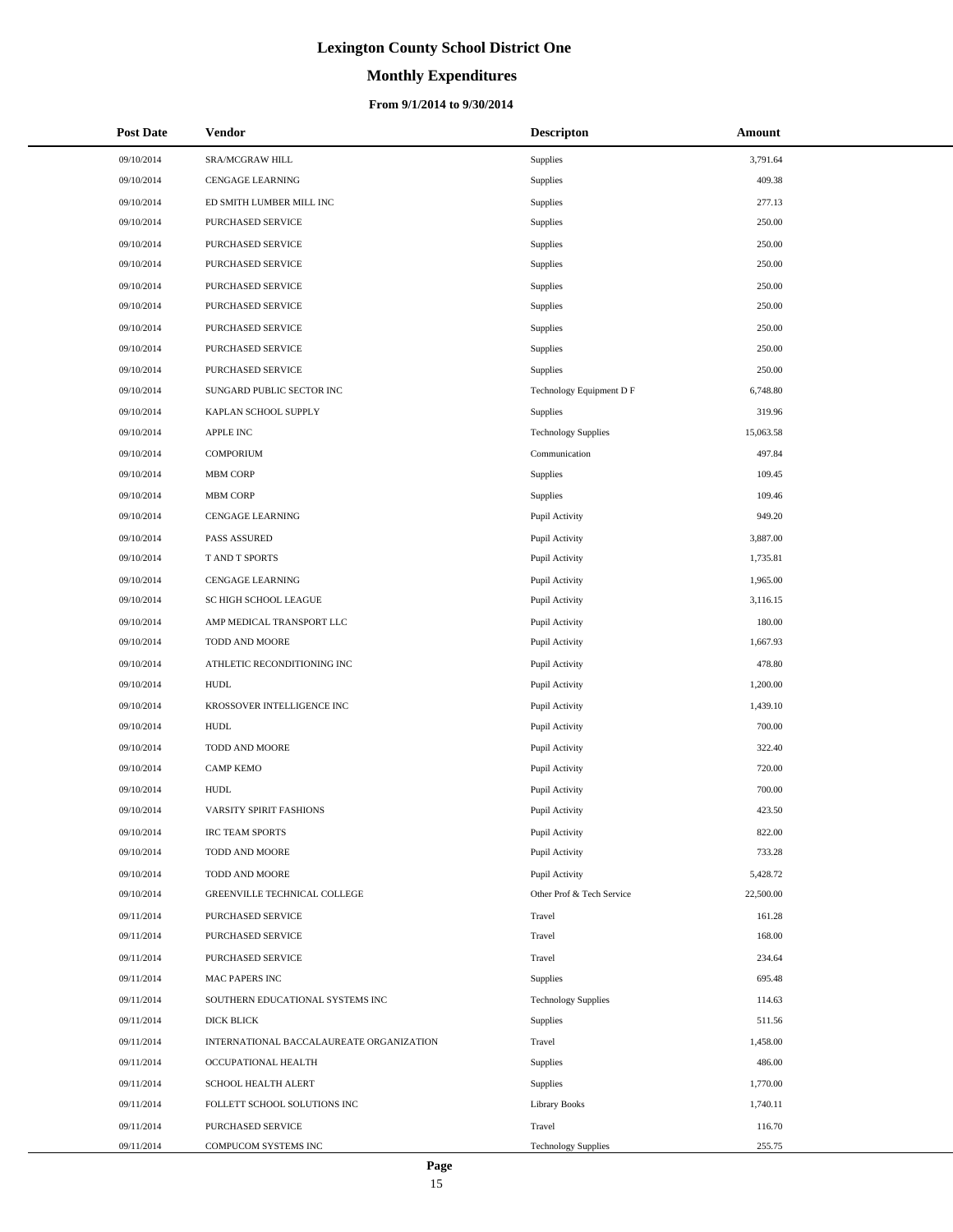# **Monthly Expenditures**

#### **From 9/1/2014 to 9/30/2014**

| <b>Post Date</b> | <b>Vendor</b>                                      | <b>Descripton</b>              | Amount    |
|------------------|----------------------------------------------------|--------------------------------|-----------|
| 09/11/2014       | BURKETT BURKETT AND BURKETT                        | <b>Bd of Ed Audit Services</b> | 890.00    |
| 09/11/2014       | CHILDS AND HALLIGAN P A                            | Legal Services                 | 13,833.80 |
| 09/11/2014       | PURCHASED SERVICE                                  | Travel                         | 225.12    |
| 09/11/2014       | PURCHASED SERVICE                                  | Travel                         | 118.72    |
| 09/11/2014       | PURCHASED SERVICE                                  | Travel                         | 101.36    |
| 09/11/2014       | PURCHASED SERVICE                                  | Pupil Transportation           | 277.20    |
| 09/11/2014       | <b>PURCHASED SERVICE</b>                           | Travel                         | 236.32    |
| 09/11/2014       | PURCHASED SERVICE                                  | Travel                         | 516.88    |
| 09/11/2014       | PURCHASED SERVICE                                  | Travel                         | 448.56    |
| 09/11/2014       | <b>PURCHASED SERVICE</b>                           | Travel                         | 734.72    |
| 09/11/2014       | ANOTHER PRINTER                                    | Printing and Binding           | 606.40    |
| 09/11/2014       | DERRICK'S SERVICE CENTER                           | Supplies                       | 153.79    |
| 09/11/2014       | OFFICE MAX INC (STATE CONTRACTPAPER)               | Supplies                       | 670.36    |
| 09/11/2014       | WILFONG, MICHAEL BRIAN                             | Other Prof & Tech Service      | 120.00    |
| 09/11/2014       | PURCHASED SERVICE                                  | Travel                         | 100.52    |
| 09/11/2014       | <b>PURCHASED SERVICE</b>                           | Travel                         | 123.76    |
| 09/11/2014       | PURCHASED SERVICE                                  | Travel                         | 124.04    |
| 09/11/2014       | CDWG ACCT 305089                                   | <b>Technology Supplies</b>     | 1,636.54  |
| 09/11/2014       | SOUTHERN EDUCATIONAL SYSTEMS INC                   | <b>Technology Supplies</b>     | 2,020.02  |
| 09/11/2014       | SOUTHERN EDUCATIONAL SYSTEMS INC                   | <b>Technology Supplies</b>     | 2,240.58  |
| 09/11/2014       | PURCHASED SERVICE                                  | Travel                         | 111.83    |
| 09/11/2014       | CJMW ARCHITECTURE                                  | Building                       | 6,160.00  |
| 09/11/2014       | CJMW ARCHITECTURE                                  | Building                       | 15,165.52 |
| 09/11/2014       | PURCHASED SERVICE                                  | Travel                         | 259.00    |
| 09/11/2014       | <b>BG ENTERPRISES</b>                              | Pupil Activity                 | 830.00    |
| 09/11/2014       | WILSON AND ASSOCIATES                              | Pupil Activity                 | 300.00    |
| 09/11/2014       | EVENT MANAGEMENT ASSOCIATES LLC                    | Pupil Activity                 | 195.00    |
| 09/11/2014       | BARRETT, RAYMOND                                   | Pupil Activity                 | 120.00    |
| 09/11/2014       | FRANKLIN, TIMOTHY WILLIAM                          | Pupil Activity                 | 120.00    |
| 09/11/2014       | GROOMS, JONATHAN H                                 | Pupil Activity                 | 120.00    |
| 09/11/2014       | LUTZ, AIMEE                                        | Pupil Activity                 | 120.00    |
| 09/11/2014       | POOLE, JOSEPH AARON                                | Pupil Activity                 | 120.00    |
| 09/11/2014       | SNUFFER, ROBERT                                    | Pupil Activity                 | 120.00    |
| 09/11/2014       | TRIANO, GUY                                        | Pupil Activity                 | 120.00    |
| 09/11/2014       | BRANHAM, DONALD W                                  | Pupil Activity                 | 122.90    |
| 09/11/2014       | HUDSON, DOUG M                                     | Pupil Activity                 | 104.90    |
| 09/11/2014       | LONG, JOE H                                        | Pupil Activity                 | 134.60    |
| 09/11/2014       | SANFORD, BERT H                                    | Pupil Activity                 | 143.60    |
| 09/11/2014       | WILLIAMS, MIKE                                     | Pupil Activity                 | 142.70    |
| 09/11/2014       | LEXINGTON HIGH SCHOOL                              | Pupil Activity                 | 195.00    |
| 09/11/2014       | LEXINGTON HIGH SCHOOL                              | Pupil Activity                 | 125.00    |
| 09/11/2014       | COBRA CHEER ACADEMY LLC                            | Pupil Activity                 | 2,500.00  |
| 09/11/2014       | STRAIGHT A TOURS                                   | Pupil Activity                 | 11,000.00 |
| 09/12/2014       | HEINEMANN (GREENWOOD PUBLISHING GROUP)             | Supplies                       | 1,925.00  |
| 09/12/2014       | SC DEPARTMENT OF REVENUE (SALES TAX RETURN)        | Supplies                       | 122.50    |
| 09/12/2014       | SC DEPARTMENT OF JUVENILE JUSTICE (FISCAL AFFAIRS) | Tuition-LEA                    | 310.80    |
| 09/12/2014       | FORMS AND SUPPLY INC (FSI)                         | Supplies                       | 1,925.36  |
| 09/12/2014       | FORMS AND SUPPLY INC (FSI)                         | <b>Technology Supplies</b>     | 281.29    |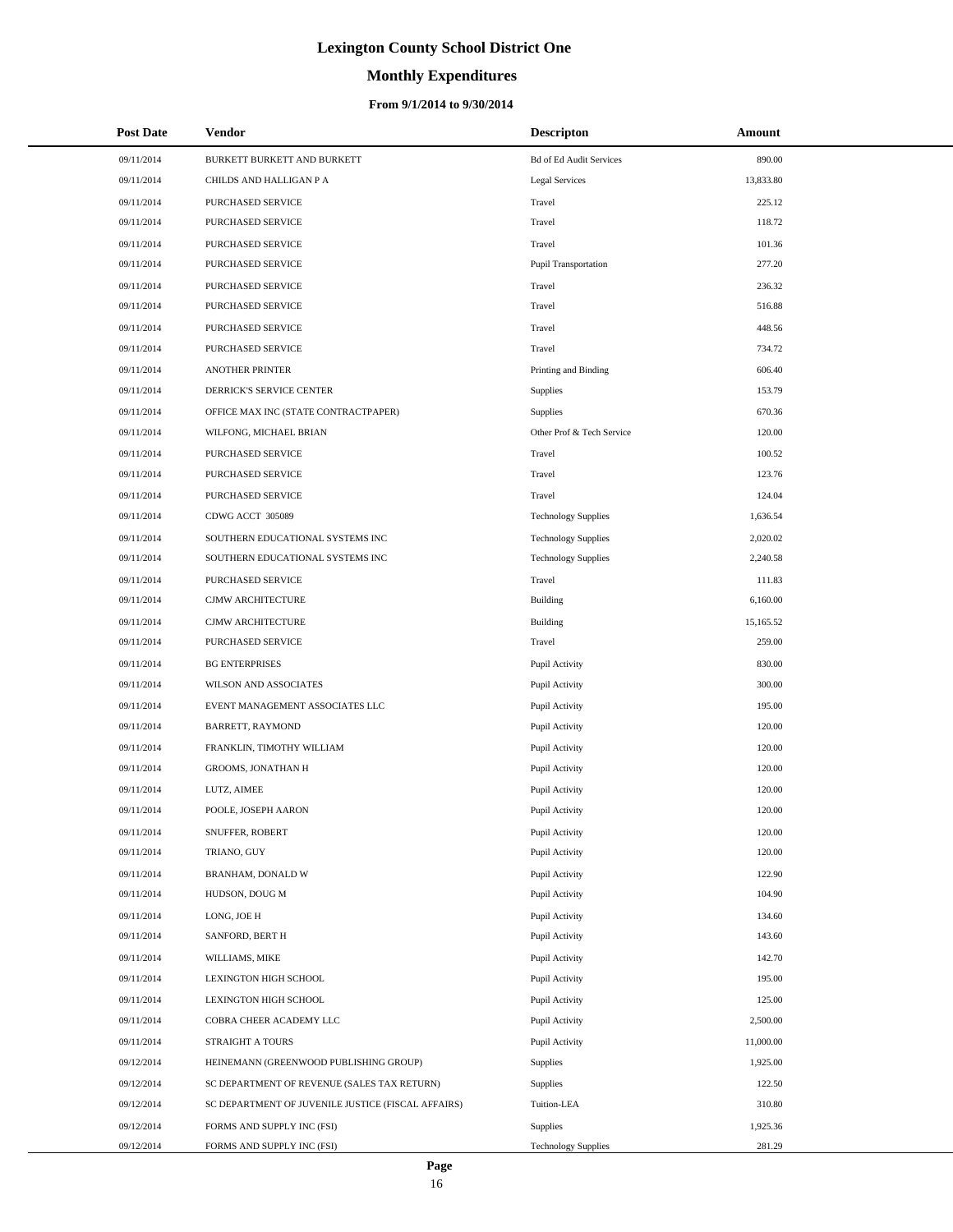# **Monthly Expenditures**

#### **From 9/1/2014 to 9/30/2014**

| <b>Post Date</b> | Vendor                                             | <b>Descripton</b>          | Amount     |
|------------------|----------------------------------------------------|----------------------------|------------|
| 09/12/2014       | CAMBIUM LEARNING                                   | <b>Supplies</b>            | 158.40     |
| 09/12/2014       | FORMS AND SUPPLY INC (FSI)                         | Supplies                   | 802.23     |
| 09/12/2014       | FORMS AND SUPPLY INC (FSI)                         | <b>Supplies</b>            | 256.78     |
| 09/12/2014       | SARGENT WELCH LLC A VWR CO                         | Supplies                   | 41,533.30  |
| 09/12/2014       | FORMS AND SUPPLY INC (FSI)                         | <b>Supplies</b>            | 1,112.65   |
| 09/12/2014       | SC DEPARTMENT OF JUVENILE JUSTICE (FISCAL AFFAIRS) | Tuition-LEA                | 189.60     |
| 09/12/2014       | <b>SCHOLASTIC INC</b>                              | Supplies                   | 1,307.40   |
| 09/12/2014       | <b>CAMBIUM LEARNING</b>                            | Supplies                   | 1,659.16   |
| 09/12/2014       | W T COX SUBSCRIPTIONS                              | Periodicals                | 484.42     |
| 09/12/2014       | PURCHASED SERVICE                                  | Travel                     | 244.94     |
| 09/12/2014       | PURCHASED SERVICE                                  | Travel                     | 505.00     |
| 09/12/2014       | HAYNSWORTH SINKLER BOYD PA                         | Legal Services             | 3,555.00   |
| 09/12/2014       | SC SCHOOL BOARDS ASSOCIATION INSURANCE TRUST       | Insurance and Judgments    | 375,843.00 |
| 09/12/2014       | PURCHASED SERVICE                                  | Travel                     | 345.68     |
| 09/12/2014       | THE HALL COMPANY INC                               | <b>Supplies</b>            | 780.70     |
| 09/12/2014       | <b>JANPAK COLUMBIA</b>                             | Supplies-Maintenace        | 404.73     |
| 09/12/2014       | PRECISION FIRE SOLUTIONS                           | Repairs and Maintenance    | 348.00     |
| 09/12/2014       | TRAYCO INC                                         | Supplies-Maintenace        | 422.57     |
| 09/12/2014       | <b>CULLUM SERVICES INC</b>                         | Repairs and Maintenance    | 1,288.36   |
| 09/12/2014       | HUBER SUPPLY CO OF LEXINGTON INC                   | Supplies-Maintenace        | 459.03     |
| 09/12/2014       | SHERWINWILLIAMS                                    | Supplies-Maintenace        | 451.43     |
| 09/12/2014       | PALMETTO WINNELSON                                 | Supplies-Maintenace        | 279.33     |
| 09/12/2014       | <b>TRAYCO INC</b>                                  | Supplies-Maintenace        | 113.51     |
| 09/12/2014       | SMITH AND JONES JANITORIAL SUPPLIES AND EQUIP INC  | Supplies-Maintenace        | 908.11     |
| 09/12/2014       | SOUTHEASTERN PAPER                                 | Supplies-Maintenace        | 866.06     |
| 09/12/2014       | TRAYCO INC                                         | Supplies-Maintenace        | 408.74     |
| 09/12/2014       | DODSON PEST CONTROL                                | Repairs and Maintenance    | 140.00     |
| 09/12/2014       | SMITH AND JONES JANITORIAL SUPPLIES AND EQUIP INC  | Supplies-Maintenace        | 2,237.37   |
| 09/12/2014       | HUBER SUPPLY CO OF LEXINGTON INC                   | Supplies-Maintenace        | 459.03     |
| 09/12/2014       | DODSON PEST CONTROL                                | Repairs and Maintenance    | 595.00     |
| 09/12/2014       | SMITH AND JONES JANITORIAL SUPPLIES AND EQUIP INC  | Supplies-Maintenace        | 2,174.04   |
| 09/12/2014       | <b>WW GRAINGER</b>                                 | Supplies-Maintenace        | 287.63     |
| 09/12/2014       | CHECKER YELLOW CAB CO INC                          | Pupil Transportation       | 498.00     |
| 09/12/2014       | DERRICK'S SERVICE CENTER                           | Pupil Transportation       | 151.66     |
| 09/12/2014       | ZYLSTRA, SCOTT LEWIS                               | Other Prof & Tech Service  | 180.00     |
| 09/12/2014       | <b>BURNS, JENNIFER L</b>                           | Other Prof & Tech Service  | 135.00     |
| 09/12/2014       | COLLINS, STEPHEN M                                 | Other Prof & Tech Service  | 120.00     |
| 09/12/2014       | MAJOR BUSINESS MACHINES                            | Supplies                   | 309.76     |
| 09/12/2014       | IBM NATIONAL PARTS CENTER                          | <b>Technology Supplies</b> | 301.74     |
| 09/12/2014       | CSC(COMMUNICATIONS SUPPLY CORP)                    | <b>Technology Supplies</b> | 116.63     |
| 09/12/2014       | SPIRIT TELECOM                                     | Communication              | 1,453.82   |
| 09/12/2014       | CAMBIUM LEARNING                                   | Supplies                   | 1,033.62   |
| 09/12/2014       | SUNGARD PUBLIC SECTOR INC                          | Technology Equipment D F   | 1,696.02   |
| 09/12/2014       | CONCEPT UNLIMITED INC                              | Supplies                   | 770.40     |
| 09/12/2014       | COMPUCOM SYSTEMS INC                               | <b>Technology Supplies</b> | 90,051.20  |
| 09/12/2014       | SC DEPARTMENT OF REVENUE (SALES TAX RETURN)        | <b>Technology Supplies</b> | 6,303.58   |
| 09/12/2014       | <b>CUMMING</b>                                     | Building                   | 7,225.00   |
| 09/12/2014       | SOX AND SONS CONSTRUCTION CO                       | Improv Other Than Bldg     | 43,673.12  |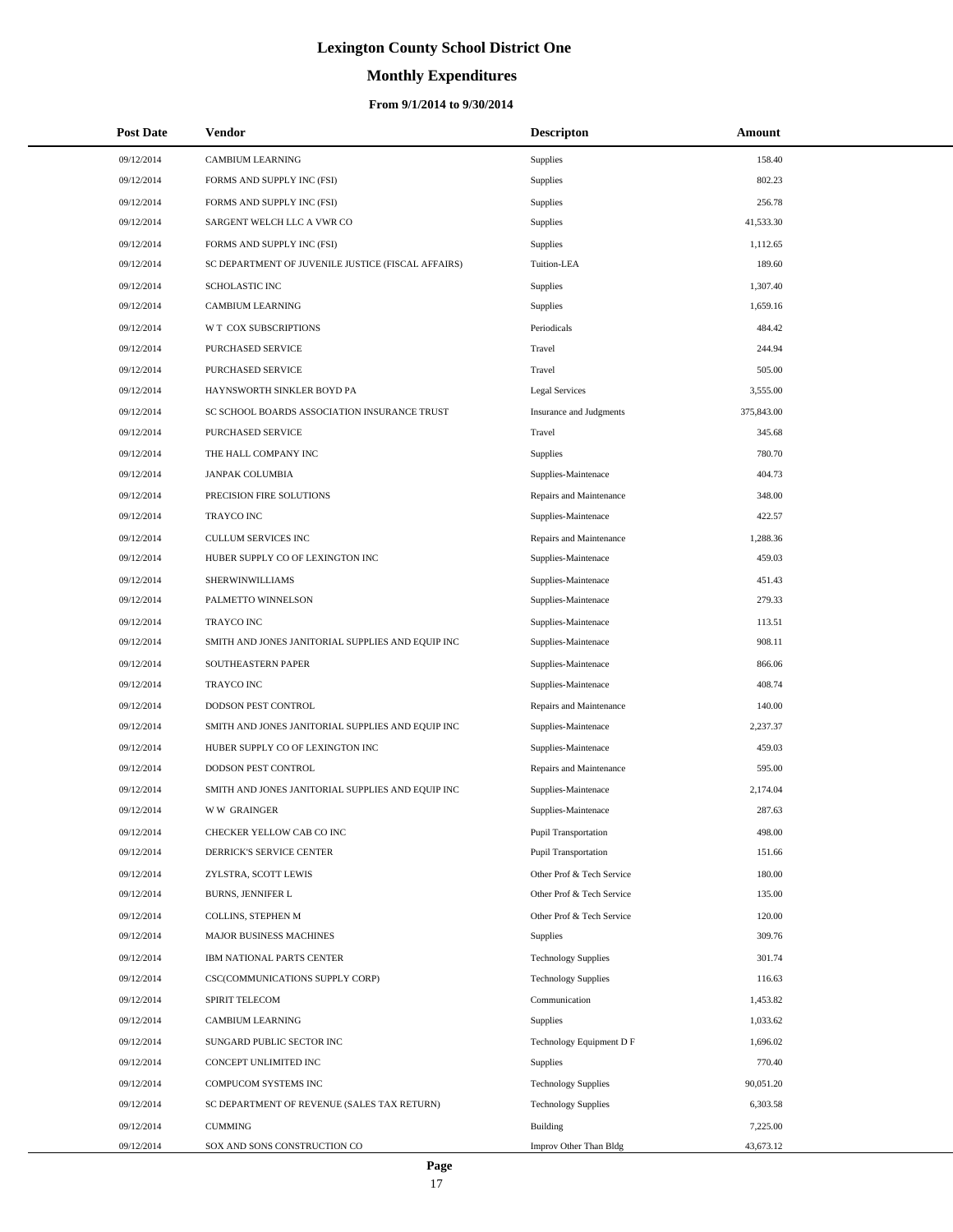# **Monthly Expenditures**

#### **From 9/1/2014 to 9/30/2014**

| <b>Post Date</b> | Vendor                           | <b>Descripton</b>              | Amount    |
|------------------|----------------------------------|--------------------------------|-----------|
| 09/12/2014       | CDWG ACCT 305089                 | <b>Technology Supplies</b>     | 22,684.00 |
| 09/12/2014       | JENKINS HANCOCK AND SIDES        | Building                       | 3,972.22  |
| 09/12/2014       | <b>HOBART CORP</b>               | Repairs and Maintenance        | 217.75    |
| 09/12/2014       | SAM TELL AND SON INC             | Supplies                       | 1,909.18  |
| 09/12/2014       | THE LAMPO GROUP INC              | Pupil Activity                 | 1,839.42  |
| 09/12/2014       | DICK BLICK                       | Pupil Activity                 | 106.56    |
| 09/12/2014       | SCHOLASTIC CLASSROOM MAGAZINE    | Pupil Activity                 | 209.00    |
| 09/12/2014       | SCHOLASTIC INC                   | Pupil Activity                 | 448.88    |
| 09/12/2014       | LEXINGTON MIDDLE SCHOOL          | Pupil Activity                 | 120.00    |
| 09/12/2014       | SCHOOL SPECIALTY INC             | Pupil Activity                 | 5,967.48  |
| 09/12/2014       | GILBERT PRIMARY SCHOOL           | Pupil Act-Fee/Collection Refnd | 400.00    |
| 09/12/2014       | R L BRYAN CO TEXTBOOK DEPOSITORY | Pupil Activity                 | 447.64    |
| 09/12/2014       | SCHOLASTIC CLASSROOM MAGAZINE    | Pupil Activity                 | 2,588.54  |
| 09/12/2014       | SCHOLASTIC CLASSROOM MAGAZINE    | Pupil Activity                 | 1,427.84  |
| 09/12/2014       | MEADOW GLEN MIDDLE SCHOOL        | Pupil Act-Fee/Collection Refnd | 226.60    |
| 09/12/2014       | <b>BRAINPOP.COM LLC</b>          | Pupil Activity                 | 1,195.00  |
| 09/12/2014       | SMITH, BRIAN                     | Pupil Activity                 | 112.50    |
| 09/12/2014       | <b>CAROLINA IDEAS</b>            | Pupil Activity                 | 288.90    |
| 09/12/2014       | MEADOW GLEN MIDDLE SCHOOL        | Pupil Activity                 | 300.00    |
| 09/12/2014       | AMP MEDICAL TRANSPORT LLC        | Pupil Activity                 | 180.00    |
| 09/12/2014       | PURCHASED SERVICE                | Pupil Activity                 | 223.44    |
| 09/12/2014       | PURCHASED SERVICE                | Pupil Activity                 | 223.44    |
| 09/12/2014       | TODD AND MOORE                   | Pupil Activity                 | 279.27    |
| 09/12/2014       | <b>GOLF TEAM PRODUCTS</b>        | Pupil Activity                 | 200.00    |
| 09/15/2014       | <b>ATHENS PAPER</b>              | Supplies                       | 1,123.50  |
| 09/15/2014       | SCHOOL SPECIALTY INC             | Supplies                       | 122.64    |
| 09/15/2014       | US INK AND TONER INC             | Supplies                       | 120.98    |
| 09/15/2014       | SCHOOL SPECIALTY INC             | Supplies                       | 578.34    |
| 09/15/2014       | <b>LENOVO US</b>                 | <b>Technology Supplies</b>     | 10,111.50 |
| 09/15/2014       | PINE PRESS OF LEXINGTON INC      | Printing and Binding           | 607.94    |
| 09/15/2014       | DELL COMPUTERS                   | Supplies                       | 1,711.89  |
| 09/15/2014       | <b>CAMCOR</b>                    | <b>Technology Supplies</b>     | 493.74    |
| 09/15/2014       | FORMS AND SUPPLY INC (FSI)       | Supplies                       | 2,470.88  |
| 09/15/2014       | <b>ATHENS PAPER</b>              | Supplies                       | 1,123.50  |
| 09/15/2014       | PINE PRESS OF LEXINGTON INC      | Printing and Binding           | 504.03    |
| 09/15/2014       | TRIUNE MARKETING CO              | Supplies                       | 631.30    |
| 09/15/2014       | <b>APPLE INC</b>                 | <b>Technology Supplies</b>     | 3,890.52  |
| 09/15/2014       | CAROLINA FLEET LLC               | Other Prof & Tech Service      | 485.00    |
| 09/15/2014       | FORMS AND SUPPLY INC (FSI)       | Supplies                       | 802.23    |
| 09/15/2014       | AIRGAS USA LLC                   | Supplies                       | 164.35    |
| 09/15/2014       | <b>EBSCO</b>                     | Periodicals                    | 420.06    |
| 09/15/2014       | <b>ASCD</b>                      | Dues and Fees                  | 496.00    |
| 09/15/2014       | SCHOOL SPECIALTY INC             | Supplies                       | 374.56    |
| 09/15/2014       | MIDCAROLINA ELEC COOP INC        | <b>Public Utilities</b>        | 184.00    |
| 09/15/2014       | CULLUM SERVICES INC              | Repairs and Maintenance        | 843.75    |
| 09/15/2014       | CALICO INDUSTRIES INC            | Supplies-Maintenace            | 274.72    |
| 09/15/2014       | PALMETTO PROPANE                 | Supplies-Maintenace            | 131.75    |
| 09/15/2014       | CULLUM SERVICES INC              | Repairs and Maintenance        | 4,792.50  |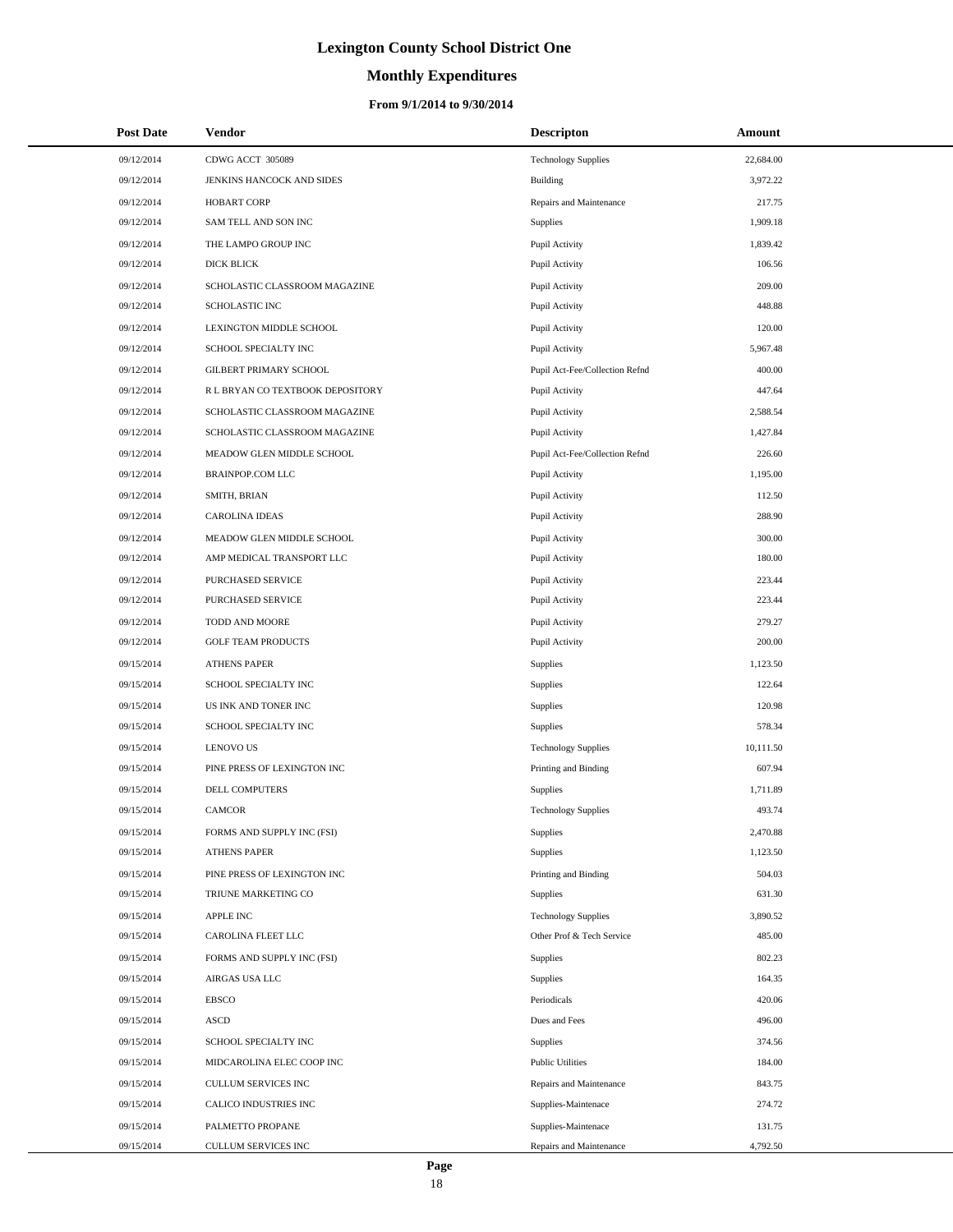# **Monthly Expenditures**

| <b>Post Date</b>         | <b>Vendor</b>                           | <b>Descripton</b>                                          | Amount           |
|--------------------------|-----------------------------------------|------------------------------------------------------------|------------------|
| 09/15/2014               | CULLUM SERVICES INC                     | Repairs and Maintenance                                    | 1,108.08         |
| 09/15/2014               | MIDCAROLINA ELEC COOP INC               | <b>Public Utilities</b>                                    | 33,401.00        |
| 09/15/2014               | CULLUM SERVICES INC                     | Repairs and Maintenance                                    | 3,937.50         |
| 09/15/2014               | CULLUM SERVICES INC                     | Repairs and Maintenance                                    | 1,023.75         |
| 09/15/2014               | <b>CULLUM SERVICES INC</b>              | Repairs and Maintenance                                    | 360.00           |
| 09/15/2014               | CULLUM SERVICES INC                     | Repairs and Maintenance                                    | 1,379.17         |
| 09/15/2014               | CULLUM SERVICES INC                     | Repairs and Maintenance                                    | 440.63           |
| 09/15/2014               | CULLUM SERVICES INC                     | Repairs and Maintenance                                    | 2,730.00         |
| 09/15/2014               | COOK & BOARDMAN INC                     | Supplies-Maintenace                                        | 642.00           |
| 09/15/2014               | CULLUM SERVICES INC                     | Repairs and Maintenance                                    | 757.50           |
| 09/15/2014               | CULLUM SERVICES INC                     | Repairs and Maintenance                                    | 1,372.50         |
| 09/15/2014               | CULLUM SERVICES INC                     | Repairs and Maintenance                                    | 1,355.63         |
| 09/15/2014               | COOK & BOARDMAN INC                     | Supplies-Maintenace                                        | 481.50           |
| 09/15/2014               | CULLUM SERVICES INC                     | Repairs and Maintenance                                    | 1,059.38         |
| 09/15/2014               | CULLUM SERVICES INC                     | Repairs and Maintenance                                    | 1,331.25         |
| 09/15/2014               | CULLUM SERVICES INC                     | Repairs and Maintenance                                    | 1,792.50         |
| 09/15/2014               | SCHINDLER ELEVATOR CORP                 | Repairs and Maintenance                                    | 524.00           |
| 09/15/2014               | CULLUM SERVICES INC                     | Repairs and Maintenance                                    | 3,788.54         |
| 09/15/2014               | CULLUM SERVICES INC                     | Repairs and Maintenance                                    | 1,691.25         |
| 09/15/2014               | <b>CALICO INDUSTRIES INC</b>            | Supplies-Maintenace                                        | 659.33           |
| 09/15/2014               | <b>WW GRAINGER</b>                      | Supplies-Maintenace                                        | 1,479.76         |
| 09/15/2014               | CULLUM SERVICES INC                     | Repairs and Maintenance                                    | 1,537.50         |
| 09/15/2014               | PALMETTO PROPANE                        | Energy                                                     | 573.51           |
| 09/15/2014               | CULLUM SERVICES INC                     | Repairs and Maintenance                                    | 1,149.38         |
| 09/15/2014               | CULLUM SERVICES INC                     | Repairs and Maintenance                                    | 2,651.25         |
| 09/15/2014               | COOK & BOARDMAN INC                     | Supplies-Maintenace                                        | 481.50           |
| 09/15/2014               | CULLUM SERVICES INC                     | Repairs and Maintenance                                    | 1,125.00         |
| 09/15/2014               | CULLUM SERVICES INC                     | Repairs and Maintenance                                    | 1,515.00         |
| 09/15/2014               | <b>CULLUM SERVICES INC</b>              | Repairs and Maintenance                                    | 1,376.25         |
| 09/15/2014               | CULLUM SERVICES INC                     | Repairs and Maintenance                                    | 1,530.00         |
| 09/15/2014               | CULLUM SERVICES INC                     | Repairs and Maintenance                                    | 1,205.60         |
| 09/15/2014               | CULLUM SERVICES INC                     | Repairs and Maintenance                                    | 1,276.88         |
| 09/15/2014               | CULLUM SERVICES INC                     | Repairs and Maintenance                                    | 620.62           |
| 09/15/2014               | <b>CULLUM SERVICES INC</b>              | Repairs and Maintenance                                    | 2,371.88         |
| 09/15/2014               | <b>CULLUM SERVICES INC</b>              | Repairs and Maintenance                                    | 1,453.13         |
| 09/15/2014               | CULLUM SERVICES INC                     | Repairs and Maintenance                                    | 375.00           |
| 09/15/2014               | <b>BATCHLER, NICHOLE</b><br>COLE, SUSAN | <b>Pupil Transportation</b>                                | 191.52           |
| 09/15/2014               |                                         | <b>Pupil Transportation</b>                                | 324.80           |
| 09/15/2014<br>09/15/2014 | PURCHASED SERVICE                       | <b>Pupil Transportation</b>                                | 235.20<br>151.20 |
|                          | PEARCE, TIM                             | <b>Pupil Transportation</b>                                |                  |
| 09/15/2014<br>09/15/2014 | RAMSEY, JANIE                           | <b>Pupil Transportation</b>                                | 134.40<br>358.40 |
| 09/15/2014               | SABBAGHA, THERESA<br>SHAFFER, IMELDA    | <b>Pupil Transportation</b>                                | 403.20           |
| 09/15/2014               | STUART, LESLEY                          | <b>Pupil Transportation</b><br><b>Pupil Transportation</b> | 168.00           |
| 09/15/2014               | VAUGHN, DANA                            | <b>Pupil Transportation</b>                                | 453.60           |
| 09/15/2014               | LANEY, BILLY RAY                        | Other Prof & Tech Service                                  | 120.00           |
| 09/15/2014               | ANDERSON, JOSHUA                        | Other Prof & Tech Service                                  | 180.00           |
| 09/15/2014               | FREUND, WILLIAM                         | Other Prof & Tech Service                                  | 180.00           |
|                          |                                         |                                                            |                  |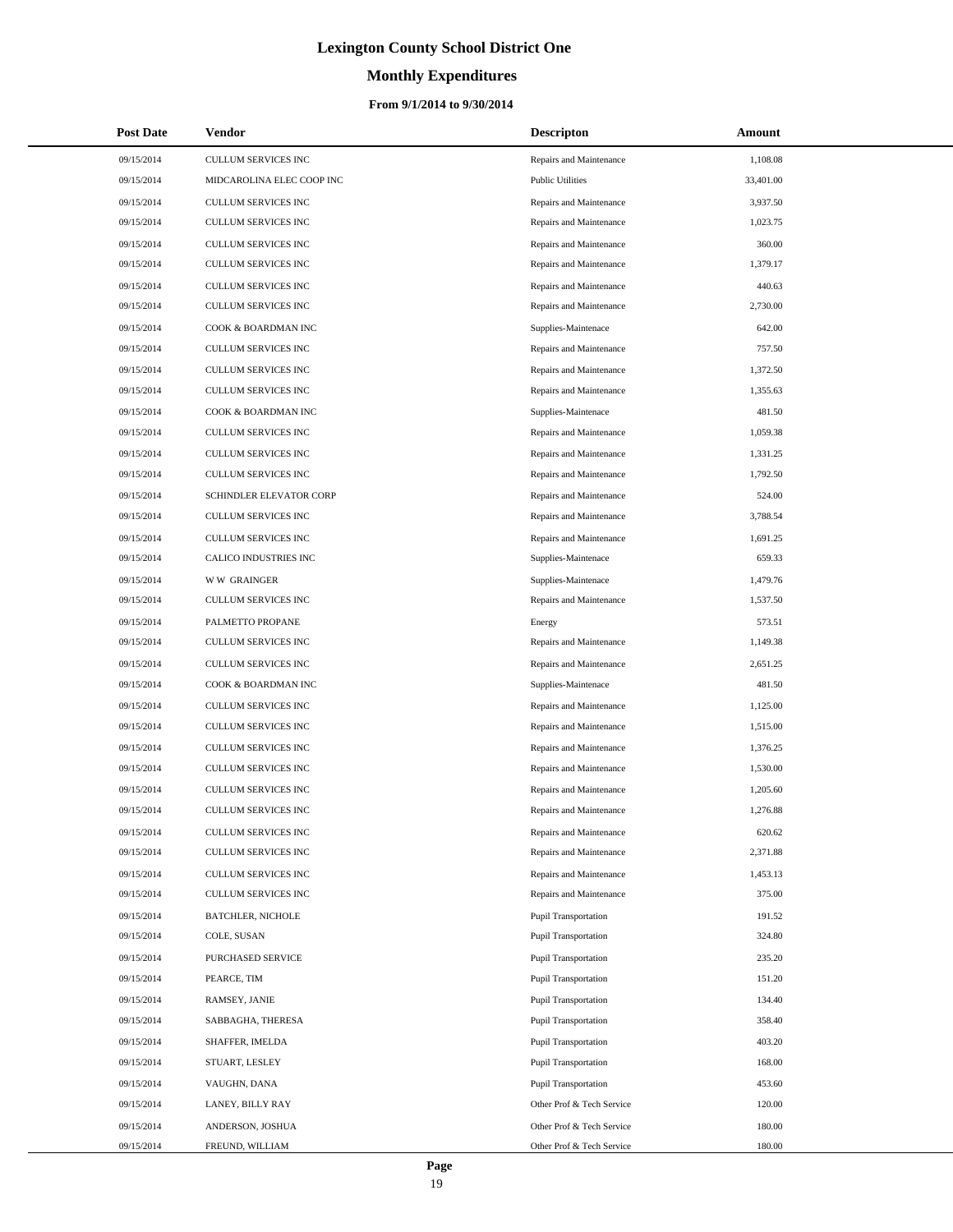# **Monthly Expenditures**

|            | <b>Post Date</b> | Vendor                                      | <b>Descripton</b>          | Amount    |
|------------|------------------|---------------------------------------------|----------------------------|-----------|
|            | 09/15/2014       | <b>BLACK, CALEB JAMES</b>                   | Other Prof & Tech Service  | 180.00    |
|            | 09/15/2014       | HALL, ROY LEE                               | Other Prof & Tech Service  | 180.00    |
|            | 09/15/2014       | STOUT, JOSEPH CHRIS                         | Other Prof & Tech Service  | 120.00    |
|            | 09/15/2014       | RAGAN COMMUNICATIONS                        | Periodicals                | 249.00    |
|            | 09/15/2014       | LEXINGTON PRINTING LLC                      | Printing and Binding       | 801.43    |
|            | 09/15/2014       | MAVERICKLABEL.COM                           | <b>Supplies</b>            | 1,385.25  |
|            | 09/15/2014       | <b>BATTERIES PLUS</b>                       | <b>Technology Supplies</b> | 320.73    |
|            | 09/15/2014       | <b>EMPOWERING WRITERS LLC</b>               | Supplies                   | 2,973.05  |
|            | 09/15/2014       | SRA/MCGRAW HILL                             | Supplies                   | 3,717.72  |
|            | 09/15/2014       | WILSON LANGUAGE TRAINING                    | <b>Supplies</b>            | 547.84    |
|            | 09/15/2014       | SCHOOL SPECIALTY INC                        | <b>Supplies</b>            | $-17.85$  |
|            | 09/15/2014       | <b>LEGO EDUCATION</b>                       | <b>Technology Supplies</b> | 4,107.91  |
|            | 09/15/2014       | CAMBRIDGE UNIVERSITY PRESS                  | <b>Supplies</b>            | 1,449.12  |
|            | 09/15/2014       | HOUGHTON MIFFLIN                            | Supplies                   | 499.00    |
|            | 09/15/2014       | PURCHASED SERVICE                           | <b>Supplies</b>            | 250.00    |
|            | 09/15/2014       | COMMUNICATION MANAGEMENT INC                | <b>Technology Supplies</b> | 9,126.18  |
|            | 09/15/2014       | <b>GOLD MECHANICAL INC</b>                  | <b>Building</b>            | 13,580.45 |
|            | 09/15/2014       | SOUTHERN ATLANTIC MECHANICAL CONTRACTORS    | Building                   | 24,618.60 |
|            | 09/15/2014       | DREAMGEAR LLC                               | Supplies                   | 2,720.00  |
|            | 09/15/2014       | SC DEPARTMENT OF REVENUE (SALES TAX RETURN) | <b>Supplies</b>            | 190.40    |
|            | 09/15/2014       | DATACOM SYSTEMS                             | <b>Technology Supplies</b> | 2,217.04  |
|            | 09/15/2014       | THOMPSON AND LITTLE INC                     | <b>Supplies</b>            | 406.71    |
|            | 09/15/2014       | PURCHASED SERVICE                           | Travel                     | 210.45    |
|            | 09/15/2014       | MUSICIAN SUPPLY                             | Pupil Activity             | 365.53    |
|            | 09/15/2014       | PECKNEL MUSIC CO INC                        | Pupil Activity             | 415.00    |
|            | 09/15/2014       | PURCHASE POWER                              | Pupil Activity             | 1,000.00  |
|            | 09/15/2014       | SCHOLASTIC CLASSROOM MAGAZINE               | Pupil Activity             | 328.24    |
|            | 09/15/2014       | <b>USATESTPREP INC</b>                      | Pupil Activity             | 750.00    |
|            | 09/15/2014       | ROCHESTER 100 INC                           | Pupil Activity             | 1,113.20  |
|            | 09/15/2014       | AMERICAN LEGACY PUBLISHING INC              | Pupil Activity             | 970.20    |
|            | 09/15/2014       | FREY SCIENTIFIC                             | Pupil Activity             | 141.31    |
| 09/15/2014 |                  | MUSICIAN SUPPLY                             | Pupil Activity             | 750.00    |
|            | 09/15/2014       | T & T                                       | Pupil Activity             | 2,473.31  |
|            | 09/15/2014       | <b>BUSBY, LENNY</b>                         | Pupil Activity             | 105.00    |
|            | 09/15/2014       | HINZ, BRIAN E                               | Pupil Activity             | 105.00    |
|            | 09/15/2014       | RAWL, MILES                                 | Pupil Activity             | 105.00    |
|            | 09/15/2014       | REED, JOHN                                  | Pupil Activity             | 135.00    |
|            | 09/15/2014       | SMITH, BRIAN                                | Pupil Activity             | 105.00    |
|            | 09/15/2014       | STOKES, JAMES LEE                           | Pupil Activity             | 105.00    |
|            | 09/15/2014       | WOMBLE, BILLY                               | Pupil Activity             | 105.00    |
|            | 09/15/2014       | HUGHES, DAVID K                             | Pupil Activity             | 112.10    |
|            | 09/15/2014       | JAMES, GRANDERSON                           | Pupil Activity             | 150.80    |
|            | 09/15/2014       | SHEALY, BRIAN                               | Pupil Activity             | 149.00    |
|            | 09/15/2014       | JACKSON, RONNIE D                           | Pupil Activity             | 117.90    |
|            | 09/15/2014       | AMP MEDICAL TRANSPORT LLC                   | Pupil Activity             | 180.00    |
|            | 09/15/2014       | <b>BSN SPORTS INC</b>                       | Pupil Activity             | 1,224.08  |
|            | 09/15/2014       | T AND T SPORTS                              | Pupil Activity             | 1,233.71  |
|            | 09/15/2014       | AYNOR HIGH SCHOOL                           | Pupil Activity             | 3,171.21  |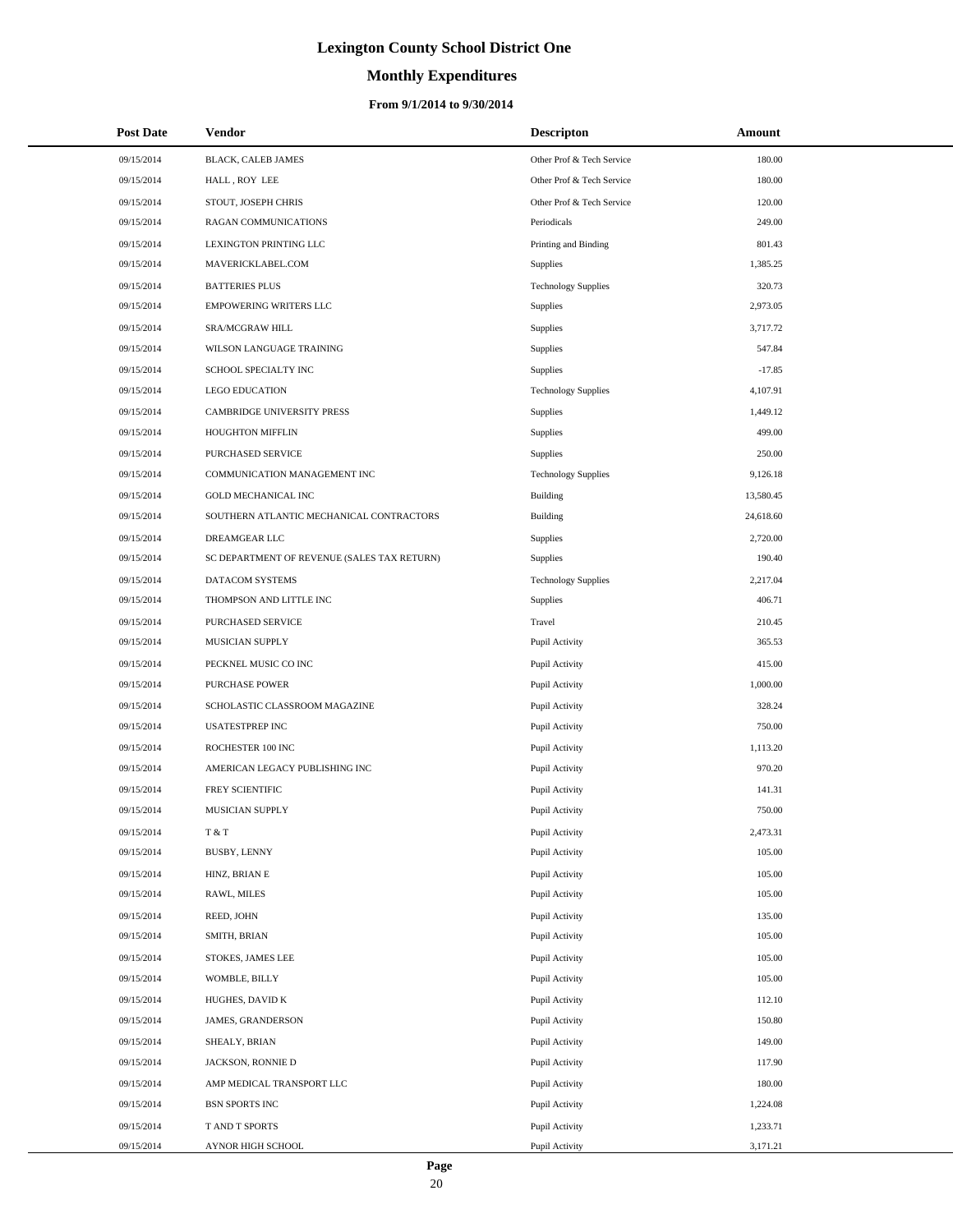# **Monthly Expenditures**

#### **From 9/1/2014 to 9/30/2014**

| 3,171.21<br>09/15/2014<br>CARDINAL NEWMAN HIGH SCHOOL<br>Pupil Activity<br>09/15/2014<br>DUTCH FORK HIGH SCHOOL<br>Pupil Activity<br>3,171.21<br>09/15/2014<br>FORT MILL HIGH SCHOOL<br>Pupil Activity<br>3,171.21<br>09/15/2014<br>GREENWOOD HIGH SCHOOL<br>Pupil Activity<br>3,171.21<br>09/15/2014<br>T AND T SPORTS<br>Pupil Activity<br>256.80<br>T & T<br>1,424.70<br>09/15/2014<br>Pupil Activity<br>1,183.01<br>09/16/2014<br>US INK AND TONER INC<br>Supplies<br>1,841.74<br>09/16/2014<br>HEWLETT PACKARD BUSINESS STORE<br><b>Technology Supplies</b><br>09/16/2014<br>SCHOOL SPECIALTY INC<br>Supplies<br>930.30<br>227.02<br>09/16/2014<br>PINE PRESS OF LEXINGTON INC<br>Printing and Binding<br>09/16/2014<br>US INK AND TONER INC<br>Supplies<br>491.64<br>166.21<br>09/16/2014<br>SCHOOL SPECIALTY INC<br>Supplies<br>371.96<br>09/16/2014<br>US INK AND TONER INC<br>Supplies<br>491.37<br>09/16/2014<br>ADVANTAGE FORMS AND SYSTEMS<br>Supplies<br>347.49<br>09/16/2014<br>MUSICIAN SUPPLY<br>Supplies<br>1,372.80<br>09/16/2014<br>HOUGHTON MIFFLIN<br>Supplies<br>200.00<br>09/16/2014<br>GROWING UP WITH US INC<br>Supplies<br>09/16/2014<br><b>LENOVO US</b><br><b>Technology Supplies</b><br>2,621.50<br>353.07<br>09/16/2014<br><b>DELL COMPUTERS</b><br>Supplies<br><b>SCE&amp;G</b><br>1,464.32<br>09/16/2014<br><b>Public Utilities</b><br>09/16/2014<br>SCE&G<br><b>Public Utilities</b><br>14,569.29<br><b>SCE&amp;G</b><br>09/16/2014<br><b>Public Utilities</b><br>10,821.68<br><b>SCE&amp;G</b><br>09/16/2014<br><b>Public Utilities</b><br>27,336.34<br>CALICO INDUSTRIES INC<br>1,098.89<br>09/16/2014<br>Supplies-Maintenace<br>09/16/2014<br>SCE&G<br><b>Public Utilities</b><br>14,325.96<br>09/16/2014<br>SCE&G<br><b>Public Utilities</b><br>11,018.64<br><b>SCE&amp;G</b><br>09/16/2014<br><b>Public Utilities</b><br>10,325.12<br><b>SCE&amp;G</b><br>09/16/2014<br><b>Public Utilities</b><br>51,882.58<br><b>SCE&amp;G</b><br>09/16/2014<br><b>Public Utilities</b><br>10,579.52<br><b>SCE&amp;G</b><br>09/16/2014<br><b>Public Utilities</b><br>14,387.62<br>09/16/2014<br>SCE&G<br><b>Public Utilities</b><br>18,031.93<br>SCE&G<br>09/16/2014<br><b>Public Utilities</b><br>10,845.84<br>SCE&G<br>09/16/2014<br><b>Public Utilities</b><br>3,721.88<br><b>SCE&amp;G</b><br>21,764.37<br>09/16/2014<br><b>Public Utilities</b><br><b>SCE&amp;G</b><br>09/16/2014<br><b>Public Utilities</b><br>13,941.17<br><b>SCE&amp;G</b><br>9,900.00<br>09/16/2014<br><b>Public Utilities</b><br>09/16/2014<br>SCE&G<br><b>Public Utilities</b><br>15,896.03<br>09/16/2014<br>SCE&G<br><b>Public Utilities</b><br>25,195.20<br>09/16/2014<br>SCE&G<br><b>Public Utilities</b><br>80,067.34<br>CALICO INDUSTRIES INC<br>1,070.00<br>09/16/2014<br>Supplies-Maintenace<br>09/16/2014<br>SCE&G<br><b>Public Utilities</b><br>17,920.12<br>09/16/2014<br>SCE&G<br><b>Public Utilities</b><br>235.09<br>09/16/2014<br>AUCKERMAN JR, STEPHEN JOE<br>Other Prof & Tech Service<br>180.00<br>180.00<br>09/16/2014<br>HAIGLER III, THOMAS I<br>Other Prof & Tech Service<br>09/16/2014<br>HALL, ROY LEE<br>Other Prof & Tech Service<br>180.00<br>09/16/2014<br>SC NATIONAL SCHOOL PUBLIC RELATIONS ASSOCIATION<br>447.00<br>Travel<br>09/16/2014<br>SC DEPARTMENT OF SOCIAL SERVICES<br>Other Prof & Tech Service<br>568.00<br>09/16/2014<br><b>NCS PEARSON</b><br>1,125.00<br>Software Renewal/Agreemen | <b>Post Date</b> | Vendor | <b>Descripton</b> | Amount |
|------------------------------------------------------------------------------------------------------------------------------------------------------------------------------------------------------------------------------------------------------------------------------------------------------------------------------------------------------------------------------------------------------------------------------------------------------------------------------------------------------------------------------------------------------------------------------------------------------------------------------------------------------------------------------------------------------------------------------------------------------------------------------------------------------------------------------------------------------------------------------------------------------------------------------------------------------------------------------------------------------------------------------------------------------------------------------------------------------------------------------------------------------------------------------------------------------------------------------------------------------------------------------------------------------------------------------------------------------------------------------------------------------------------------------------------------------------------------------------------------------------------------------------------------------------------------------------------------------------------------------------------------------------------------------------------------------------------------------------------------------------------------------------------------------------------------------------------------------------------------------------------------------------------------------------------------------------------------------------------------------------------------------------------------------------------------------------------------------------------------------------------------------------------------------------------------------------------------------------------------------------------------------------------------------------------------------------------------------------------------------------------------------------------------------------------------------------------------------------------------------------------------------------------------------------------------------------------------------------------------------------------------------------------------------------------------------------------------------------------------------------------------------------------------------------------------------------------------------------------------------------------------------------------------------------------------------------------------------------------------------------------------------------------------------------------------------------------------------------------------------------------------------------------------------------------------------------------------------------------------------------------------------------------------------------------------------------------------------------------------------------------------------------------------------------|------------------|--------|-------------------|--------|
|                                                                                                                                                                                                                                                                                                                                                                                                                                                                                                                                                                                                                                                                                                                                                                                                                                                                                                                                                                                                                                                                                                                                                                                                                                                                                                                                                                                                                                                                                                                                                                                                                                                                                                                                                                                                                                                                                                                                                                                                                                                                                                                                                                                                                                                                                                                                                                                                                                                                                                                                                                                                                                                                                                                                                                                                                                                                                                                                                                                                                                                                                                                                                                                                                                                                                                                                                                                                                                    |                  |        |                   |        |
|                                                                                                                                                                                                                                                                                                                                                                                                                                                                                                                                                                                                                                                                                                                                                                                                                                                                                                                                                                                                                                                                                                                                                                                                                                                                                                                                                                                                                                                                                                                                                                                                                                                                                                                                                                                                                                                                                                                                                                                                                                                                                                                                                                                                                                                                                                                                                                                                                                                                                                                                                                                                                                                                                                                                                                                                                                                                                                                                                                                                                                                                                                                                                                                                                                                                                                                                                                                                                                    |                  |        |                   |        |
|                                                                                                                                                                                                                                                                                                                                                                                                                                                                                                                                                                                                                                                                                                                                                                                                                                                                                                                                                                                                                                                                                                                                                                                                                                                                                                                                                                                                                                                                                                                                                                                                                                                                                                                                                                                                                                                                                                                                                                                                                                                                                                                                                                                                                                                                                                                                                                                                                                                                                                                                                                                                                                                                                                                                                                                                                                                                                                                                                                                                                                                                                                                                                                                                                                                                                                                                                                                                                                    |                  |        |                   |        |
|                                                                                                                                                                                                                                                                                                                                                                                                                                                                                                                                                                                                                                                                                                                                                                                                                                                                                                                                                                                                                                                                                                                                                                                                                                                                                                                                                                                                                                                                                                                                                                                                                                                                                                                                                                                                                                                                                                                                                                                                                                                                                                                                                                                                                                                                                                                                                                                                                                                                                                                                                                                                                                                                                                                                                                                                                                                                                                                                                                                                                                                                                                                                                                                                                                                                                                                                                                                                                                    |                  |        |                   |        |
|                                                                                                                                                                                                                                                                                                                                                                                                                                                                                                                                                                                                                                                                                                                                                                                                                                                                                                                                                                                                                                                                                                                                                                                                                                                                                                                                                                                                                                                                                                                                                                                                                                                                                                                                                                                                                                                                                                                                                                                                                                                                                                                                                                                                                                                                                                                                                                                                                                                                                                                                                                                                                                                                                                                                                                                                                                                                                                                                                                                                                                                                                                                                                                                                                                                                                                                                                                                                                                    |                  |        |                   |        |
|                                                                                                                                                                                                                                                                                                                                                                                                                                                                                                                                                                                                                                                                                                                                                                                                                                                                                                                                                                                                                                                                                                                                                                                                                                                                                                                                                                                                                                                                                                                                                                                                                                                                                                                                                                                                                                                                                                                                                                                                                                                                                                                                                                                                                                                                                                                                                                                                                                                                                                                                                                                                                                                                                                                                                                                                                                                                                                                                                                                                                                                                                                                                                                                                                                                                                                                                                                                                                                    |                  |        |                   |        |
|                                                                                                                                                                                                                                                                                                                                                                                                                                                                                                                                                                                                                                                                                                                                                                                                                                                                                                                                                                                                                                                                                                                                                                                                                                                                                                                                                                                                                                                                                                                                                                                                                                                                                                                                                                                                                                                                                                                                                                                                                                                                                                                                                                                                                                                                                                                                                                                                                                                                                                                                                                                                                                                                                                                                                                                                                                                                                                                                                                                                                                                                                                                                                                                                                                                                                                                                                                                                                                    |                  |        |                   |        |
|                                                                                                                                                                                                                                                                                                                                                                                                                                                                                                                                                                                                                                                                                                                                                                                                                                                                                                                                                                                                                                                                                                                                                                                                                                                                                                                                                                                                                                                                                                                                                                                                                                                                                                                                                                                                                                                                                                                                                                                                                                                                                                                                                                                                                                                                                                                                                                                                                                                                                                                                                                                                                                                                                                                                                                                                                                                                                                                                                                                                                                                                                                                                                                                                                                                                                                                                                                                                                                    |                  |        |                   |        |
|                                                                                                                                                                                                                                                                                                                                                                                                                                                                                                                                                                                                                                                                                                                                                                                                                                                                                                                                                                                                                                                                                                                                                                                                                                                                                                                                                                                                                                                                                                                                                                                                                                                                                                                                                                                                                                                                                                                                                                                                                                                                                                                                                                                                                                                                                                                                                                                                                                                                                                                                                                                                                                                                                                                                                                                                                                                                                                                                                                                                                                                                                                                                                                                                                                                                                                                                                                                                                                    |                  |        |                   |        |
|                                                                                                                                                                                                                                                                                                                                                                                                                                                                                                                                                                                                                                                                                                                                                                                                                                                                                                                                                                                                                                                                                                                                                                                                                                                                                                                                                                                                                                                                                                                                                                                                                                                                                                                                                                                                                                                                                                                                                                                                                                                                                                                                                                                                                                                                                                                                                                                                                                                                                                                                                                                                                                                                                                                                                                                                                                                                                                                                                                                                                                                                                                                                                                                                                                                                                                                                                                                                                                    |                  |        |                   |        |
|                                                                                                                                                                                                                                                                                                                                                                                                                                                                                                                                                                                                                                                                                                                                                                                                                                                                                                                                                                                                                                                                                                                                                                                                                                                                                                                                                                                                                                                                                                                                                                                                                                                                                                                                                                                                                                                                                                                                                                                                                                                                                                                                                                                                                                                                                                                                                                                                                                                                                                                                                                                                                                                                                                                                                                                                                                                                                                                                                                                                                                                                                                                                                                                                                                                                                                                                                                                                                                    |                  |        |                   |        |
|                                                                                                                                                                                                                                                                                                                                                                                                                                                                                                                                                                                                                                                                                                                                                                                                                                                                                                                                                                                                                                                                                                                                                                                                                                                                                                                                                                                                                                                                                                                                                                                                                                                                                                                                                                                                                                                                                                                                                                                                                                                                                                                                                                                                                                                                                                                                                                                                                                                                                                                                                                                                                                                                                                                                                                                                                                                                                                                                                                                                                                                                                                                                                                                                                                                                                                                                                                                                                                    |                  |        |                   |        |
|                                                                                                                                                                                                                                                                                                                                                                                                                                                                                                                                                                                                                                                                                                                                                                                                                                                                                                                                                                                                                                                                                                                                                                                                                                                                                                                                                                                                                                                                                                                                                                                                                                                                                                                                                                                                                                                                                                                                                                                                                                                                                                                                                                                                                                                                                                                                                                                                                                                                                                                                                                                                                                                                                                                                                                                                                                                                                                                                                                                                                                                                                                                                                                                                                                                                                                                                                                                                                                    |                  |        |                   |        |
|                                                                                                                                                                                                                                                                                                                                                                                                                                                                                                                                                                                                                                                                                                                                                                                                                                                                                                                                                                                                                                                                                                                                                                                                                                                                                                                                                                                                                                                                                                                                                                                                                                                                                                                                                                                                                                                                                                                                                                                                                                                                                                                                                                                                                                                                                                                                                                                                                                                                                                                                                                                                                                                                                                                                                                                                                                                                                                                                                                                                                                                                                                                                                                                                                                                                                                                                                                                                                                    |                  |        |                   |        |
|                                                                                                                                                                                                                                                                                                                                                                                                                                                                                                                                                                                                                                                                                                                                                                                                                                                                                                                                                                                                                                                                                                                                                                                                                                                                                                                                                                                                                                                                                                                                                                                                                                                                                                                                                                                                                                                                                                                                                                                                                                                                                                                                                                                                                                                                                                                                                                                                                                                                                                                                                                                                                                                                                                                                                                                                                                                                                                                                                                                                                                                                                                                                                                                                                                                                                                                                                                                                                                    |                  |        |                   |        |
|                                                                                                                                                                                                                                                                                                                                                                                                                                                                                                                                                                                                                                                                                                                                                                                                                                                                                                                                                                                                                                                                                                                                                                                                                                                                                                                                                                                                                                                                                                                                                                                                                                                                                                                                                                                                                                                                                                                                                                                                                                                                                                                                                                                                                                                                                                                                                                                                                                                                                                                                                                                                                                                                                                                                                                                                                                                                                                                                                                                                                                                                                                                                                                                                                                                                                                                                                                                                                                    |                  |        |                   |        |
|                                                                                                                                                                                                                                                                                                                                                                                                                                                                                                                                                                                                                                                                                                                                                                                                                                                                                                                                                                                                                                                                                                                                                                                                                                                                                                                                                                                                                                                                                                                                                                                                                                                                                                                                                                                                                                                                                                                                                                                                                                                                                                                                                                                                                                                                                                                                                                                                                                                                                                                                                                                                                                                                                                                                                                                                                                                                                                                                                                                                                                                                                                                                                                                                                                                                                                                                                                                                                                    |                  |        |                   |        |
|                                                                                                                                                                                                                                                                                                                                                                                                                                                                                                                                                                                                                                                                                                                                                                                                                                                                                                                                                                                                                                                                                                                                                                                                                                                                                                                                                                                                                                                                                                                                                                                                                                                                                                                                                                                                                                                                                                                                                                                                                                                                                                                                                                                                                                                                                                                                                                                                                                                                                                                                                                                                                                                                                                                                                                                                                                                                                                                                                                                                                                                                                                                                                                                                                                                                                                                                                                                                                                    |                  |        |                   |        |
|                                                                                                                                                                                                                                                                                                                                                                                                                                                                                                                                                                                                                                                                                                                                                                                                                                                                                                                                                                                                                                                                                                                                                                                                                                                                                                                                                                                                                                                                                                                                                                                                                                                                                                                                                                                                                                                                                                                                                                                                                                                                                                                                                                                                                                                                                                                                                                                                                                                                                                                                                                                                                                                                                                                                                                                                                                                                                                                                                                                                                                                                                                                                                                                                                                                                                                                                                                                                                                    |                  |        |                   |        |
|                                                                                                                                                                                                                                                                                                                                                                                                                                                                                                                                                                                                                                                                                                                                                                                                                                                                                                                                                                                                                                                                                                                                                                                                                                                                                                                                                                                                                                                                                                                                                                                                                                                                                                                                                                                                                                                                                                                                                                                                                                                                                                                                                                                                                                                                                                                                                                                                                                                                                                                                                                                                                                                                                                                                                                                                                                                                                                                                                                                                                                                                                                                                                                                                                                                                                                                                                                                                                                    |                  |        |                   |        |
|                                                                                                                                                                                                                                                                                                                                                                                                                                                                                                                                                                                                                                                                                                                                                                                                                                                                                                                                                                                                                                                                                                                                                                                                                                                                                                                                                                                                                                                                                                                                                                                                                                                                                                                                                                                                                                                                                                                                                                                                                                                                                                                                                                                                                                                                                                                                                                                                                                                                                                                                                                                                                                                                                                                                                                                                                                                                                                                                                                                                                                                                                                                                                                                                                                                                                                                                                                                                                                    |                  |        |                   |        |
|                                                                                                                                                                                                                                                                                                                                                                                                                                                                                                                                                                                                                                                                                                                                                                                                                                                                                                                                                                                                                                                                                                                                                                                                                                                                                                                                                                                                                                                                                                                                                                                                                                                                                                                                                                                                                                                                                                                                                                                                                                                                                                                                                                                                                                                                                                                                                                                                                                                                                                                                                                                                                                                                                                                                                                                                                                                                                                                                                                                                                                                                                                                                                                                                                                                                                                                                                                                                                                    |                  |        |                   |        |
|                                                                                                                                                                                                                                                                                                                                                                                                                                                                                                                                                                                                                                                                                                                                                                                                                                                                                                                                                                                                                                                                                                                                                                                                                                                                                                                                                                                                                                                                                                                                                                                                                                                                                                                                                                                                                                                                                                                                                                                                                                                                                                                                                                                                                                                                                                                                                                                                                                                                                                                                                                                                                                                                                                                                                                                                                                                                                                                                                                                                                                                                                                                                                                                                                                                                                                                                                                                                                                    |                  |        |                   |        |
|                                                                                                                                                                                                                                                                                                                                                                                                                                                                                                                                                                                                                                                                                                                                                                                                                                                                                                                                                                                                                                                                                                                                                                                                                                                                                                                                                                                                                                                                                                                                                                                                                                                                                                                                                                                                                                                                                                                                                                                                                                                                                                                                                                                                                                                                                                                                                                                                                                                                                                                                                                                                                                                                                                                                                                                                                                                                                                                                                                                                                                                                                                                                                                                                                                                                                                                                                                                                                                    |                  |        |                   |        |
|                                                                                                                                                                                                                                                                                                                                                                                                                                                                                                                                                                                                                                                                                                                                                                                                                                                                                                                                                                                                                                                                                                                                                                                                                                                                                                                                                                                                                                                                                                                                                                                                                                                                                                                                                                                                                                                                                                                                                                                                                                                                                                                                                                                                                                                                                                                                                                                                                                                                                                                                                                                                                                                                                                                                                                                                                                                                                                                                                                                                                                                                                                                                                                                                                                                                                                                                                                                                                                    |                  |        |                   |        |
|                                                                                                                                                                                                                                                                                                                                                                                                                                                                                                                                                                                                                                                                                                                                                                                                                                                                                                                                                                                                                                                                                                                                                                                                                                                                                                                                                                                                                                                                                                                                                                                                                                                                                                                                                                                                                                                                                                                                                                                                                                                                                                                                                                                                                                                                                                                                                                                                                                                                                                                                                                                                                                                                                                                                                                                                                                                                                                                                                                                                                                                                                                                                                                                                                                                                                                                                                                                                                                    |                  |        |                   |        |
|                                                                                                                                                                                                                                                                                                                                                                                                                                                                                                                                                                                                                                                                                                                                                                                                                                                                                                                                                                                                                                                                                                                                                                                                                                                                                                                                                                                                                                                                                                                                                                                                                                                                                                                                                                                                                                                                                                                                                                                                                                                                                                                                                                                                                                                                                                                                                                                                                                                                                                                                                                                                                                                                                                                                                                                                                                                                                                                                                                                                                                                                                                                                                                                                                                                                                                                                                                                                                                    |                  |        |                   |        |
|                                                                                                                                                                                                                                                                                                                                                                                                                                                                                                                                                                                                                                                                                                                                                                                                                                                                                                                                                                                                                                                                                                                                                                                                                                                                                                                                                                                                                                                                                                                                                                                                                                                                                                                                                                                                                                                                                                                                                                                                                                                                                                                                                                                                                                                                                                                                                                                                                                                                                                                                                                                                                                                                                                                                                                                                                                                                                                                                                                                                                                                                                                                                                                                                                                                                                                                                                                                                                                    |                  |        |                   |        |
|                                                                                                                                                                                                                                                                                                                                                                                                                                                                                                                                                                                                                                                                                                                                                                                                                                                                                                                                                                                                                                                                                                                                                                                                                                                                                                                                                                                                                                                                                                                                                                                                                                                                                                                                                                                                                                                                                                                                                                                                                                                                                                                                                                                                                                                                                                                                                                                                                                                                                                                                                                                                                                                                                                                                                                                                                                                                                                                                                                                                                                                                                                                                                                                                                                                                                                                                                                                                                                    |                  |        |                   |        |
|                                                                                                                                                                                                                                                                                                                                                                                                                                                                                                                                                                                                                                                                                                                                                                                                                                                                                                                                                                                                                                                                                                                                                                                                                                                                                                                                                                                                                                                                                                                                                                                                                                                                                                                                                                                                                                                                                                                                                                                                                                                                                                                                                                                                                                                                                                                                                                                                                                                                                                                                                                                                                                                                                                                                                                                                                                                                                                                                                                                                                                                                                                                                                                                                                                                                                                                                                                                                                                    |                  |        |                   |        |
|                                                                                                                                                                                                                                                                                                                                                                                                                                                                                                                                                                                                                                                                                                                                                                                                                                                                                                                                                                                                                                                                                                                                                                                                                                                                                                                                                                                                                                                                                                                                                                                                                                                                                                                                                                                                                                                                                                                                                                                                                                                                                                                                                                                                                                                                                                                                                                                                                                                                                                                                                                                                                                                                                                                                                                                                                                                                                                                                                                                                                                                                                                                                                                                                                                                                                                                                                                                                                                    |                  |        |                   |        |
|                                                                                                                                                                                                                                                                                                                                                                                                                                                                                                                                                                                                                                                                                                                                                                                                                                                                                                                                                                                                                                                                                                                                                                                                                                                                                                                                                                                                                                                                                                                                                                                                                                                                                                                                                                                                                                                                                                                                                                                                                                                                                                                                                                                                                                                                                                                                                                                                                                                                                                                                                                                                                                                                                                                                                                                                                                                                                                                                                                                                                                                                                                                                                                                                                                                                                                                                                                                                                                    |                  |        |                   |        |
|                                                                                                                                                                                                                                                                                                                                                                                                                                                                                                                                                                                                                                                                                                                                                                                                                                                                                                                                                                                                                                                                                                                                                                                                                                                                                                                                                                                                                                                                                                                                                                                                                                                                                                                                                                                                                                                                                                                                                                                                                                                                                                                                                                                                                                                                                                                                                                                                                                                                                                                                                                                                                                                                                                                                                                                                                                                                                                                                                                                                                                                                                                                                                                                                                                                                                                                                                                                                                                    |                  |        |                   |        |
|                                                                                                                                                                                                                                                                                                                                                                                                                                                                                                                                                                                                                                                                                                                                                                                                                                                                                                                                                                                                                                                                                                                                                                                                                                                                                                                                                                                                                                                                                                                                                                                                                                                                                                                                                                                                                                                                                                                                                                                                                                                                                                                                                                                                                                                                                                                                                                                                                                                                                                                                                                                                                                                                                                                                                                                                                                                                                                                                                                                                                                                                                                                                                                                                                                                                                                                                                                                                                                    |                  |        |                   |        |
|                                                                                                                                                                                                                                                                                                                                                                                                                                                                                                                                                                                                                                                                                                                                                                                                                                                                                                                                                                                                                                                                                                                                                                                                                                                                                                                                                                                                                                                                                                                                                                                                                                                                                                                                                                                                                                                                                                                                                                                                                                                                                                                                                                                                                                                                                                                                                                                                                                                                                                                                                                                                                                                                                                                                                                                                                                                                                                                                                                                                                                                                                                                                                                                                                                                                                                                                                                                                                                    |                  |        |                   |        |
|                                                                                                                                                                                                                                                                                                                                                                                                                                                                                                                                                                                                                                                                                                                                                                                                                                                                                                                                                                                                                                                                                                                                                                                                                                                                                                                                                                                                                                                                                                                                                                                                                                                                                                                                                                                                                                                                                                                                                                                                                                                                                                                                                                                                                                                                                                                                                                                                                                                                                                                                                                                                                                                                                                                                                                                                                                                                                                                                                                                                                                                                                                                                                                                                                                                                                                                                                                                                                                    |                  |        |                   |        |
|                                                                                                                                                                                                                                                                                                                                                                                                                                                                                                                                                                                                                                                                                                                                                                                                                                                                                                                                                                                                                                                                                                                                                                                                                                                                                                                                                                                                                                                                                                                                                                                                                                                                                                                                                                                                                                                                                                                                                                                                                                                                                                                                                                                                                                                                                                                                                                                                                                                                                                                                                                                                                                                                                                                                                                                                                                                                                                                                                                                                                                                                                                                                                                                                                                                                                                                                                                                                                                    |                  |        |                   |        |
|                                                                                                                                                                                                                                                                                                                                                                                                                                                                                                                                                                                                                                                                                                                                                                                                                                                                                                                                                                                                                                                                                                                                                                                                                                                                                                                                                                                                                                                                                                                                                                                                                                                                                                                                                                                                                                                                                                                                                                                                                                                                                                                                                                                                                                                                                                                                                                                                                                                                                                                                                                                                                                                                                                                                                                                                                                                                                                                                                                                                                                                                                                                                                                                                                                                                                                                                                                                                                                    |                  |        |                   |        |
|                                                                                                                                                                                                                                                                                                                                                                                                                                                                                                                                                                                                                                                                                                                                                                                                                                                                                                                                                                                                                                                                                                                                                                                                                                                                                                                                                                                                                                                                                                                                                                                                                                                                                                                                                                                                                                                                                                                                                                                                                                                                                                                                                                                                                                                                                                                                                                                                                                                                                                                                                                                                                                                                                                                                                                                                                                                                                                                                                                                                                                                                                                                                                                                                                                                                                                                                                                                                                                    |                  |        |                   |        |
|                                                                                                                                                                                                                                                                                                                                                                                                                                                                                                                                                                                                                                                                                                                                                                                                                                                                                                                                                                                                                                                                                                                                                                                                                                                                                                                                                                                                                                                                                                                                                                                                                                                                                                                                                                                                                                                                                                                                                                                                                                                                                                                                                                                                                                                                                                                                                                                                                                                                                                                                                                                                                                                                                                                                                                                                                                                                                                                                                                                                                                                                                                                                                                                                                                                                                                                                                                                                                                    |                  |        |                   |        |
|                                                                                                                                                                                                                                                                                                                                                                                                                                                                                                                                                                                                                                                                                                                                                                                                                                                                                                                                                                                                                                                                                                                                                                                                                                                                                                                                                                                                                                                                                                                                                                                                                                                                                                                                                                                                                                                                                                                                                                                                                                                                                                                                                                                                                                                                                                                                                                                                                                                                                                                                                                                                                                                                                                                                                                                                                                                                                                                                                                                                                                                                                                                                                                                                                                                                                                                                                                                                                                    |                  |        |                   |        |
|                                                                                                                                                                                                                                                                                                                                                                                                                                                                                                                                                                                                                                                                                                                                                                                                                                                                                                                                                                                                                                                                                                                                                                                                                                                                                                                                                                                                                                                                                                                                                                                                                                                                                                                                                                                                                                                                                                                                                                                                                                                                                                                                                                                                                                                                                                                                                                                                                                                                                                                                                                                                                                                                                                                                                                                                                                                                                                                                                                                                                                                                                                                                                                                                                                                                                                                                                                                                                                    |                  |        |                   |        |
|                                                                                                                                                                                                                                                                                                                                                                                                                                                                                                                                                                                                                                                                                                                                                                                                                                                                                                                                                                                                                                                                                                                                                                                                                                                                                                                                                                                                                                                                                                                                                                                                                                                                                                                                                                                                                                                                                                                                                                                                                                                                                                                                                                                                                                                                                                                                                                                                                                                                                                                                                                                                                                                                                                                                                                                                                                                                                                                                                                                                                                                                                                                                                                                                                                                                                                                                                                                                                                    |                  |        |                   |        |
|                                                                                                                                                                                                                                                                                                                                                                                                                                                                                                                                                                                                                                                                                                                                                                                                                                                                                                                                                                                                                                                                                                                                                                                                                                                                                                                                                                                                                                                                                                                                                                                                                                                                                                                                                                                                                                                                                                                                                                                                                                                                                                                                                                                                                                                                                                                                                                                                                                                                                                                                                                                                                                                                                                                                                                                                                                                                                                                                                                                                                                                                                                                                                                                                                                                                                                                                                                                                                                    |                  |        |                   |        |
|                                                                                                                                                                                                                                                                                                                                                                                                                                                                                                                                                                                                                                                                                                                                                                                                                                                                                                                                                                                                                                                                                                                                                                                                                                                                                                                                                                                                                                                                                                                                                                                                                                                                                                                                                                                                                                                                                                                                                                                                                                                                                                                                                                                                                                                                                                                                                                                                                                                                                                                                                                                                                                                                                                                                                                                                                                                                                                                                                                                                                                                                                                                                                                                                                                                                                                                                                                                                                                    |                  |        |                   |        |
|                                                                                                                                                                                                                                                                                                                                                                                                                                                                                                                                                                                                                                                                                                                                                                                                                                                                                                                                                                                                                                                                                                                                                                                                                                                                                                                                                                                                                                                                                                                                                                                                                                                                                                                                                                                                                                                                                                                                                                                                                                                                                                                                                                                                                                                                                                                                                                                                                                                                                                                                                                                                                                                                                                                                                                                                                                                                                                                                                                                                                                                                                                                                                                                                                                                                                                                                                                                                                                    |                  |        |                   |        |
|                                                                                                                                                                                                                                                                                                                                                                                                                                                                                                                                                                                                                                                                                                                                                                                                                                                                                                                                                                                                                                                                                                                                                                                                                                                                                                                                                                                                                                                                                                                                                                                                                                                                                                                                                                                                                                                                                                                                                                                                                                                                                                                                                                                                                                                                                                                                                                                                                                                                                                                                                                                                                                                                                                                                                                                                                                                                                                                                                                                                                                                                                                                                                                                                                                                                                                                                                                                                                                    |                  |        |                   |        |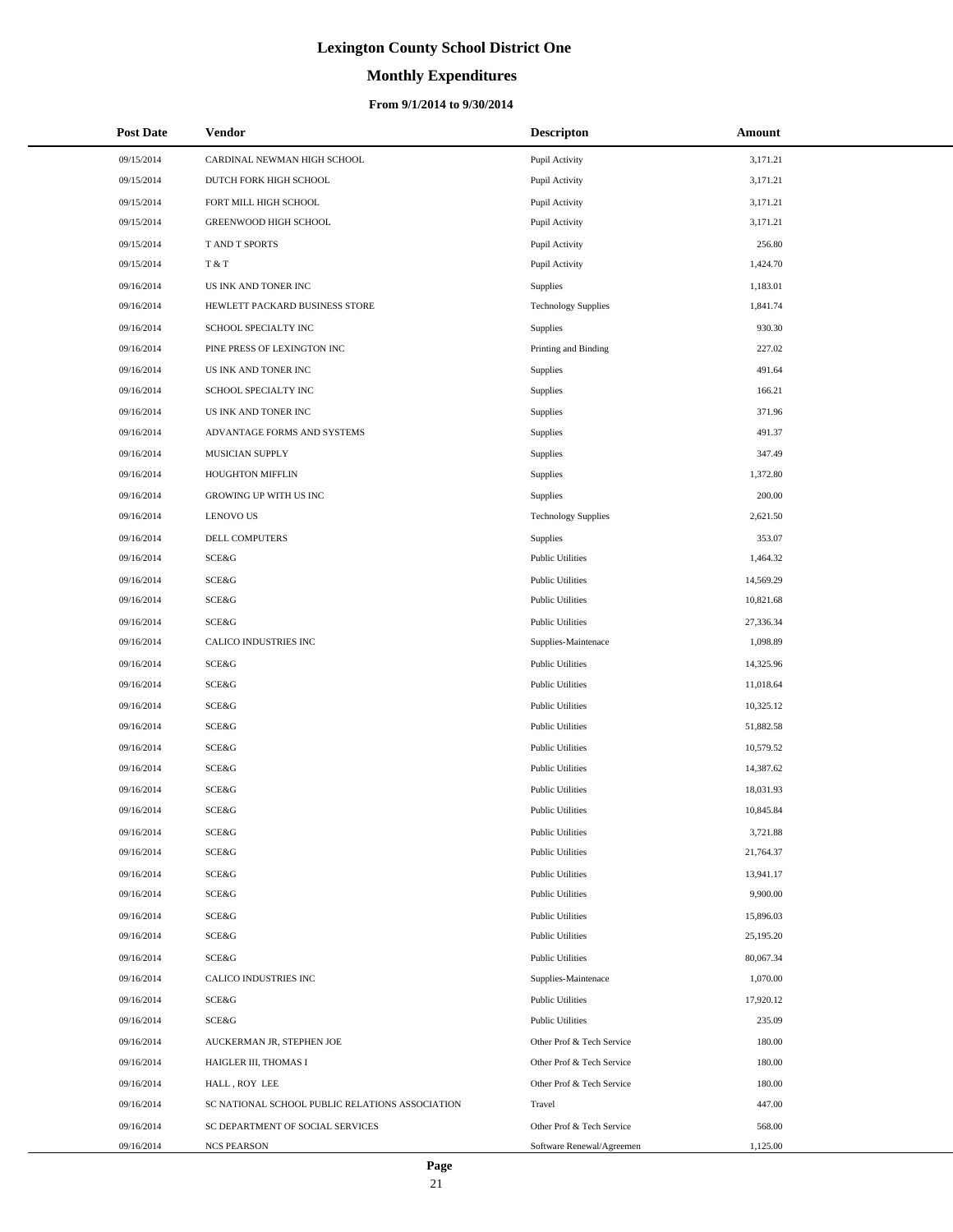# **Monthly Expenditures**

#### **From 9/1/2014 to 9/30/2014**

| <b>Post Date</b> | <b>Vendor</b>                               | <b>Descripton</b>              | Amount   |
|------------------|---------------------------------------------|--------------------------------|----------|
| 09/16/2014       | ACCUTECH INC                                | <b>Technology Supplies</b>     | 812.13   |
| 09/16/2014       | <b>LENOVO US</b>                            | <b>Technology Supplies</b>     | 764.65   |
| 09/16/2014       | MONOPRICE.COM                               | <b>Technology Supplies</b>     | 119.14   |
| 09/16/2014       | <b>LENOVO US</b>                            | <b>Technology Supplies</b>     | 300.00   |
| 09/16/2014       | MCGRAW HILL EDUCATION                       | Supplies                       | 1,048.68 |
| 09/16/2014       | SRA/MCGRAW HILL                             | <b>Supplies</b>                | 1,158.35 |
| 09/16/2014       | PURCHASED SERVICE                           | Travel                         | 400.00   |
| 09/16/2014       | SCHOOL SPECIALTY INC                        | <b>Supplies</b>                | 668.27   |
| 09/16/2014       | CARNEGIE LEARNING INC                       | Inst Prog Improvement          | 2,500.00 |
| 09/16/2014       | COLUMBIA FLAG AND BANNER LLC                | Supplies                       | 373.97   |
| 09/16/2014       | MUSICIAN SUPPLY                             | Pupil Activity                 | 175.00   |
| 09/16/2014       | PIONEER DRAMA SERVICE                       | Pupil Activity                 | 260.00   |
| 09/16/2014       | PELION HIGH SCHOOL                          | Pupil Act-Fee/Collection Refnd | 143.00   |
| 09/16/2014       | AMERICAN LEGACY PUBLISHING INC              | Pupil Activity                 | 625.24   |
| 09/16/2014       | SCHOLASTIC CLASSROOM MAGAZINE               | Pupil Activity                 | 237.51   |
| 09/16/2014       | TIME FOR KIDS                               | Pupil Activity                 | 360.40   |
| 09/16/2014       | WARD'S NATURAL SCIENCE EST LLC              | Pupil Activity                 | 114.28   |
| 09/16/2014       | ELECTRONIC KOURSEWARE INT'L INC             | Pupil Activity                 | 384.00   |
| 09/16/2014       | WILSON AND ASSOCIATES                       | Pupil Activity                 | 4,288.00 |
| 09/16/2014       | MURPHY, WILLIAM J                           | Pupil Activity                 | 108.20   |
| 09/16/2014       | PIXLEY, MELVIN                              | Pupil Activity                 | 102.80   |
| 09/16/2014       | POPE, WYMAN                                 | Pupil Activity                 | 123.50   |
| 09/16/2014       | STUTTS, JAMES ROYCE                         | Pupil Activity                 | 123.50   |
| 09/16/2014       | T & T                                       | Pupil Activity                 | 2,478.12 |
| 09/16/2014       | <b>BSN SPORTS INC</b>                       | Pupil Activity                 | 2,305.77 |
| 09/16/2014       | BUSBY, LENNY                                | Pupil Activity                 | 150.00   |
| 09/16/2014       | POOLE, JOSEPH AARON                         | Pupil Activity                 | 150.00   |
| 09/16/2014       | WESTWOOD HIGH SCHOOL                        | Pupil Activity                 | 3,171.21 |
| 09/16/2014       | DUTCH FORK HIGH SCHOOL                      | Pupil Activity                 | 200.00   |
| 09/16/2014       | TRIANO, GUY                                 | Pupil Activity                 | 105.00   |
| 09/16/2014       | LORICK, KIM D                               | Pupil Activity                 | 119.40   |
| 09/16/2014       | DORMAN HIGH SCHOOL                          | Pupil Activity                 | 120.00   |
| 09/16/2014       | <b>FAVEUR INK</b>                           | Pupil Activity                 | 208.65   |
| 09/16/2014       | DREHER HIGH SCHOOL                          | Pupil Activity                 | 600.00   |
| 09/17/2014       | DELL COMPUTERS                              | Supplies                       | 115.55   |
| 09/17/2014       | DELL COMPUTERS                              | <b>Supplies</b>                | 171.19   |
| 09/17/2014       | DELL COMPUTERS                              | <b>Supplies</b>                | 117.69   |
| 09/17/2014       | SCHOOL SPECIALTY INC                        | <b>Supplies</b>                | 629.01   |
| 09/17/2014       | <b>SUNSHINE TRAVEL</b>                      | <b>Pupil Transportation</b>    | 3,105.00 |
| 09/17/2014       | CONTINENTAL BOOK CO                         | Supplies                       | 205.29   |
| 09/17/2014       | SCHOOL SPECIALTY INC                        | Supplies                       | 602.90   |
| 09/17/2014       | PINE GROVE INC                              | Tuition                        | 2,162.16 |
| 09/17/2014       | SOUTHWEST STRINGS                           | Supplies                       | 199.20   |
| 09/17/2014       | PALMETTO HEALTH ALLIANCE                    | <b>Instructional Services</b>  | 300.00   |
| 09/17/2014       | DEMCO INC                                   | <b>Supplies</b>                | 895.51   |
| 09/17/2014       | SC DEPARTMENT OF REVENUE (SALES TAX RETURN) | <b>Supplies</b>                | $-7.00$  |
| 09/17/2014       | DUFF WHITE AND TURNER LLC                   | <b>Legal Services</b>          | 7,824.77 |
| 09/17/2014       | SIMPLEXGRINNELL                             | Repairs and Maintenance        | 400.00   |

÷.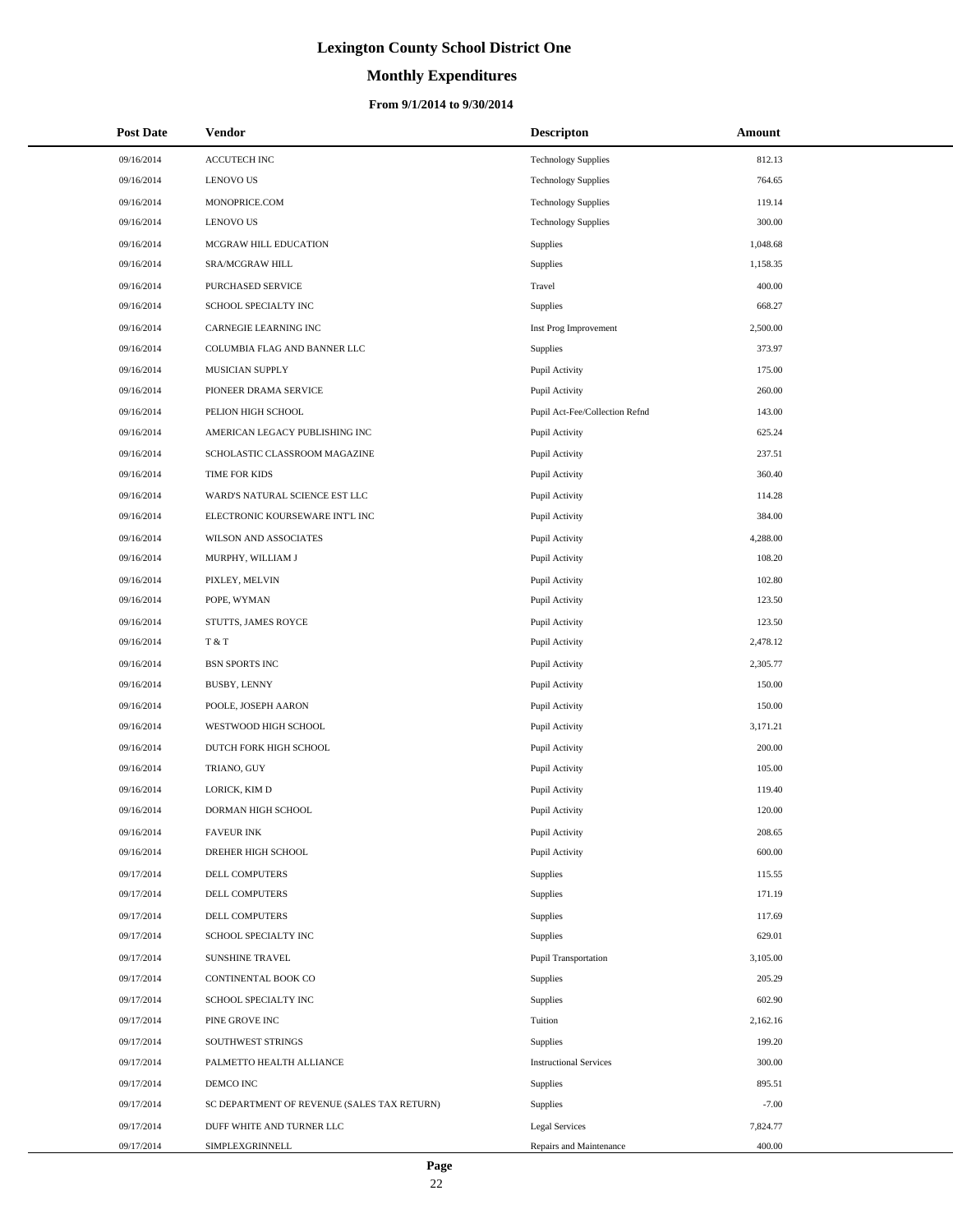# **Monthly Expenditures**

#### **From 9/1/2014 to 9/30/2014**

| <b>Post Date</b> | Vendor                           | <b>Descripton</b>        | Amount     |
|------------------|----------------------------------|--------------------------|------------|
| 09/17/2014       | SUBURBAN PROPANE                 | Energy                   | 2,634.99   |
| 09/17/2014       | TRITEK FIRE AND SECURITY LLC     | Repairs and Maintenance  | 405.02     |
| 09/17/2014       | SIMPLEXGRINNELL                  | Repairs and Maintenance  | 400.00     |
| 09/17/2014       | SIMPLEXGRINNELL                  | Repairs and Maintenance  | 400.00     |
| 09/17/2014       | SIMPLEXGRINNELL                  | Repairs and Maintenance  | 400.00     |
| 09/17/2014       | <b>B AND T SAND CO</b>           | Supplies-Maintenace      | 568.19     |
| 09/17/2014       | PALMETTO PROPANE                 | Energy                   | 241.04     |
| 09/17/2014       | SIMPLEXGRINNELL                  | Repairs and Maintenance  | 3,314.97   |
| 09/17/2014       | SIMPLEXGRINNELL                  | Repairs and Maintenance  | 400.00     |
| 09/17/2014       | SLOAN CONSTRUCTION               | Supplies-Maintenace      | 1,492.20   |
| 09/17/2014       | SIMPLEXGRINNELL                  | Repairs and Maintenance  | 400.00     |
| 09/17/2014       | SIMPLEXGRINNELL                  | Repairs and Maintenance  | 823.80     |
| 09/17/2014       | SIMPLEXGRINNELL                  | Repairs and Maintenance  | 400.00     |
| 09/17/2014       | MOHR EDUCATIONAL ASSOCIATES      | <b>Pupil Services</b>    | 1,000.00   |
| 09/17/2014       | PURCHASED SERVICE                | Supplies                 | 250.00     |
| 09/17/2014       | PURCHASED SERVICE                | Supplies                 | 250.00     |
| 09/17/2014       | <b>INTERNETWORK ENGINEERING</b>  | Technology Equipment D F | 191,716.99 |
| 09/17/2014       | BORDEN DAIRY CO OF SC LLC        | Milk                     | 326.29     |
| 09/17/2014       | BORDEN DAIRY CO OF SC LLC        | Milk                     | 352.11     |
| 09/17/2014       | BORDEN DAIRY CO OF SC LLC        | Milk                     | 145.05     |
| 09/17/2014       | BORDEN DAIRY CO OF SC LLC        | Milk                     | 635.98     |
| 09/17/2014       | BORDEN DAIRY CO OF SC LLC        | Milk                     | 424.38     |
| 09/17/2014       | BORDEN DAIRY CO OF SC LLC        | Milk                     | 1,129.20   |
| 09/17/2014       | BORDEN DAIRY CO OF SC LLC        | Milk                     | 381.10     |
| 09/17/2014       | BORDEN DAIRY CO OF SC LLC        | Milk                     | 338.97     |
| 09/17/2014       | BORDEN DAIRY CO OF SC LLC        | Milk                     | 520.78     |
| 09/17/2014       | BORDEN DAIRY CO OF SC LLC        | Milk                     | 461.58     |
| 09/17/2014       | BORDEN DAIRY CO OF SC LLC        | Milk                     | 387.73     |
| 09/17/2014       | BORDEN DAIRY CO OF SC LLC        | Milk                     | 268.87     |
| 09/17/2014       | BORDEN DAIRY CO OF SC LLC        | Milk                     | 555.98     |
| 09/17/2014       | BORDEN DAIRY CO OF SC LLC        | Milk                     | 129.09     |
| 09/17/2014       | BORDEN DAIRY CO OF SC LLC        | Milk                     | 193.98     |
| 09/17/2014       | BORDEN DAIRY CO OF SC LLC        | Milk                     | 102.43     |
| 09/17/2014       | BORDEN DAIRY CO OF SC LLC        | Milk                     | 177.53     |
| 09/17/2014       | BORDEN DAIRY CO OF SC LLC        | Milk                     | 842.40     |
| 09/17/2014       | BORDEN DAIRY CO OF SC LLC        | Milk                     | 371.78     |
| 09/17/2014       | BORDEN DAIRY CO OF SC LLC        | Milk                     | 290.68     |
| 09/17/2014       | BORDEN DAIRY CO OF SC LLC        | Milk                     | 511.43     |
| 09/17/2014       | BORDEN DAIRY CO OF SC LLC        | Milk                     | 720.04     |
| 09/17/2014       | BORDEN DAIRY CO OF SC LLC        | Milk                     | 261.91     |
| 09/17/2014       | BORDEN DAIRY CO OF SC LLC        | Milk                     | 400.73     |
| 09/17/2014       | BORDEN DAIRY CO OF SC LLC        | Milk                     | 696.99     |
| 09/17/2014       | BORDEN DAIRY CO OF SC LLC        | Milk                     | 205.80     |
| 09/17/2014       | BORDEN DAIRY CO OF SC LLC        | Milk                     | 258.22     |
| 09/17/2014       | BORDEN DAIRY CO OF SC LLC        | Milk                     | 281.71     |
| 09/17/2014       | <b>JW PEPPER</b>                 | Pupil Activity           | 225.00     |
| 09/17/2014       | CHALLENGE DESIGN INNOVATIONS INC | Pupil Activity           | 2,425.00   |
| 09/17/2014       | SCHOLASTIC CLASSROOM MAGAZINE    | Pupil Activity           | 488.26     |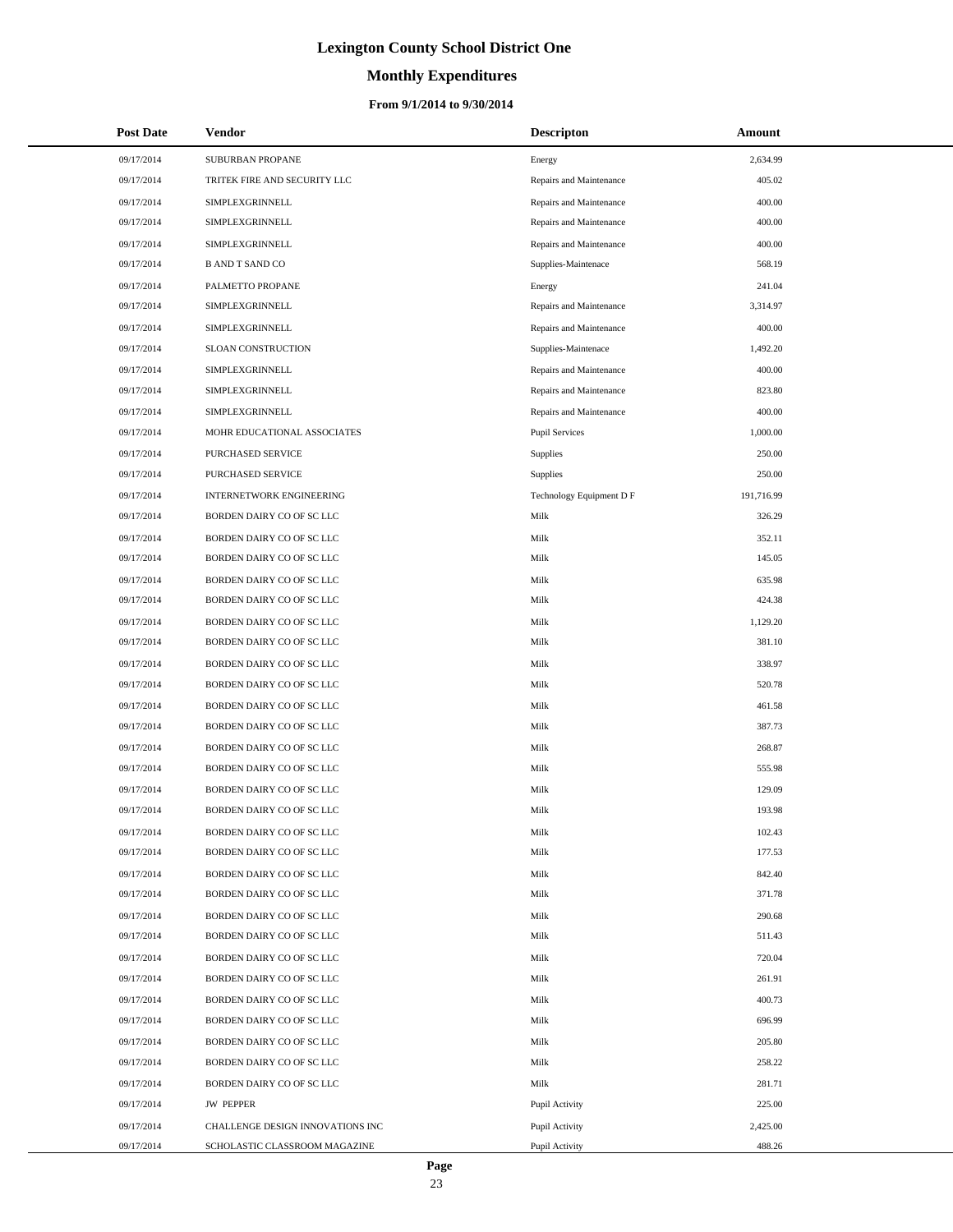# **Monthly Expenditures**

| <b>Post Date</b> | Vendor                                            | <b>Descripton</b>         | Amount   |  |
|------------------|---------------------------------------------------|---------------------------|----------|--|
| 09/17/2014       | FOLLETT SCHOOL SOLUTIONS INC                      | Pupil Activity            | 344.00   |  |
| 09/17/2014       | WARD'S NATURAL SCIENCE EST LLC                    | Pupil Activity            | 1,070.00 |  |
| 09/17/2014       | BISHOP ENGLAND HIGH SCHOOL                        | Pupil Activity            | 195.00   |  |
| 09/17/2014       | MID CAROLINA CLUB                                 | Pupil Activity            | 1,400.00 |  |
| 09/17/2014       | NATIONAL ASSOCIATION FOR MUSIC EDUCATION NAFME    | Pupil Activity            | 200.00   |  |
| 09/17/2014       | VARSITY SPIRIT FASHIONS                           | Pupil Activity            | 411.96   |  |
| 09/18/2014       | <b>PURCHASED SERVICE</b>                          | Travel                    | 127.85   |  |
| 09/18/2014       | PURCHASED SERVICE                                 | Travel                    | 109.65   |  |
| 09/18/2014       | MUSICIAN SUPPLY                                   | Supplies                  | 2,482.40 |  |
| 09/18/2014       | <b>SIGN A RAMA</b>                                | Supplies                  | 961.15   |  |
| 09/18/2014       | SC INTERPRETING SERVICE FOR THE DEAF              | Other Prof & Tech Service | 660.00   |  |
| 09/18/2014       | PURCHASED SERVICE                                 | Travel                    | 171.36   |  |
| 09/18/2014       | PURCHASED SERVICE                                 | Travel                    | 174.50   |  |
| 09/18/2014       | FRANKLIN COVEY CO (EDUCATION DIV)                 | Inst Prog Improvement     | 4,426.57 |  |
| 09/18/2014       | PURCHASED SERVICE                                 | Travel                    | 118.72   |  |
| 09/18/2014       | NUIDEA SCHOOL SUPPLY CO                           | Supplies                  | 462.78   |  |
| 09/18/2014       | PURCHASED SERVICE                                 | Travel                    | 341.42   |  |
| 09/18/2014       | THYSSENKRUPP ELEVATOR                             | Repairs and Maintenance   | 1,980.00 |  |
| 09/18/2014       | A Z LAWN MOWER PARTS                              | Supplies-Maintenace       | 206.99   |  |
| 09/18/2014       | SOUTHERN LUBRICANTS                               | Supplies-Maintenace       | 174.78   |  |
| 09/18/2014       | PIONEER MANUFACTURING CO                          | Supplies-Maintenace       | 426.95   |  |
| 09/18/2014       | PIONEER MANUFACTURING CO                          | Supplies-Maintenace       | 376.64   |  |
| 09/18/2014       | PIONEER MANUFACTURING CO                          | Supplies-Maintenace       | 376.64   |  |
| 09/18/2014       | <b>BARNES PROPANE</b>                             | Energy                    | 313.08   |  |
| 09/18/2014       | RONCO SPECIALIZED SYSTEMS INC                     | Repairs and Maintenance   | 234.98   |  |
| 09/18/2014       | ADI                                               | Supplies-Maintenace       | 369.65   |  |
| 09/18/2014       | PIONEER MANUFACTURING CO                          | Supplies-Maintenace       | 423.72   |  |
| 09/18/2014       | OSWALD WHOLESALE LUMBER INC                       | Supplies-Maintenace       | 438.61   |  |
| 09/18/2014       | SMITH AND JONES JANITORIAL SUPPLIES AND EQUIP INC | Supplies-Maintenace       | 203.30   |  |
| 09/18/2014       | SMITH AND JONES JANITORIAL SUPPLIES AND EQUIP INC | Supplies-Maintenace       | 162.55   |  |
| 09/18/2014       | SMITH AND JONES JANITORIAL SUPPLIES AND EQUIP INC | Supplies-Maintenace       | 1,072.92 |  |
| 09/18/2014       | PIONEER MANUFACTURING CO                          | Supplies-Maintenace       | 376.64   |  |
| 09/18/2014       | <b>WW GRAINGER</b>                                | Supplies-Maintenace       | 272.80   |  |
| 09/18/2014       | <b>FEDEXOFFICE</b>                                | Printing and Binding      | 514.46   |  |
| 09/18/2014       | ANDERSON, JOSHUA                                  | Other Prof & Tech Service | 180.00   |  |
| 09/18/2014       | HALLMAN, JACOB                                    | Other Prof & Tech Service | 180.00   |  |
| 09/18/2014       | <b>BURNS, JENNIFER L</b>                          | Other Prof & Tech Service | 180.00   |  |
| 09/18/2014       | DIGITAL OFFICE SOLUTIONS INC                      | Repairs and Maintenance   | 774.21   |  |
| 09/18/2014       | <b>PURCHASED SERVICE</b>                          | Travel                    | 257.88   |  |
| 09/18/2014       | <b>PURCHASED SERVICE</b>                          | Travel                    | 291.76   |  |
| 09/18/2014       | PURCHASED SERVICE                                 | Travel                    | 206.08   |  |
| 09/18/2014       | PURCHASED SERVICE                                 | Travel                    | 137.48   |  |
| 09/18/2014       | PURCHASED SERVICE                                 | Travel                    | 179.76   |  |
| 09/18/2014       | PURCHASED SERVICE                                 | Travel                    | 139.16   |  |
| 09/18/2014       | PURCHASED SERVICE                                 | Travel                    | 116.48   |  |
| 09/18/2014       | PURCHASED SERVICE                                 | Travel                    | 119.84   |  |
| 09/18/2014       | PURCHASED SERVICE                                 | Travel                    | 109.48   |  |
| 09/18/2014       | PURCHASED SERVICE                                 | Travel                    | 194.04   |  |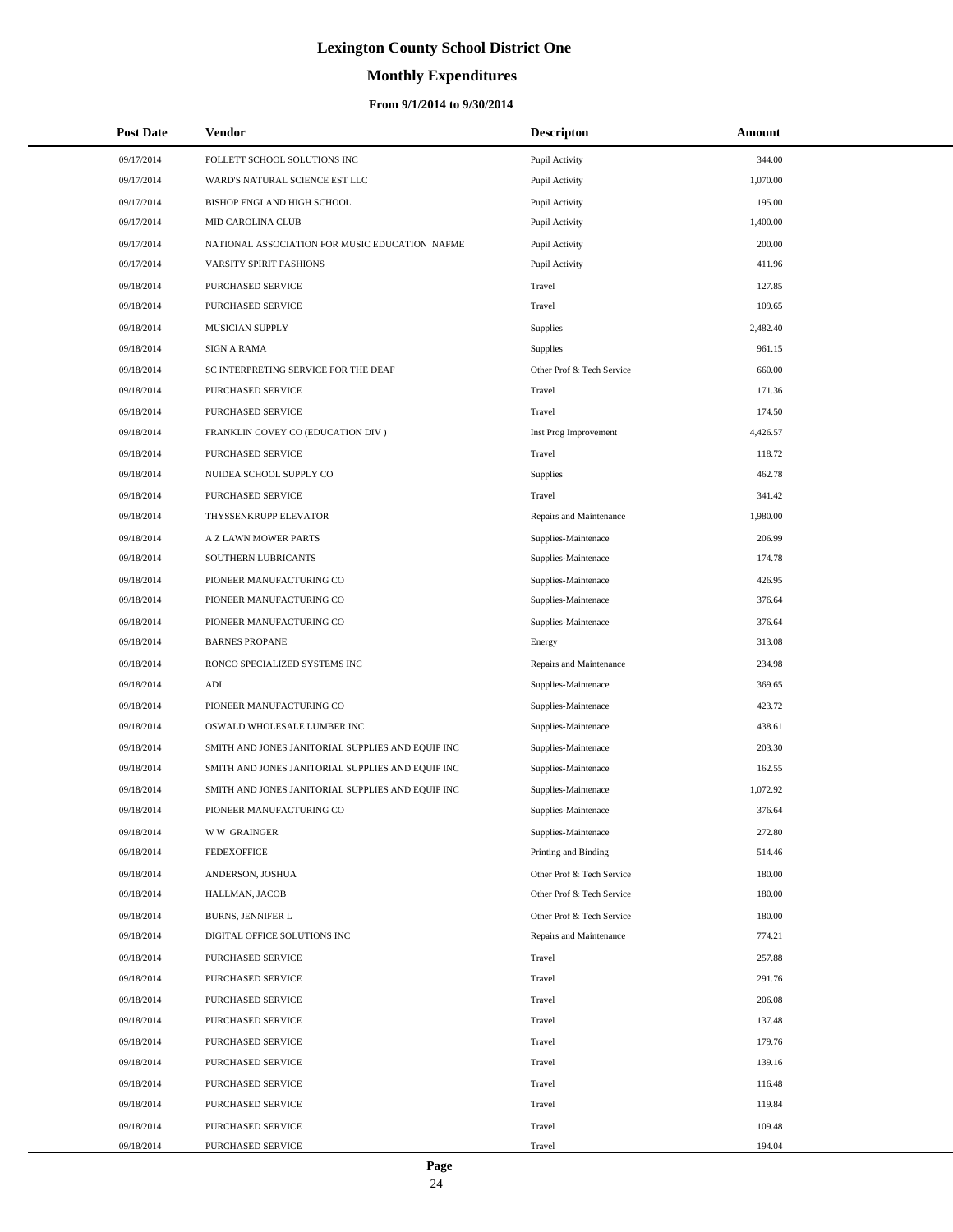# **Monthly Expenditures**

| <b>Post Date</b> | <b>Vendor</b>                                     | <b>Descripton</b>          | Amount    |
|------------------|---------------------------------------------------|----------------------------|-----------|
| 09/18/2014       | PURCHASED SERVICE                                 | Travel                     | 120.96    |
| 09/18/2014       | PURCHASED SERVICE                                 | Travel                     | 191.80    |
| 09/18/2014       | PURCHASED SERVICE                                 | Travel                     | 142.44    |
| 09/18/2014       | PURCHASED SERVICE                                 | Travel                     | 118.93    |
| 09/18/2014       | <b>EMPOWERING WRITERS LLC</b>                     | Supplies                   | 3,654.59  |
| 09/18/2014       | PURCHASED SERVICE                                 | Travel                     | 293.44    |
| 09/18/2014       | KAPLAN SCHOOL SUPPLY                              | Supplies                   | 319.96    |
| 09/18/2014       | BANK AND BUSINESS SYSTEMS                         | <b>Technology Supplies</b> | 60,860.27 |
| 09/18/2014       | BANK AND BUSINESS SYSTEMS                         | Technology Equipment D F   | 51,800.36 |
| 09/18/2014       | <b>US FOODS</b>                                   | Supplies                   | 2,588.83  |
| 09/18/2014       | <b>US FOODS</b>                                   | Food                       | 12,473.04 |
| 09/18/2014       | <b>US FOODS</b>                                   | Supplies                   | 611.30    |
| 09/18/2014       | <b>US FOODS</b>                                   | Food                       | 1,824.59  |
| 09/18/2014       | <b>US FOODS</b>                                   | Supplies                   | 457.28    |
| 09/18/2014       | <b>US FOODS</b>                                   | Food                       | 6,661.70  |
| 09/18/2014       | SMITH AND JONES JANITORIAL SUPPLIES AND EQUIP INC | Supplies                   | 265.36    |
| 09/18/2014       | <b>US FOODS</b>                                   | Supplies                   | 421.74    |
| 09/18/2014       | <b>US FOODS</b>                                   | Food                       | 3,130.42  |
| 09/18/2014       | <b>US FOODS</b>                                   | Supplies                   | 534.48    |
| 09/18/2014       | <b>US FOODS</b>                                   | Food                       | 6,273.07  |
| 09/18/2014       | EARTHGRAINS BAKING COMPANIES INC                  | <b>Bread</b>               | 105.60    |
| 09/18/2014       | <b>US FOODS</b>                                   | Supplies                   | 528.80    |
| 09/18/2014       | <b>US FOODS</b>                                   | Food                       | 5,036.56  |
| 09/18/2014       | <b>US FOODS</b>                                   | Food                       | 850.05    |
| 09/18/2014       | <b>US FOODS</b>                                   | Supplies                   | 644.10    |
| 09/18/2014       | <b>US FOODS</b>                                   | Food                       | 5,614.90  |
| 09/18/2014       | <b>US FOODS</b>                                   | Supplies                   | 725.85    |
| 09/18/2014       | <b>US FOODS</b>                                   | Food                       | 5,067.89  |
| 09/18/2014       | SMITH AND JONES JANITORIAL SUPPLIES AND EQUIP INC | Supplies                   | 326.35    |
| 09/18/2014       | <b>US FOODS</b>                                   | Supplies                   | 180.41    |
| 09/18/2014       | <b>US FOODS</b>                                   | Food                       | 4,199.72  |
| 09/18/2014       | <b>US FOODS</b>                                   | Supplies                   | 520.77    |
| 09/18/2014       | <b>US FOODS</b>                                   | Food                       | 2,696.91  |
| 09/18/2014       | <b>US FOODS</b>                                   | Food                       | 4,376.46  |
| 09/18/2014       | SMITH AND JONES JANITORIAL SUPPLIES AND EQUIP INC | Supplies                   | 276.06    |
| 09/18/2014       | <b>US FOODS</b>                                   | Supplies                   | 2,223.90  |
| 09/18/2014       | <b>US FOODS</b>                                   | Food                       | 4,204.93  |
| 09/18/2014       | <b>US FOODS</b>                                   | Supplies                   | 189.34    |
| 09/18/2014       | <b>US FOODS</b>                                   | Food                       | 11,562.51 |
| 09/18/2014       | <b>US FOODS</b>                                   | Supplies                   | 311.78    |
| 09/18/2014       | <b>US FOODS</b>                                   | Food                       | 3,745.20  |
| 09/18/2014       | COMMUNICATION MANAGEMENT INC                      | <b>Technology Supplies</b> | 1,470.45  |
| 09/18/2014       | <b>US FOODS</b>                                   | Food                       | 4,496.16  |
| 09/18/2014       | <b>US FOODS</b>                                   | Supplies                   | 551.73    |
| 09/18/2014       | <b>US FOODS</b>                                   | Food                       | 4,893.07  |
| 09/18/2014       | EARTHGRAINS BAKING COMPANIES INC                  | <b>Bread</b>               | 102.23    |
| 09/18/2014       | <b>US FOODS</b>                                   | Supplies                   | 184.51    |
| 09/18/2014       | <b>US FOODS</b>                                   | Food                       | 2,365.20  |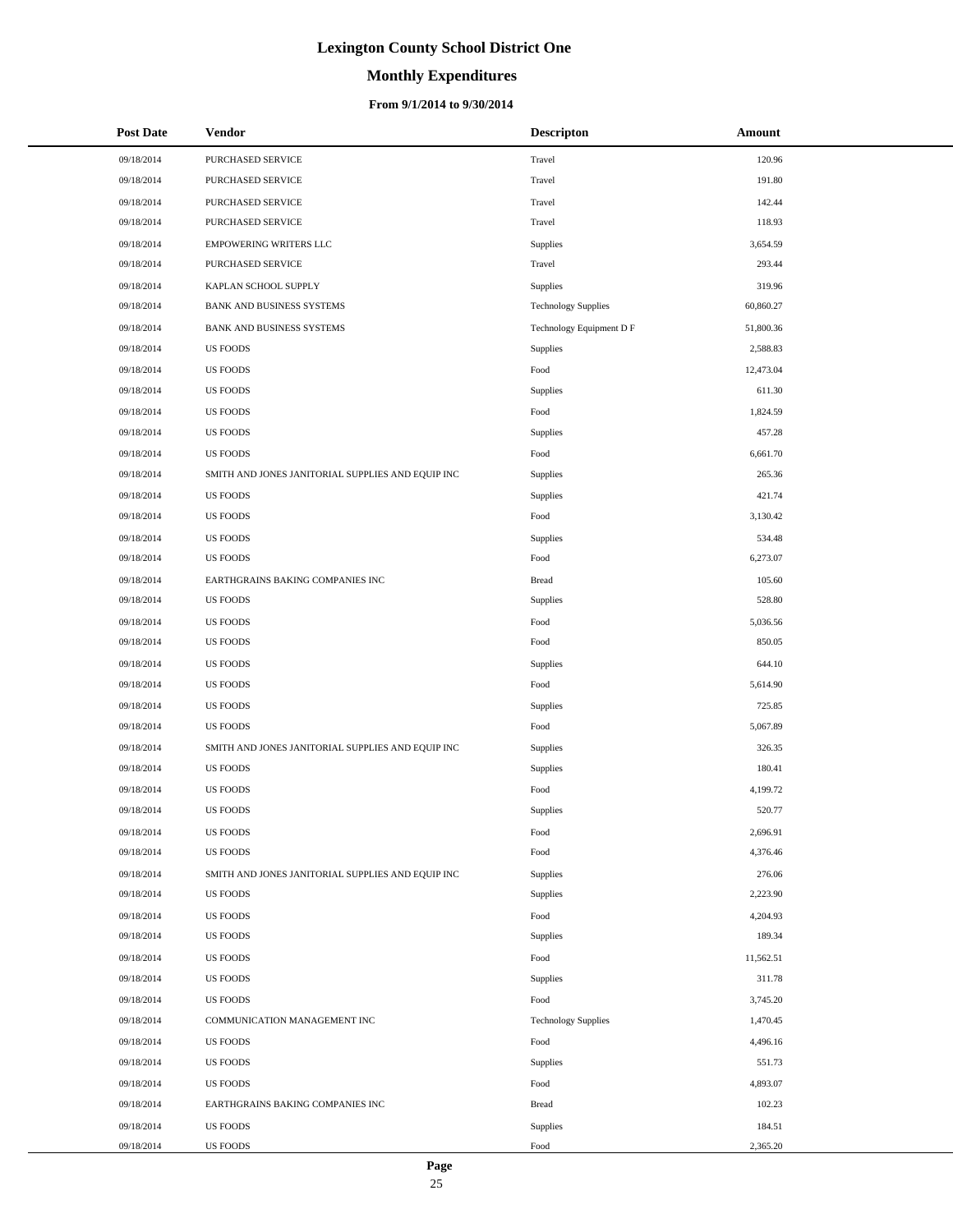# **Monthly Expenditures**

#### **From 9/1/2014 to 9/30/2014**

| <b>Post Date</b> | Vendor                                            | <b>Descripton</b>         | Amount   |
|------------------|---------------------------------------------------|---------------------------|----------|
| 09/18/2014       | <b>US FOODS</b>                                   | Supplies                  | 209.14   |
| 09/18/2014       | <b>US FOODS</b>                                   | Food                      | 4,614.47 |
| 09/18/2014       | <b>US FOODS</b>                                   | Supplies                  | 242.60   |
| 09/18/2014       | <b>US FOODS</b>                                   | Food                      | 4,094.03 |
| 09/18/2014       | <b>US FOODS</b>                                   | Supplies                  | 546.67   |
| 09/18/2014       | <b>US FOODS</b>                                   | Food                      | 3,267.22 |
| 09/18/2014       | PURCHASED SERVICE                                 | Travel                    | 111.44   |
| 09/18/2014       | <b>US FOODS</b>                                   | <b>Supplies</b>           | 581.81   |
| 09/18/2014       | <b>US FOODS</b>                                   | Food                      | 7,381.17 |
| 09/18/2014       | <b>US FOODS</b>                                   | Supplies                  | 718.06   |
| 09/18/2014       | <b>US FOODS</b>                                   | Food                      | 4,160.08 |
| 09/18/2014       | <b>US FOODS</b>                                   | Supplies                  | 509.97   |
| 09/18/2014       | <b>US FOODS</b>                                   | Food                      | 3,618.08 |
| 09/18/2014       | <b>US FOODS</b>                                   | Supplies                  | 162.89   |
| 09/18/2014       | <b>US FOODS</b>                                   | Food                      | 1,676.04 |
| 09/18/2014       | <b>US FOODS</b>                                   | Supplies                  | 291.20   |
| 09/18/2014       | <b>US FOODS</b>                                   | Food                      | 2,882.86 |
| 09/18/2014       | <b>US FOODS</b>                                   | Supplies                  | 905.73   |
| 09/18/2014       | <b>US FOODS</b>                                   | Food                      | 4,424.99 |
| 09/18/2014       | EARTHGRAINS BAKING COMPANIES INC                  | <b>Bread</b>              | 144.01   |
| 09/18/2014       | <b>US FOODS</b>                                   | Supplies                  | 185.46   |
| 09/18/2014       | <b>US FOODS</b>                                   | Food                      | 6,439.96 |
| 09/18/2014       | <b>US FOODS</b>                                   | Supplies                  | 2,281.81 |
| 09/18/2014       | <b>US FOODS</b>                                   | Food                      | 8,941.95 |
| 09/18/2014       | SMITH AND JONES JANITORIAL SUPPLIES AND EQUIP INC | Supplies                  | 347.75   |
| 09/18/2014       | <b>US FOODS</b>                                   | Supplies                  | 581.31   |
| 09/18/2014       | <b>US FOODS</b>                                   | Food                      | 2,166.89 |
| 09/18/2014       | MUSICIAN SUPPLY                                   | Pupil Activity            | 240.59   |
| 09/18/2014       | ALLDATA LLC                                       | Pupil Activity            | 1,572.90 |
| 09/18/2014       | <b>ICAR</b>                                       | Pupil Activity            | 1,100.00 |
| 09/18/2014       | US INK AND TONER INC                              | Pupil Activity            | 120.40   |
| 09/18/2014       | KROSSOVER INTELLIGENCE INC                        | Pupil Activity            | 1,439.10 |
| 09/19/2014       | SCHOOL SPECIALTY INC                              | Supplies                  | 211.00   |
| 09/19/2014       | WEST MUSIC CO                                     | Supplies                  | 277.35   |
| 09/19/2014       | SCHOOL SPECIALTY INC                              | Supplies                  | 832.68   |
| 09/19/2014       | MCGRAW HILL EDUCATION                             | Supplies                  | 195.34   |
| 09/19/2014       | SCHOOL SPECIALTY INC                              | Supplies                  | 280.66   |
| 09/19/2014       | FORMS AND SUPPLY INC (FSI)                        | Supplies                  | 962.68   |
| 09/19/2014       | SCHOOL SPECIALTY INC                              | Supplies                  | 1,906.21 |
| 09/19/2014       | CREATIVE SEWING MACHINE CENTER                    | Supplies                  | 1,187.48 |
| 09/19/2014       | <b>CENGAGE LEARNING</b>                           | Supplies                  | 1,392.75 |
| 09/19/2014       | SCHOOL HEALTH CORP                                | Supplies                  | 246.08   |
| 09/19/2014       | SCHOLASTIC INC                                    | Supplies                  | 773.00   |
| 09/19/2014       | AMSCO SCHOOL PUBLICATIONS                         | Supplies                  | 682.20   |
| 09/19/2014       | AMPLIFY EDUCATION INC                             | Inst Prog Improvement     | 6,000.00 |
| 09/19/2014       | LEXINGTON PRINTING LLC                            | Printing and Binding      | 214.00   |
| 09/19/2014       | JOHNSON, JOHNNY T                                 | Other Prof & Tech Service | 825.00   |
| 09/19/2014       | ZINGERS FENCING LLC                               | Repairs and Maintenance   | 625.00   |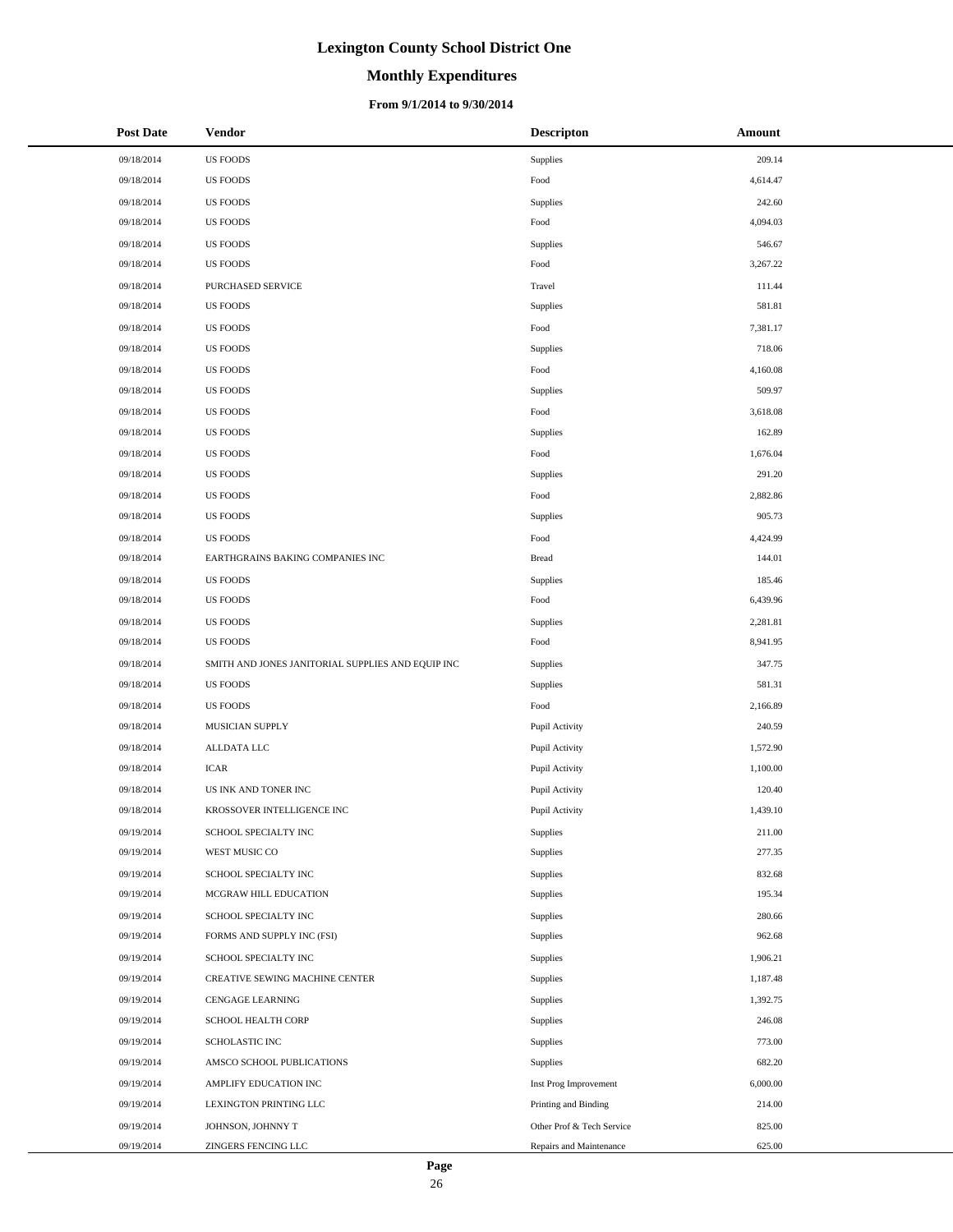# **Monthly Expenditures**

#### **From 9/1/2014 to 9/30/2014**

| <b>Post Date</b> | Vendor                                             | <b>Descripton</b>          | Amount     |
|------------------|----------------------------------------------------|----------------------------|------------|
| 09/19/2014       | A Z LAWN MOWER PARTS                               | Supplies-Maintenace        | 192.39     |
| 09/19/2014       | <b>CULLUM SERVICES INC</b>                         | Repairs and Maintenance    | 115,000.00 |
| 09/19/2014       | A Z LAWN MOWER PARTS                               | Supplies-Maintenace        | 192.38     |
| 09/19/2014       | A Z LAWN MOWER PARTS                               | Supplies-Maintenace        | 192.39     |
| 09/19/2014       | SMITH AND JONES JANITORIAL SUPPLIES AND EQUIP INC  | Supplies-Maintenace        | 102.72     |
| 09/19/2014       | ZINGERS FENCING LLC                                | Repairs and Maintenance    | 1,300.00   |
| 09/19/2014       | HART, MICHAEL JOSEPH                               | Other Prof & Tech Service  | 180.00     |
| 09/19/2014       | AP BOOKS THE ASSOCIATED PRESS                      | Software Renewal/Agreemen  | 1,176.00   |
| 09/19/2014       | ENCORE TECHNOLOGY GROUP LLC                        | Software Renewal/Agreemen  | 5,933.40   |
| 09/19/2014       | <b>IRON MOUNTAIN</b>                               | Software Renewal/Agreemen  | 104.00     |
| 09/19/2014       | SC DEPARTMENT OF REVENUE (SALES TAX RETURN)        | Software Renewal/Agreemen  | 346.12     |
| 09/19/2014       | SCIENTIFIC LEARNING CORP (SLC)                     | Software Renewal/Agreemen  | 1,323.00   |
| 09/19/2014       | COMPUTER DESIGN CONSULTING SERVICE LLC             | Printing and Binding       | 328.07     |
| 09/19/2014       | DODGE LEARNING RESOURCES                           | Supplies                   | 311.62     |
| 09/19/2014       | STATE DEPARTMENT OF EDUCATION LEX DIST ONEBUS SHOP | Pupil Transportation       | 517.89     |
| 09/19/2014       | STATE DEPARTMENT OF EDUCATION LEX DIST ONEBUS SHOP | Pupil Transportation       | 206.79     |
| 09/19/2014       | CAMBIUM LEARNING                                   | <b>Supplies</b>            | 211.77     |
| 09/19/2014       | SC DEPARTMENT OF REVENUE (SALES TAX RETURN)        | Supplies                   | 204.81     |
| 09/19/2014       | SRA/MCGRAW HILL                                    | Supplies                   | 2,925.90   |
| 09/19/2014       | VOYAGER SOPRIS LEARNING INC                        | Other Prof & Tech Service  | 638.79     |
| 09/19/2014       | FORMS AND SUPPLY INC (FSI)                         | <b>Supplies</b>            | 161.82     |
| 09/19/2014       | LOPEZ ROBERTSON, JULIA                             | Inst Prog Improvement      | 500.00     |
| 09/19/2014       | SC DEPARTMENT OF EDUCATION OFFICE OF TRANSPORTATIO | Pupil Transportation       | 6,448.92   |
| 09/19/2014       | SUNGARD PUBLIC SECTOR INC                          | Technology Equipment D F   | 384.00     |
| 09/19/2014       | NUIDEA SCHOOL SUPPLY CO                            | Supplies                   | 892.38     |
| 09/19/2014       | GECP (GENERAL ELECTRIC)                            | Supplies                   | 1,188.00   |
| 09/19/2014       | SCHOOL SPECIALTY INC                               | Supplies                   | 7,750.14   |
| 09/19/2014       | THE REMBERT COMPANY INC                            | Supplies                   | 7.996.09   |
| 09/19/2014       | <b>WENGER CORP</b>                                 | Supplies                   | 7,263.15   |
| 09/19/2014       | CSC(COMMUNICATIONS SUPPLY CORP)                    | <b>Technology Supplies</b> | 1,707.29   |
| 09/19/2014       | FORMS AND SUPPLY INC (FSI)                         | Supplies                   | 121.77     |
| 09/19/2014       | <b>US FOODS</b>                                    | Food                       | 5,315.24   |
| 09/19/2014       | EARTHGRAINS BAKING COMPANIES INC                   | <b>Bread</b>               | 526.25     |
| 09/19/2014       | BORDEN DAIRY CO OF SC LLC                          | Milk                       | 441.21     |
| 09/19/2014       | SENN BROTHERS INC                                  | Produce                    | 581.15     |
| 09/19/2014       | US FOODS                                           | Food                       | 1,708.75   |
| 09/19/2014       | BORDEN DAIRY CO OF SC LLC                          | Milk                       | 626.40     |
| 09/19/2014       | SENN BROTHERS INC                                  | Produce                    | 695.22     |
| 09/19/2014       | US FOODS                                           | Food                       | 3,867.72   |
| 09/19/2014       | BORDEN DAIRY CO OF SC LLC                          | Milk                       | 284.10     |
| 09/19/2014       | SENN BROTHERS INC                                  | Produce                    | 634.04     |
| 09/19/2014       | <b>US FOODS</b>                                    | Food                       | 2,332.86   |
| 09/19/2014       | BORDEN DAIRY CO OF SC LLC                          | Milk                       | 752.85     |
| 09/19/2014       | SENN BROTHERS INC                                  | Produce                    | 749.02     |
| 09/19/2014       | US FOODS                                           | Food                       | 3,320.46   |
| 09/19/2014       | EARTHGRAINS BAKING COMPANIES INC                   | <b>Bread</b>               | 127.50     |
| 09/19/2014       | BORDEN DAIRY CO OF SC LLC                          | Milk                       | 417.39     |
| 09/19/2014       | SENN BROTHERS INC                                  | Produce                    | 1,023.13   |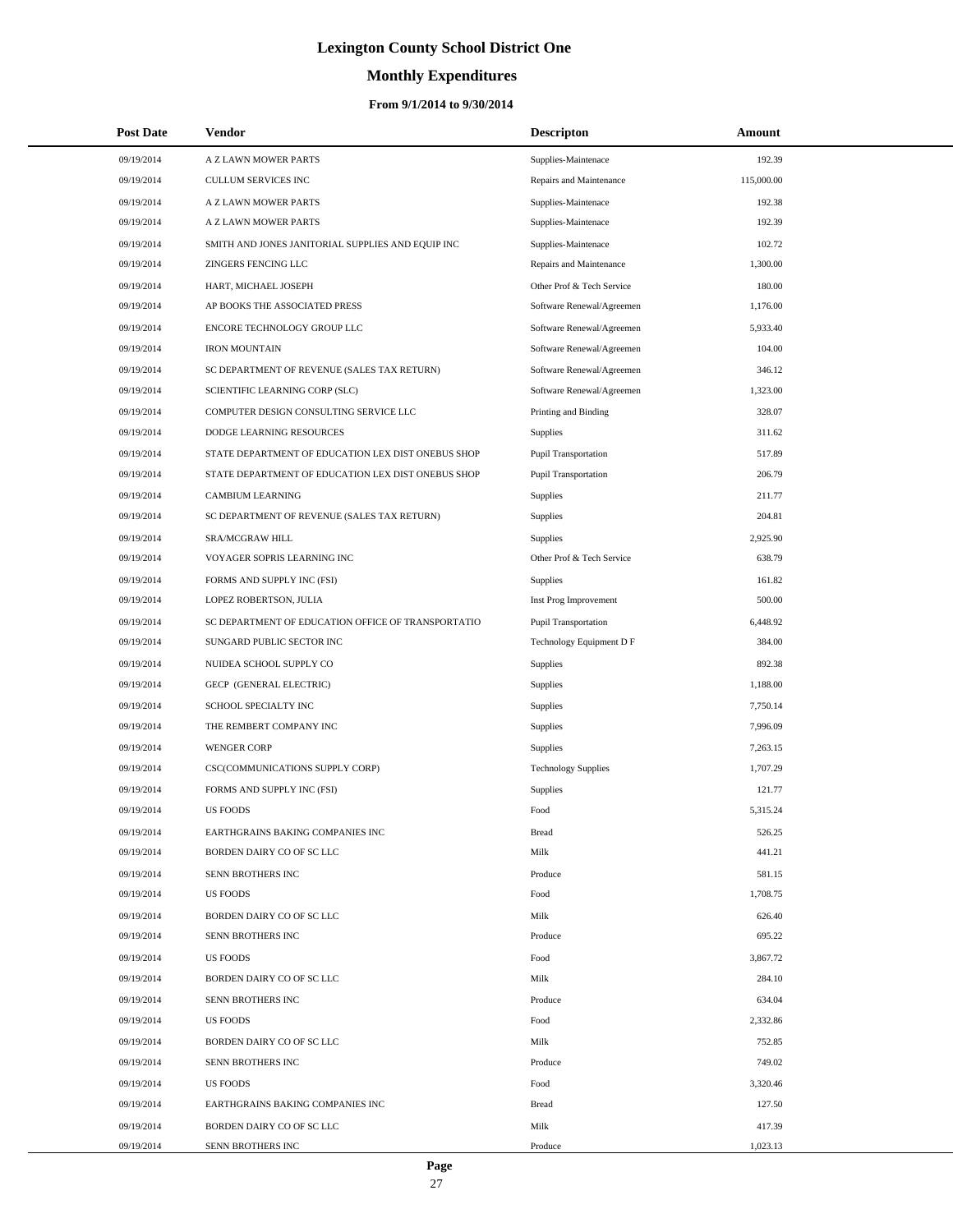# **Monthly Expenditures**

| <b>Post Date</b> | <b>Vendor</b>                    | <b>Descripton</b> | Amount    |
|------------------|----------------------------------|-------------------|-----------|
| 09/19/2014       | <b>US FOODS</b>                  | Food              | 3,763.00  |
| 09/19/2014       | BORDEN DAIRY CO OF SC LLC        | Milk              | 1,287.63  |
| 09/19/2014       | SENN BROTHERS INC                | Produce           | 1,942.67  |
| 09/19/2014       | <b>US FOODS</b>                  | Food              | 1,358.53  |
| 09/19/2014       | BORDEN DAIRY CO OF SC LLC        | Milk              | 133.52    |
| 09/19/2014       | SENN BROTHERS INC                | Produce           | 356.26    |
| 09/19/2014       | <b>US FOODS</b>                  | Food              | 6,746.59  |
| 09/19/2014       | BORDEN DAIRY CO OF SC LLC        | Milk              | 278.51    |
| 09/19/2014       | SENN BROTHERS INC                | Produce           | 1,010.11  |
| 09/19/2014       | <b>US FOODS</b>                  | Food              | 2,853.55  |
| 09/19/2014       | EARTHGRAINS BAKING COMPANIES INC | <b>Bread</b>      | 195.00    |
| 09/19/2014       | BORDEN DAIRY CO OF SC LLC        | Milk              | 501.92    |
| 09/19/2014       | SENN BROTHERS INC                | Produce           | 860.31    |
| 09/19/2014       | <b>US FOODS</b>                  | Food              | 2,209.11  |
| 09/19/2014       | EARTHGRAINS BAKING COMPANIES INC | <b>Bread</b>      | 231.75    |
| 09/19/2014       | BORDEN DAIRY CO OF SC LLC        | Milk              | 804.55    |
| 09/19/2014       | SENN BROTHERS INC                | Produce           | 1,016.82  |
| 09/19/2014       | <b>US FOODS</b>                  | Food              | 2,750.20  |
| 09/19/2014       | BORDEN DAIRY CO OF SC LLC        | Milk              | 696.00    |
| 09/19/2014       | SENN BROTHERS INC                | Produce           | 956.23    |
| 09/19/2014       | <b>US FOODS</b>                  | Food              | 2,750.70  |
| 09/19/2014       | BORDEN DAIRY CO OF SC LLC        | Milk              | 655.50    |
| 09/19/2014       | SENN BROTHERS INC                | Produce           | 717.95    |
| 09/19/2014       | <b>US FOODS</b>                  | Food              | 2,985.77  |
| 09/19/2014       | BORDEN DAIRY CO OF SC LLC        | Milk              | 545.00    |
| 09/19/2014       | SENN BROTHERS INC                | Produce           | 405.24    |
| 09/19/2014       | <b>US FOODS</b>                  | Food              | 10,228.32 |
| 09/19/2014       | EARTHGRAINS BAKING COMPANIES INC | <b>Bread</b>      | 297.50    |
| 09/19/2014       | BORDEN DAIRY CO OF SC LLC        | Milk              | 780.17    |
| 09/19/2014       | SENN BROTHERS INC                | Produce           | 855.44    |
| 09/19/2014       | <b>US FOODS</b>                  | Food              | 3,495.19  |
| 09/19/2014       | EARTHGRAINS BAKING COMPANIES INC | <b>Bread</b>      | 106.25    |
| 09/19/2014       | BORDEN DAIRY CO OF SC LLC        | Milk              | 447.57    |
| 09/19/2014       | SENN BROTHERS INC                | Produce           | 454.96    |
| 09/19/2014       | <b>US FOODS</b>                  | Food              | 3,934.75  |
| 09/19/2014       | BORDEN DAIRY CO OF SC LLC        | Milk              | 476.02    |
| 09/19/2014       | SENN BROTHERS INC                | Produce           | 1,484.28  |
| 09/19/2014       | <b>US FOODS</b>                  | Food              | 2,641.22  |
| 09/19/2014       | BORDEN DAIRY CO OF SC LLC        | Milk              | 332.78    |
| 09/19/2014       | SENN BROTHERS INC                | Produce           | 1,163.91  |
| 09/19/2014       | <b>US FOODS</b>                  | Food              | 1,624.52  |
| 09/19/2014       | BORDEN DAIRY CO OF SC LLC        | Milk              | 250.40    |
| 09/19/2014       | SENN BROTHERS INC                | Produce           | 529.35    |
| 09/19/2014       | <b>US FOODS</b>                  | Food              | 3,540.95  |
| 09/19/2014       | BORDEN DAIRY CO OF SC LLC        | Milk              | 651.54    |
| 09/19/2014       | SENN BROTHERS INC                | Produce           | 1,350.02  |
| 09/19/2014       | <b>US FOODS</b>                  | Food              | 5,500.06  |
| 09/19/2014       | EARTHGRAINS BAKING COMPANIES INC | <b>Bread</b>      | 149.50    |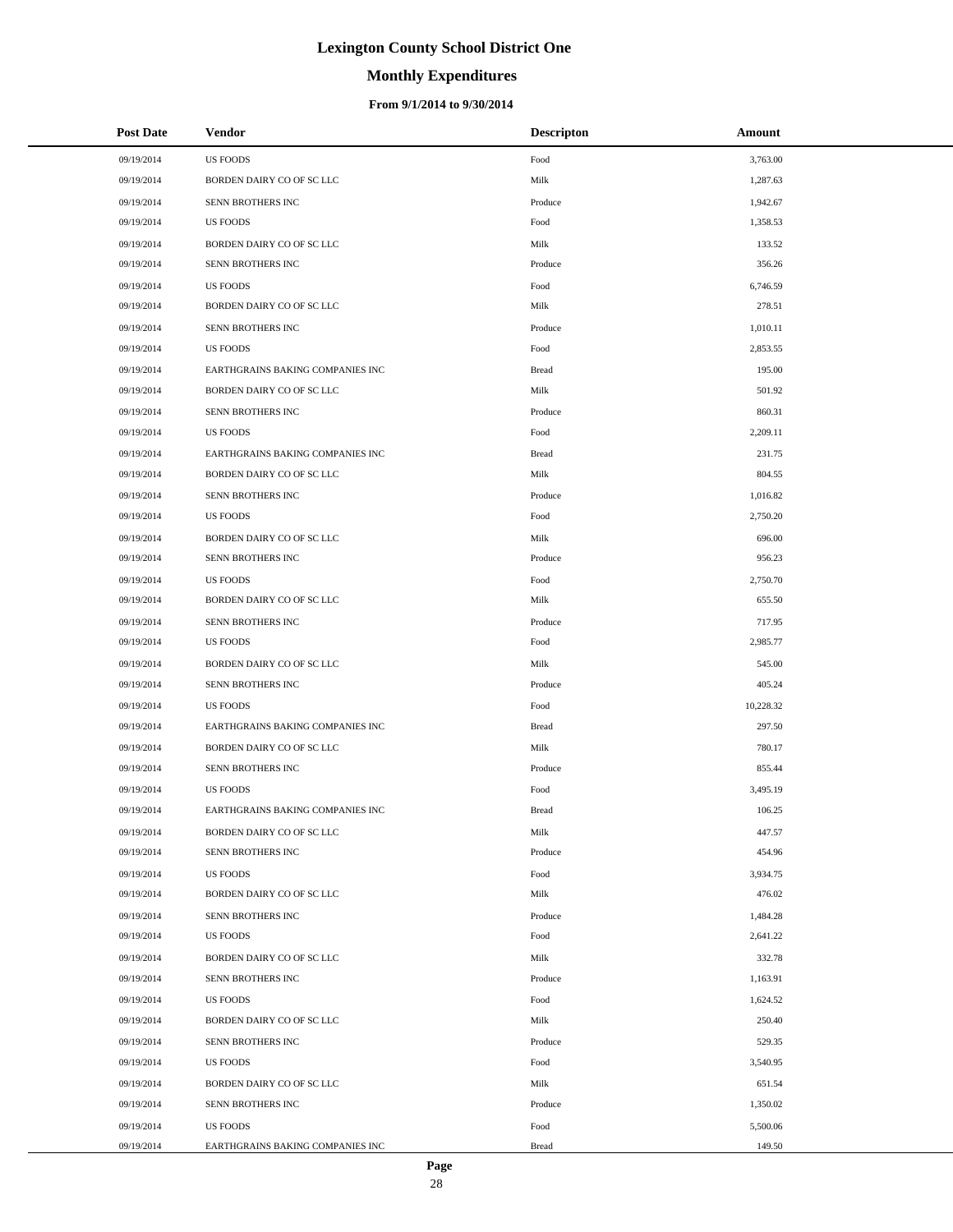# **Monthly Expenditures**

| <b>Post Date</b> | Vendor                           | <b>Descripton</b> | Amount    |
|------------------|----------------------------------|-------------------|-----------|
| 09/19/2014       | BORDEN DAIRY CO OF SC LLC        | Milk              | 169.24    |
| 09/19/2014       | SENN BROTHERS INC                | Produce           | 1,082.99  |
| 09/19/2014       | <b>US FOODS</b>                  | Food              | 2,350.81  |
| 09/19/2014       | BORDEN DAIRY CO OF SC LLC        | Milk              | 338.68    |
| 09/19/2014       | SENN BROTHERS INC                | Produce           | 402.48    |
| 09/19/2014       | <b>US FOODS</b>                  | Food              | 5,545.43  |
| 09/19/2014       | EARTHGRAINS BAKING COMPANIES INC | <b>Bread</b>      | 193.00    |
| 09/19/2014       | BORDEN DAIRY CO OF SC LLC        | Milk              | 169.76    |
| 09/19/2014       | SENN BROTHERS INC                | Produce           | 701.96    |
| 09/19/2014       | US FOODS                         | Food              | 2,650.59  |
| 09/19/2014       | EARTHGRAINS BAKING COMPANIES INC | <b>Bread</b>      | 145.00    |
| 09/19/2014       | BORDEN DAIRY CO OF SC LLC        | Milk              | 909.05    |
| 09/19/2014       | SENN BROTHERS INC                | Produce           | 1,126.94  |
| 09/19/2014       | <b>US FOODS</b>                  | Food              | 2,085.42  |
| 09/19/2014       | BORDEN DAIRY CO OF SC LLC        | Milk              | 1,130.86  |
| 09/19/2014       | SENN BROTHERS INC                | Produce           | 673.66    |
| 09/19/2014       | US FOODS                         | Food              | 1,305.73  |
| 09/19/2014       | BORDEN DAIRY CO OF SC LLC        | Milk              | 518.64    |
| 09/19/2014       | SENN BROTHERS INC                | Produce           | 601.11    |
| 09/19/2014       | US FOODS                         | Food              | 1,230.47  |
| 09/19/2014       | BORDEN DAIRY CO OF SC LLC        | Milk              | 441.24    |
| 09/19/2014       | SENN BROTHERS INC                | Produce           | 569.67    |
| 09/19/2014       | EARTHGRAINS BAKING COMPANIES INC | <b>Bread</b>      | 163.25    |
| 09/19/2014       | BORDEN DAIRY CO OF SC LLC        | Milk              | 669.08    |
| 09/19/2014       | SENN BROTHERS INC                | Produce           | 1,048.63  |
| 09/19/2014       | US FOODS                         | Food              | 4,534.56  |
| 09/19/2014       | EARTHGRAINS BAKING COMPANIES INC | <b>Bread</b>      | 130.00    |
| 09/19/2014       | BORDEN DAIRY CO OF SC LLC        | Milk              | 412.14    |
| 09/19/2014       | SENN BROTHERS INC                | Produce           | 969.45    |
| 09/19/2014       | <b>US FOODS</b>                  | Food              | 7,829.84  |
| 09/19/2014       | EARTHGRAINS BAKING COMPANIES INC | <b>Bread</b>      | 170.75    |
| 09/19/2014       | BORDEN DAIRY CO OF SC LLC        | Milk              | 442.07    |
| 09/19/2014       | SENN BROTHERS INC                | Produce           | 1,724.48  |
| 09/19/2014       | <b>US FOODS</b>                  | Food              | 2,158.29  |
| 09/19/2014       | EARTHGRAINS BAKING COMPANIES INC | <b>Bread</b>      | 103.75    |
| 09/19/2014       | BORDEN DAIRY CO OF SC LLC        | Milk              | 165.43    |
| 09/19/2014       | SENN BROTHERS INC                | Produce           | 312.32    |
| 09/19/2014       | ALSCO INC                        | Supplies          | 278.20    |
| 09/19/2014       | DREAMGEAR LLC                    | Pupil Activity    | 818.42    |
| 09/19/2014       | DREAMGEAR LLC                    | Pupil Activity    | 745.79    |
| 09/19/2014       | DREAMGEAR LLC                    | Pupil Activity    | 745.79    |
| 09/19/2014       | FOLLETT SCHOOL SOLUTIONS INC     | Pupil Activity    | 178.65    |
| 09/19/2014       | <b>LEARN ED</b>                  | Pupil Activity    | 319.67    |
| 09/19/2014       | MUSICIAN SUPPLY                  | Pupil Activity    | 539.00    |
| 09/19/2014       | VARSITY SPIRIT FASHIONS          | Pupil Activity    | 1,851.22  |
| 09/19/2014       | ATHLETIC RECONDITIONING INC      | Pupil Activity    | 251.40    |
| 09/19/2014       | BSN SPORTS INC                   | Pupil Activity    | 14,377.76 |
| 09/19/2014       | T & T                            | Pupil Activity    | 1,977.90  |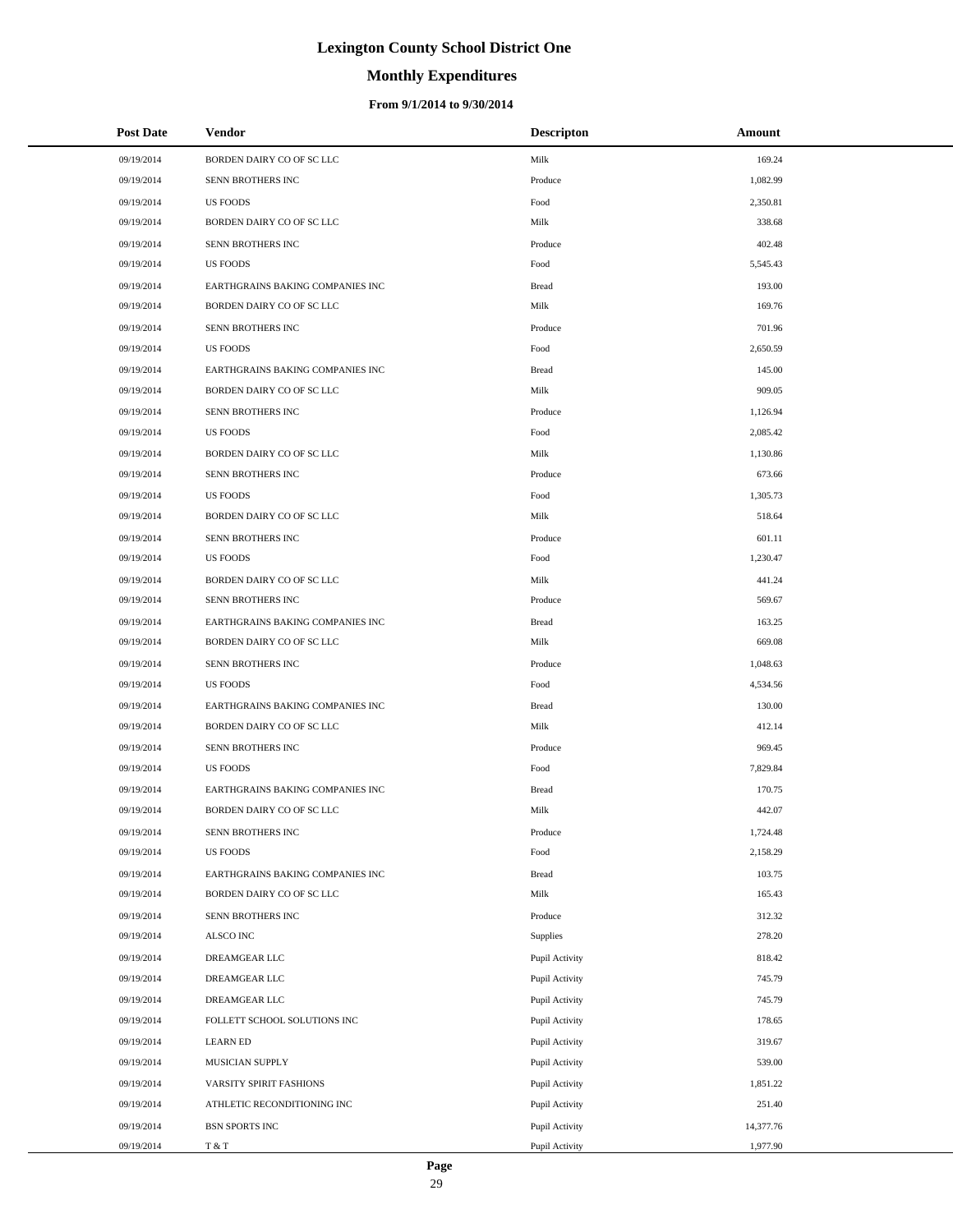# **Monthly Expenditures**

| <b>Post Date</b> | Vendor                                      | <b>Descripton</b>         | Amount    |
|------------------|---------------------------------------------|---------------------------|-----------|
| 09/19/2014       | GOODWIN, EVERETT THOMAS                     | Pupil Activity            | 106.10    |
| 09/19/2014       | JACKSON COUNTY COMPREHENSIVE HIGH SCHOOL    | Pupil Activity            | 225.00    |
| 09/19/2014       | W A HOUGH HIGH SCHOOL                       | Pupil Activity            | 150.00    |
| 09/19/2014       | <b>BSN SPORTS INC</b>                       | Pupil Activity            | 340.26    |
| 09/19/2014       | POOLE, JOSEPH AARON                         | Pupil Activity            | 127.50    |
| 09/19/2014       | <b>BSN SPORTS INC</b>                       | Pupil Activity            | 273.92    |
| 09/19/2014       | <b>BSN SPORTS INC</b>                       | Pupil Activity            | 609.90    |
| 09/22/2014       | EPS LITERACY AND INTERVENTION               | Supplies                  | 168.53    |
| 09/22/2014       | SCHOOL SPECIALTY INC                        | Supplies                  | 253.24    |
| 09/22/2014       | FORMS AND SUPPLY INC (FSI)                  | Supplies                  | 130.54    |
| 09/22/2014       | NUVISION NETWORK CORP                       | Supplies                  | 115.56    |
| 09/22/2014       | <b>NASCO</b>                                | Supplies                  | 181.00    |
| 09/22/2014       | FORMS AND SUPPLY INC (FSI)                  | Supplies                  | 734.39    |
| 09/22/2014       | DICK BLICK                                  | Supplies                  | 262.39    |
| 09/22/2014       | <b>SIGN A RAMA</b>                          | Supplies                  | 481.50    |
| 09/22/2014       | MSC INDUSTRIAL SUPPLY CO                    | Supplies                  | 200.22    |
| 09/22/2014       | <b>HOUGHTON MIFFLIN</b>                     | <b>Supplies</b>           | 1,276.56  |
| 09/22/2014       | <b>FLASHBOY INC</b>                         | Supplies                  | 1,897.00  |
| 09/22/2014       | SC DEPARTMENT OF REVENUE (SALES TAX RETURN) | Supplies                  | 125.74    |
| 09/22/2014       | FOLLETT SCHOOL SOLUTIONS INC                | <b>Library Books</b>      | 2,293.23  |
| 09/22/2014       | FOLLETT SCHOOL SOLUTIONS INC                | <b>Library Books</b>      | 25,841.69 |
| 09/22/2014       | FRANKLIN COVEY CO (EDUCATION DIV)           | <b>Supplies</b>           | 8,235.85  |
| 09/22/2014       | JTS CHRYSLER JEEP DODGE                     | Repairs and Maintenance   | 1,331.32  |
| 09/22/2014       | SIMPLEXGRINNELL                             | Repairs and Maintenance   | 400.00    |
| 09/22/2014       | SIMPLEXGRINNELL                             | Repairs and Maintenance   | 400.00    |
| 09/22/2014       | SIMPLEXGRINNELL                             | Repairs and Maintenance   | 400.00    |
| 09/22/2014       | SIMPLEXGRINNELL                             | Repairs and Maintenance   | 400.00    |
| 09/22/2014       | <b>TRAYCO INC</b>                           | Supplies-Maintenace       | 101.44    |
| 09/22/2014       | SIMPLEXGRINNELL                             | Repairs and Maintenance   | 793.19    |
| 09/22/2014       | TRAYCO INC                                  | Supplies-Maintenace       | 623.48    |
| 09/22/2014       | SIMPLEXGRINNELL                             | Repairs and Maintenance   | 400.00    |
| 09/22/2014       | SIMPLEXGRINNELL                             | Repairs and Maintenance   | 400.00    |
| 09/22/2014       | SIMPLEXGRINNELL                             | Repairs and Maintenance   | 400.00    |
| 09/22/2014       | SIMPLEXGRINNELL                             | Repairs and Maintenance   | 400.00    |
| 09/22/2014       | TRAYCO INC                                  | Supplies-Maintenace       | 132.06    |
| 09/22/2014       | PADULA, JOHN MATTHEW                        | Other Prof & Tech Service | 360.00    |
| 09/22/2014       | WILFONG, MICHAEL BRIAN                      | Other Prof & Tech Service | 180.00    |
| 09/22/2014       | ZYLSTRA, SCOTT LEWIS                        | Other Prof & Tech Service | 180.00    |
| 09/22/2014       | HINZ, BRIAN E                               | Other Prof & Tech Service | 180.00    |
| 09/22/2014       | AP BOOKS THE ASSOCIATED PRESS               | Software Renewal/Agreemen | 1,176.00  |
| 09/22/2014       | SERVICE PRINTING CO INC                     | Printing and Binding      | 1,465.90  |
| 09/22/2014       | DIGITAL OFFICE SOLUTIONS INC                | <b>Supplies</b>           | 103.79    |
| 09/22/2014       | DIGITAL OFFICE SOLUTIONS INC                | Repairs and Maintenance   | 1,861.79  |
| 09/22/2014       | DIGITAL OFFICE SOLUTIONS INC                | Repairs and Maintenance   | 225.52    |
| 09/22/2014       | DIGITAL OFFICE SOLUTIONS INC                | Repairs and Maintenance   | 718.28    |
| 09/22/2014       | DIGITAL OFFICE SOLUTIONS INC                | Repairs and Maintenance   | 445.33    |
| 09/22/2014       | DIGITAL OFFICE SOLUTIONS INC                | Repairs and Maintenance   | 845.16    |
| 09/22/2014       | DIGITAL OFFICE SOLUTIONS INC                | Repairs and Maintenance   | 194.75    |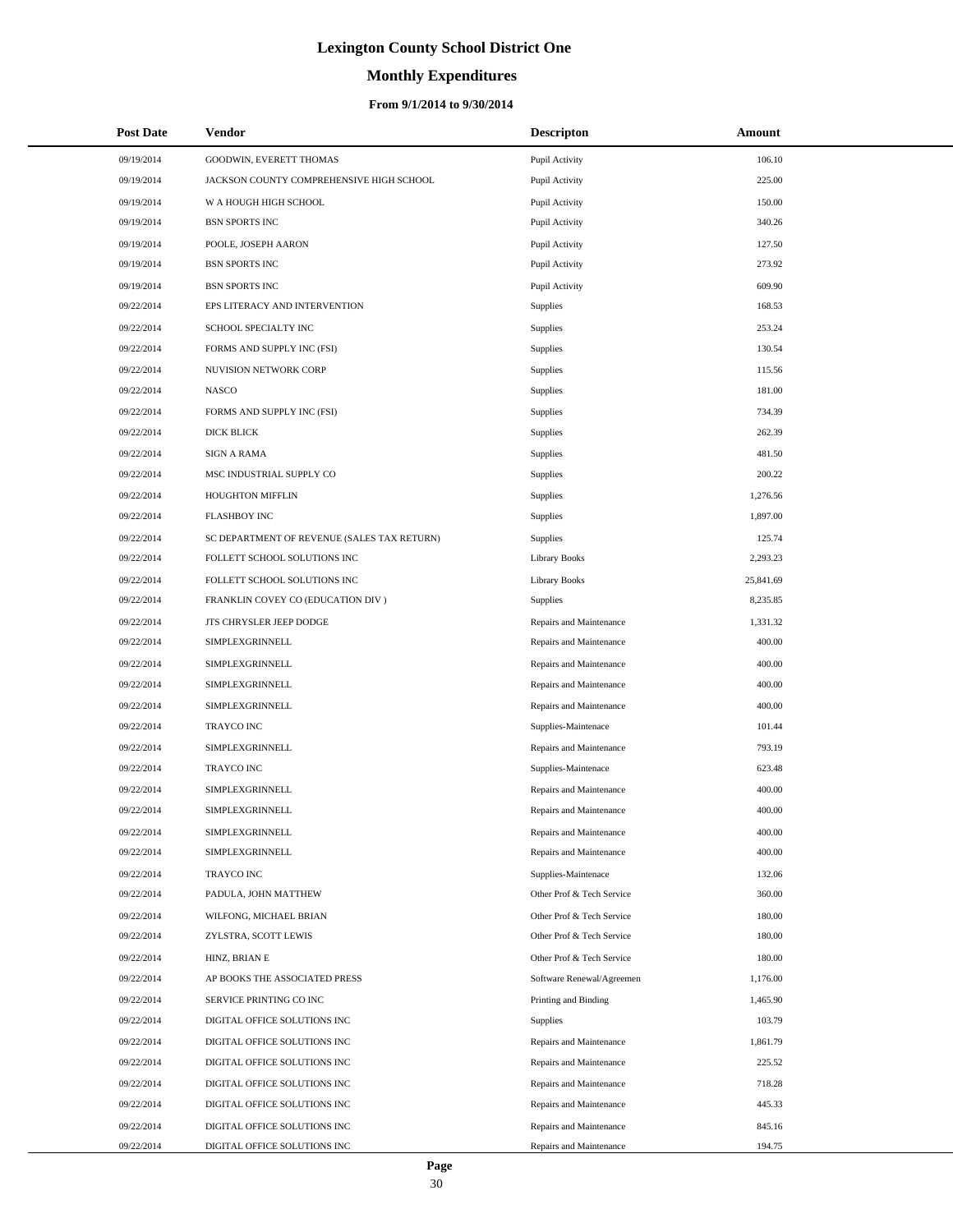# **Monthly Expenditures**

#### **From 9/1/2014 to 9/30/2014**

| <b>Post Date</b> | <b>Vendor</b>                  | <b>Descripton</b>              | Amount     |
|------------------|--------------------------------|--------------------------------|------------|
| 09/22/2014       | DIGITAL OFFICE SOLUTIONS INC   | Repairs and Maintenance        | 262.02     |
| 09/22/2014       | DIGITAL OFFICE SOLUTIONS INC   | Repairs and Maintenance        | 713.75     |
| 09/22/2014       | DIGITAL OFFICE SOLUTIONS INC   | Repairs and Maintenance        | 322.23     |
| 09/22/2014       | DIGITAL OFFICE SOLUTIONS INC   | Repairs and Maintenance        | 711.84     |
| 09/22/2014       | DIGITAL OFFICE SOLUTIONS INC   | Repairs and Maintenance        | 914.86     |
| 09/22/2014       | DIGITAL OFFICE SOLUTIONS INC   | Repairs and Maintenance        | 179.48     |
| 09/22/2014       | DIGITAL OFFICE SOLUTIONS INC   | Repairs and Maintenance        | 151.23     |
| 09/22/2014       | DIGITAL OFFICE SOLUTIONS INC   | Repairs and Maintenance        | 141.45     |
| 09/22/2014       | DIGITAL OFFICE SOLUTIONS INC   | Repairs and Maintenance        | 662.07     |
| 09/22/2014       | DIGITAL OFFICE SOLUTIONS INC   | Repairs and Maintenance        | 326.59     |
| 09/22/2014       | DIGITAL OFFICE SOLUTIONS INC   | Repairs and Maintenance        | 461.48     |
| 09/22/2014       | DIGITAL OFFICE SOLUTIONS INC   | Repairs and Maintenance        | 548.58     |
| 09/22/2014       | DIGITAL OFFICE SOLUTIONS INC   | Repairs and Maintenance        | 754.98     |
| 09/22/2014       | <b>NCS PEARSON</b>             | Supplies                       | 6,805.41   |
| 09/22/2014       | PATTERSON MEDICAL SUPPLY INC   | Supplies                       | 126.74     |
| 09/22/2014       | <b>NCS PEARSON</b>             | Supplies                       | 968.80     |
| 09/22/2014       | TEACHING STRATEGIES INC        | Supplies                       | 2,909.61   |
| 09/22/2014       | ALFRED WILLIAMS AND CO         | Supplies                       | 15,352.39  |
| 09/22/2014       | WULBERNKOVAL CO INC            | Supplies                       | 23,185.36  |
| 09/22/2014       | CONTRACT CONSTRUCTION INC      | Building                       | 396,355.85 |
| 09/22/2014       | US INK AND TONER INC           | Supplies                       | 1,400.03   |
| 09/22/2014       | HEWLETT PACKARD BUSINESS STORE | <b>Technology Supplies</b>     | 467.25     |
| 09/22/2014       | HEWLETT PACKARD BUSINESS STORE | <b>Technology Supplies</b>     | 509.58     |
| 09/22/2014       | HEWLETT PACKARD BUSINESS STORE | <b>Technology Supplies</b>     | 254.79     |
| 09/22/2014       | HEWLETT PACKARD BUSINESS STORE | <b>Technology Supplies</b>     | 255.60     |
| 09/22/2014       | <b>DICK BLICK</b>              | Pupil Activity                 | $-8.59$    |
| 09/22/2014       | CASH                           | Pupil Activity                 | 184.00     |
| 09/22/2014       | PELION MIDDLE SCHOOL           | Pupil Act-Fee/Collection Refnd | 137.94     |
| 09/22/2014       | <b>GOVAN, TERRY</b>            | Pupil Activity                 | 105.00     |
| 09/22/2014       | HART, MICHAEL JOSEPH           | Pupil Activity                 | 105.00     |
| 09/22/2014       | HOWARD, KEVIN BRIAN            | Pupil Activity                 | 105.00     |
| 09/22/2014       | JONES, JJ (JOHN)               | Pupil Activity                 | 105.00     |
| 09/22/2014       | SMITH, BRIAN                   | Pupil Activity                 | 105.00     |
| 09/22/2014       | STOKES, JAMES LEE              | Pupil Activity                 | 105.00     |
| 09/22/2014       | WISEMAN, DARREN MARK           | Pupil Activity                 | 105.00     |
| 09/22/2014       | BROOME, ROBBIE SHANE           | Pupil Activity                 | 144.50     |
| 09/22/2014       | JAMES, WILLIAM                 | Pupil Activity                 | 141.80     |
| 09/22/2014       | ROBINSON, RICKY D              | Pupil Activity                 | 139.10     |
| 09/22/2014       | WILLIAMS, LARRY G              | Pupil Activity                 | 137.30     |
| 09/22/2014       | HICKSON, SHERMAN R             | Pupil Activity                 | 105.30     |
| 09/22/2014       | SMITH, BRAD                    | Pupil Activity                 | 127.80     |
| 09/22/2014       | LEXINGTON PRINTING LLC         | Pupil Activity                 | 163.71     |
| 09/22/2014       | SOUTHERN SPECIAL TEES INC      | Pupil Activity                 | 563.75     |
| 09/22/2014       | WHITE KNOLL HIGH SCHOOL        | Pupil Act-Fee/Collection Refnd | 1,825.00   |
| 09/22/2014       | BROWN, LINDA M                 | Pupil Activity                 | 179.00     |
| 09/22/2014       | KENDRICK, CAROLYN              | Pupil Activity                 | 189.00     |
| 09/22/2014       | LAM, MATTHEW                   | Pupil Activity                 | 201.00     |
| 09/22/2014       | MEAGLEY, JEFFERY O             | Pupil Activity                 | 216.00     |

÷.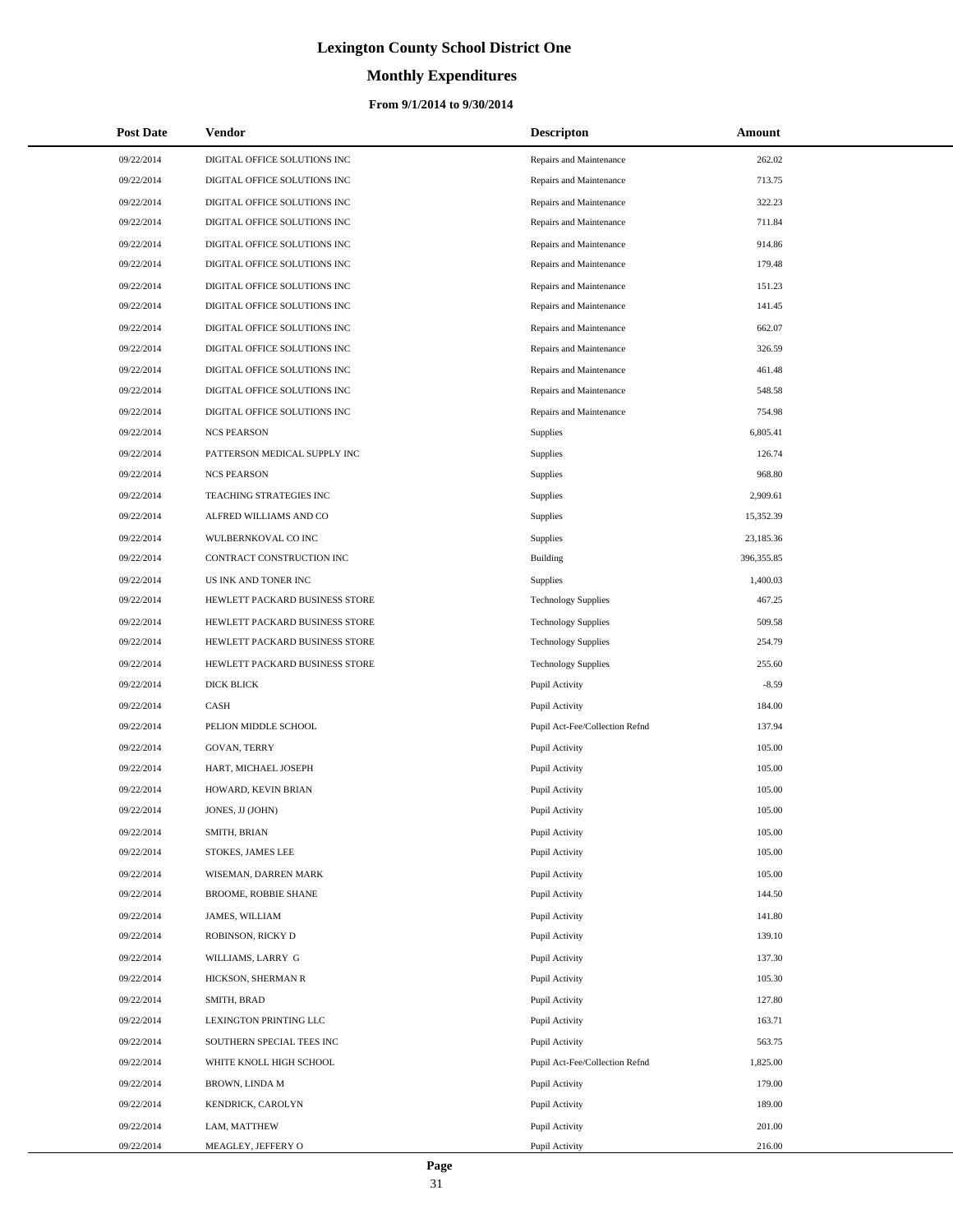# **Monthly Expenditures**

| <b>Post Date</b> | Vendor                             | <b>Descripton</b>         | Amount    |
|------------------|------------------------------------|---------------------------|-----------|
| 09/22/2014       | OLAWSKY, KEITH                     | Pupil Activity            | 194.00    |
| 09/22/2014       | WHITE KNOLL HIGH SCHOOL            | Pupil Activity            | 175.00    |
| 09/23/2014       | SCHOOL SPECIALTY INC               | Supplies                  | 107.82    |
| 09/23/2014       | SCHOOL SPECIALTY INC               | Supplies                  | 261.02    |
| 09/23/2014       | SCHOOL SPECIALTY INC               | Supplies                  | 659.04    |
| 09/23/2014       | CONSTRUCTIVE PLAYTHINGS            | Supplies                  | 199.99    |
| 09/23/2014       | SCHOOL SPECIALTY INC               | Supplies                  | 140.97    |
| 09/23/2014       | HEINEMANN PROFESSIONAL DEVELOPMENT | Supplies                  | 448.50    |
| 09/23/2014       | PURCHASED SERVICE                  | Supplies                  | 107.48    |
| 09/23/2014       | SCHOOL SPECIALTY INC               | Supplies                  | 1,631.70  |
| 09/23/2014       | DIGITAL OFFICE SOLUTIONS INC       | Supplies                  | 176.55    |
| 09/23/2014       | SCHOOL SPECIALTY INC               | Supplies                  | $-1.15$   |
| 09/23/2014       | SCHOOL SPECIALTY INC               | Supplies                  | 273.64    |
| 09/23/2014       | HEINEMANN PROFESSIONAL DEVELOPMENT | Supplies                  | 195.00    |
| 09/23/2014       | FORMS AND SUPPLY INC (FSI)         | <b>Supplies</b>           | 2,406.70  |
| 09/23/2014       | ALLEN'S COMPRESSOR SERVICE         | Repairs and Maintenance   | 583.96    |
| 09/23/2014       | EPS LITERACY AND INTERVENTION      | Supplies                  | 134.40    |
| 09/23/2014       | MCGRAW HILL EDUCATION              | <b>Supplies</b>           | 325.98    |
| 09/23/2014       | FOLLETT SCHOOL SOLUTIONS INC       | <b>Library Books</b>      | 2,591.41  |
| 09/23/2014       | SCHOOL SPECIALTY INC               | <b>Supplies</b>           | 267.87    |
| 09/23/2014       | SCHOOL SPECIALTY INC               | <b>Supplies</b>           | 208.65    |
| 09/23/2014       | SCHOOL HEALTH CORP                 | Supplies-Maintenace       | 98.06     |
| 09/23/2014       | EA SERVICES INC                    | Supplies-Maintenace       | 207.04    |
| 09/23/2014       | <b>WW GRAINGER</b>                 | Supplies-Maintenace       | 782.17    |
| 09/23/2014       | EA SERVICES INC                    | Supplies-Maintenace       | 207.05    |
| 09/23/2014       | <b>WW GRAINGER</b>                 | Supplies-Maintenace       | 733.11    |
| 09/23/2014       | REBEL YELL INC                     | Supplies-Maintenace       | 224.70    |
| 09/23/2014       | <b>WW GRAINGER</b>                 | Supplies-Maintenace       | 470.38    |
| 09/23/2014       | MIDCAROLINA ELEC COOP INC          | <b>Public Utilities</b>   | 23,340.00 |
| 09/23/2014       | NUIDEA SCHOOL SUPPLY CO            | Supplies-Maintenace       | 1,360.57  |
| 09/23/2014       | <b>WW GRAINGER</b>                 | Supplies-Maintenace       | 498.31    |
| 09/23/2014       | MIDCAROLINA ELEC COOP INC          | <b>Public Utilities</b>   | 16,819.00 |
| 09/23/2014       | <b>WW GRAINGER</b>                 | Supplies-Maintenace       | 320.98    |
| 09/23/2014       | MIDCAROLINA ELEC COOP INC          | <b>Public Utilities</b>   | 11,611.00 |
| 09/23/2014       | <b>WW GRAINGER</b>                 | Supplies-Maintenace       | 703.71    |
| 09/23/2014       | OSWALD WHOLESALE LUMBER INC        | Supplies-Maintenace       | 1,530.10  |
| 09/23/2014       | MARTHERS, BRANNON W                | Other Prof & Tech Service | 180.00    |
| 09/23/2014       | RYAN, JOSHUA THOMAS                | Other Prof & Tech Service | 120.00    |
| 09/23/2014       | BLACK, CALEB JAMES                 | Other Prof & Tech Service | 180.00    |
| 09/23/2014       | HINZ, BRIAN E                      | Other Prof & Tech Service | 180.00    |
| 09/23/2014       | LOOKABILL, JOHN T                  | Other Prof & Tech Service | 180.00    |
| 09/23/2014       | RICCIARDI, CHRISTOPHER             | Other Prof & Tech Service | 180.00    |
| 09/23/2014       | SCHOOL SPECIALTY INC               | <b>Supplies</b>           | 107.90    |
| 09/23/2014       | SCHOOL SPECIALTY INC               | Supplies                  | 463.72    |
| 09/23/2014       | LAKESHORE LEARNING MATERIALS       | <b>Supplies</b>           | 108.33    |
| 09/23/2014       | SRA/MCGRAW HILL                    | <b>Supplies</b>           | 359.28    |
| 09/23/2014       | CRISIS PREVENTION INSTITUTE        | <b>Supplies</b>           | 191.52    |
| 09/23/2014       | RIFTON EQUIPMENT                   | Supplies                  | 1,494.80  |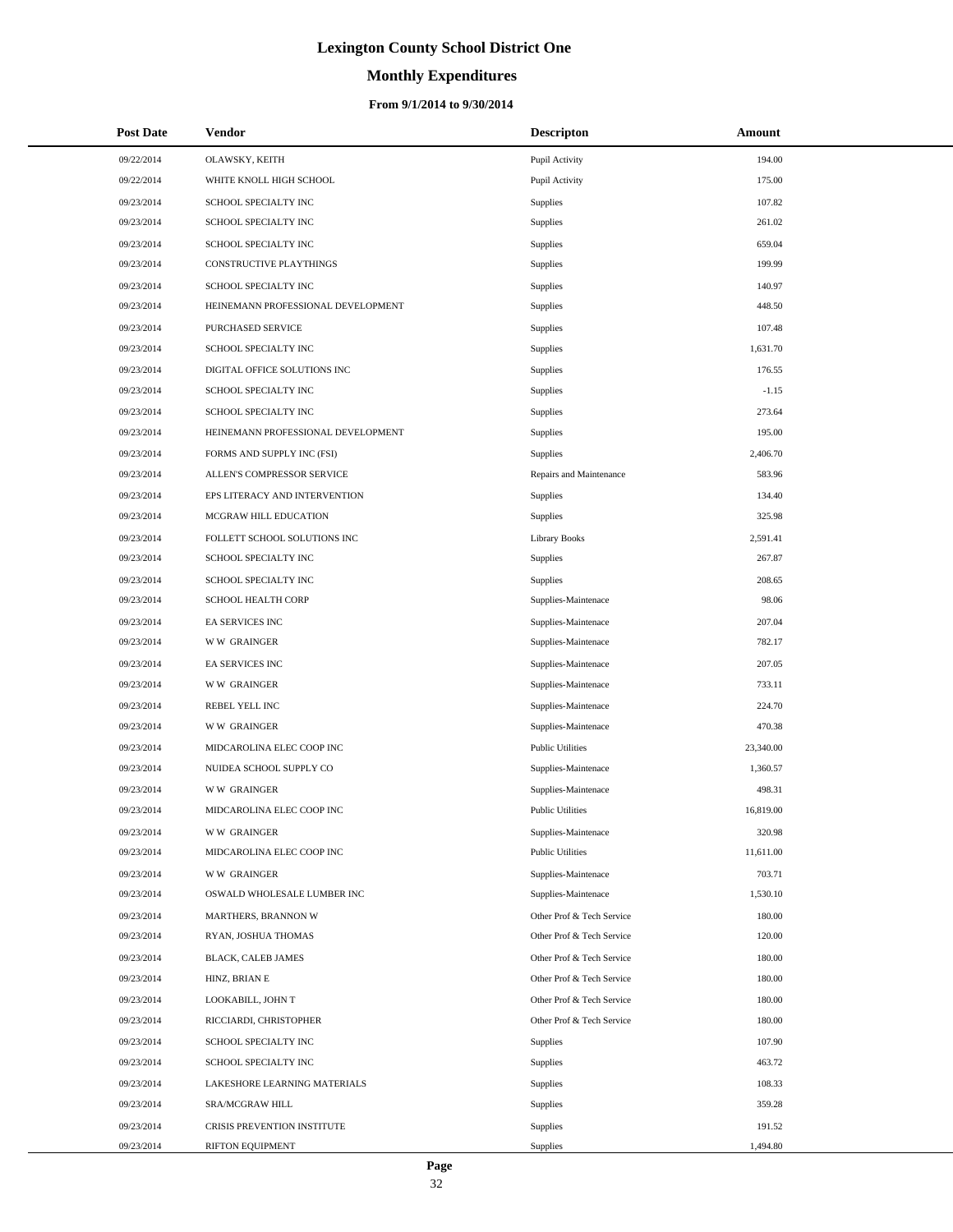# **Monthly Expenditures**

#### **From 9/1/2014 to 9/30/2014**

| <b>Post Date</b> | Vendor                         | <b>Descripton</b>          | Amount    |
|------------------|--------------------------------|----------------------------|-----------|
| 09/23/2014       | SCHOOL SPECIALTY INC           | Supplies                   | 209.90    |
| 09/23/2014       | ALFRED WILLIAMS AND CO         | <b>Supplies</b>            | 14,400.06 |
| 09/23/2014       | SCHOOL SPECIALTY INC           | Supplies                   | 788.59    |
| 09/23/2014       | COMPUCOM SYSTEMS INC           | <b>Technology Supplies</b> | 204.60    |
| 09/23/2014       | HERSHEYS ICE CREAM             | Milk                       | 694.24    |
| 09/23/2014       | HERSHEYS ICE CREAM             | Milk                       | 437.80    |
| 09/23/2014       | HERSHEYS ICE CREAM             | Milk                       | 694.24    |
| 09/23/2014       | HERSHEYS ICE CREAM             | Milk                       | 437.80    |
| 09/23/2014       | HERSHEYS ICE CREAM             | Milk                       | 694.24    |
| 09/23/2014       | HERSHEYS ICE CREAM             | Milk                       | 437.80    |
| 09/23/2014       | HERSHEYS ICE CREAM             | Milk                       | 525.04    |
| 09/23/2014       | HERSHEYS ICE CREAM             | Milk                       | 1,082.96  |
| 09/23/2014       | HERSHEYS ICE CREAM             | Milk                       | 437.80    |
| 09/23/2014       | HERSHEYS ICE CREAM             | Milk                       | 437.80    |
| 09/23/2014       | HERSHEYS ICE CREAM             | Milk                       | 437.80    |
| 09/23/2014       | HERSHEYS ICE CREAM             | Milk                       | 437.80    |
| 09/23/2014       | HERSHEYS ICE CREAM             | Milk                       | 525.04    |
| 09/23/2014       | HERSHEYS ICE CREAM             | Milk                       | 694.24    |
| 09/23/2014       | HERSHEYS ICE CREAM             | Milk                       | 637.22    |
| 09/23/2014       | HERSHEYS ICE CREAM             | Milk                       | 1,032.08  |
| 09/23/2014       | HERSHEYS ICE CREAM             | Milk                       | 525.04    |
| 09/23/2014       | HERSHEYS ICE CREAM             | Milk                       | 437.80    |
| 09/23/2014       | HERSHEYS ICE CREAM             | Milk                       | 437.80    |
| 09/23/2014       | HERSHEYS ICE CREAM             | Milk                       | 525.04    |
| 09/23/2014       | HERSHEYS ICE CREAM             | Milk                       | 437.80    |
| 09/23/2014       | HERSHEYS ICE CREAM             | Milk                       | 437.80    |
| 09/23/2014       | HERSHEYS ICE CREAM             | Milk                       | 525.04    |
| 09/23/2014       | HERSHEYS ICE CREAM             | Milk                       | 437.80    |
| 09/23/2014       | RUFUS ORNDUFF REF INC          | Repairs and Maintenance    | 4,784.44  |
| 09/23/2014       | HERSHEYS ICE CREAM             | Milk                       | 437.80    |
| 09/23/2014       | HERSHEYS ICE CREAM             | Milk                       | 371.08    |
| 09/23/2014       | HERSHEYS ICE CREAM             | Milk                       | 437.80    |
| 09/23/2014       | HERSHEYS ICE CREAM             | Milk                       | 525.04    |
| 09/23/2014       | HERSHEYS ICE CREAM             | Milk                       | 1,662.68  |
| 09/23/2014       | HERSHEYS ICE CREAM             | Milk                       | 437.80    |
| 09/23/2014       | <b>US FOODS</b>                | Supplies                   | 236.67    |
| 09/23/2014       | HEWLETT PACKARD BUSINESS STORE | <b>Technology Supplies</b> | 212.46    |
| 09/23/2014       | <b>US FOODS</b>                | Food                       | 1,304.25  |
| 09/23/2014       | BRIC MCMANN INDUSTRIES INC     | Pupil Activity             | 256.59    |
| 09/23/2014       | SCHOLASTIC CLASSROOM MAGAZINE  | Pupil Activity             | 493.92    |
| 09/23/2014       | PURCHASED SERVICE              | Pupil Activity             | 171.03    |
| 09/23/2014       | <b>SCHOOL TECH INC</b>         | Pupil Activity             | 1,909.03  |
| 09/23/2014       | SHIFFLER EQUIPMENT SALES INC   | Pupil Activity             | 486.85    |
| 09/23/2014       | PIONEER MANUFACTURING CO       | Pupil Activity             | 513.60    |
| 09/23/2014       | THREADS EMBROIDERY LLC         | Pupil Activity             | 214.00    |
| 09/23/2014       | VARSITY SPIRIT FASHIONS        | Pupil Activity             | 1,851.22  |
| 09/23/2014       | HALLMAN, JACOB                 | Pupil Activity             | 120.00    |
| 09/23/2014       | KINARD, HUBERT                 | Pupil Activity             | 111.20    |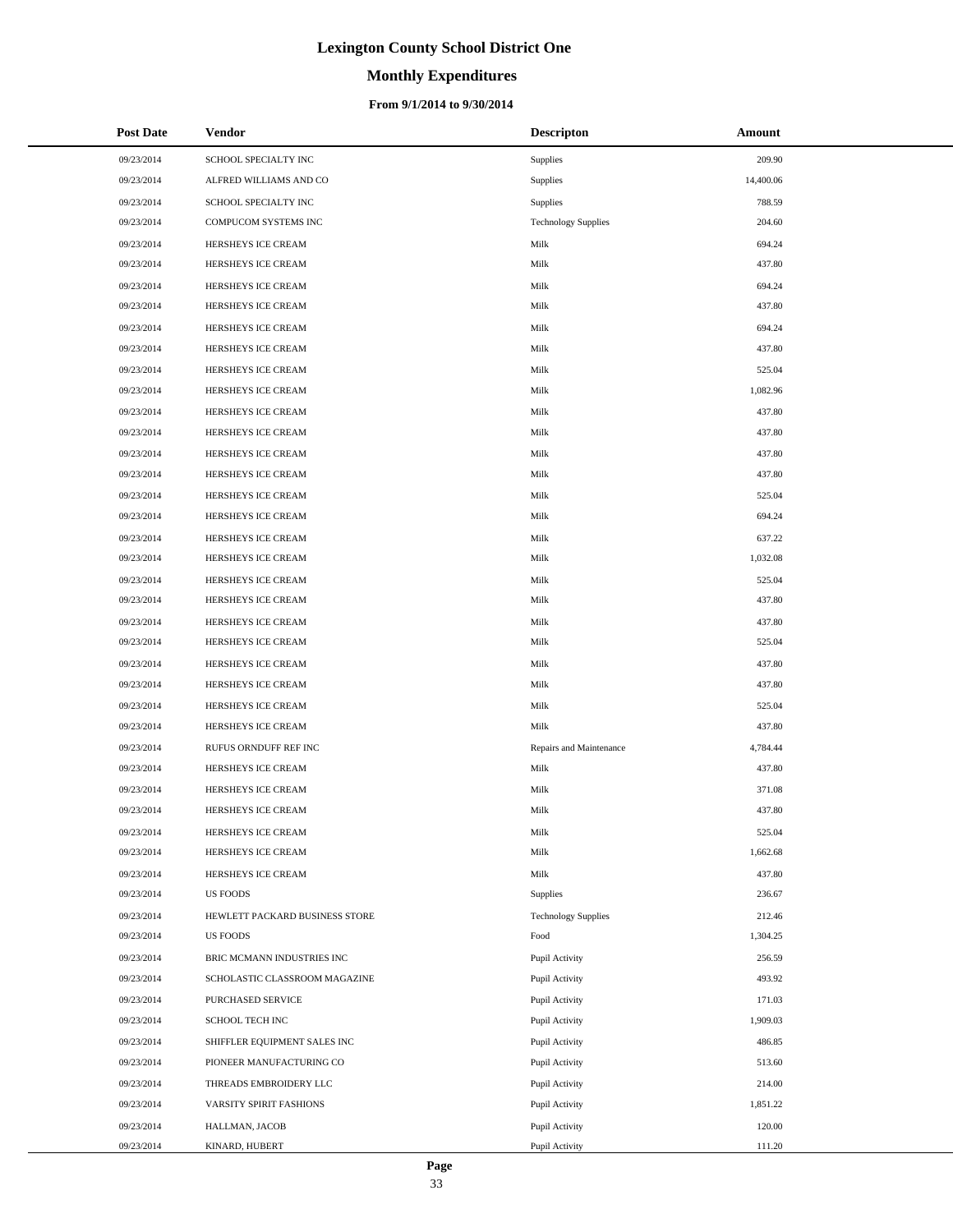# **Monthly Expenditures**

#### **From 9/1/2014 to 9/30/2014**

| <b>Post Date</b> | Vendor                                      | <b>Descripton</b>          | Amount     |
|------------------|---------------------------------------------|----------------------------|------------|
| 09/23/2014       | KOONE, MICHAEL L                            | Pupil Activity             | 142.70     |
| 09/23/2014       | PITTS, DAVID A                              | Pupil Activity             | 149.00     |
| 09/23/2014       | WILLIAMS, MIKE                              | Pupil Activity             | 142.70     |
| 09/24/2014       | RICHLAND SCHOOL DISTRICT TWO                | Tuition-LEA                | 872.38     |
| 09/24/2014       | SCHOOL SPECIALTY INC                        | <b>Supplies</b>            | 413.16     |
| 09/24/2014       | SCHOOL SPECIALTY INC                        | <b>Supplies</b>            | 324.91     |
| 09/24/2014       | WEST MUSIC CO                               | <b>Supplies</b>            | 135.00     |
| 09/24/2014       | HEWLETT PACKARD BUSINESS STORE              | <b>Technology Supplies</b> | 306.60     |
| 09/24/2014       | SOCIAL STUDIES SOLUTIONS                    | Supplies                   | 5,495.00   |
| 09/24/2014       | DELL COMPUTERS                              | Supplies                   | 160.47     |
| 09/24/2014       | <b>DICK BLICK</b>                           | Supplies                   | 1,407.17   |
| 09/24/2014       | SCANTRON CORP (FORMS SOFTWARE SCANNER)      | Supplies                   | 1,924.40   |
| 09/24/2014       | SCHOOL SPECIALTY INC                        | Supplies                   | 101.43     |
| 09/24/2014       | RICHLAND SCHOOL DISTRICT TWO                | Tuition-LEA                | 545.30     |
| 09/24/2014       | FOLLETT SCHOOL SOLUTIONS INC                | Supplies                   | 819.49     |
| 09/24/2014       | <b>CAMBIUM LEARNING</b>                     | Supplies                   | 3,241.03   |
| 09/24/2014       | EPS LITERACY AND INTERVENTION               | Supplies                   | 409.50     |
| 09/24/2014       | <b>SCHOLASTIC INC</b>                       | Supplies                   | 158.00     |
| 09/24/2014       | <b>CAMBIUM LEARNING</b>                     | Supplies                   | 938.52     |
| 09/24/2014       | DELL COMPUTERS                              | Supplies                   | 599.11     |
| 09/24/2014       | CHICAGO MARRIOTT O'HARE                     | Travel                     | 1,620.28   |
| 09/24/2014       | HILTON PORTLAND AND EXECUTIVE TOWER         | Travel                     | 879.36     |
| 09/24/2014       | SIMPLY SOUTHERN                             | Other Objects              | 132.15     |
| 09/24/2014       | TRITEK FIRE AND SECURITY LLC                | Repairs and Maintenance    | 257.00     |
| 09/24/2014       | NUIDEA SCHOOL SUPPLY CO                     | Supplies-Maintenace        | 418.37     |
| 09/24/2014       | PURCHASED SERVICE                           | Travel                     | 434.56     |
| 09/24/2014       | TELCOM OF SOUTH CAROLINA INC                | Repairs and Maintenance    | 280.00     |
| 09/24/2014       | SC DEPARTMENT OF REVENUE (SALES TAX RETURN) | Software Renewal/Agreemen  | 186.20     |
| 09/24/2014       | SUNTEX INTERNATIONAL INC                    | Software Renewal/Agreemen  | 2,660.00   |
| 09/24/2014       | FRANKLIN COVEY CO (EDUCATION DIV)           | Supplies                   | 406.60     |
| 09/24/2014       | <b>PEARSON</b>                              | <b>Supplies</b>            | 3,437.06   |
| 09/24/2014       | <b>LEARNING ALLY</b>                        | Software Renewal/Agreemen  | 790.00     |
| 09/24/2014       | <b>NCS PEARSON</b>                          | Software Renewal/Agreemen  | 1,158.00   |
| 09/24/2014       | SRA/MCGRAW HILL                             | Supplies                   | 1,833.11   |
| 09/24/2014       | PHILLIPS, KIMBERLY                          | <b>Pupil Services</b>      | 350.00     |
| 09/24/2014       | VIRTUAL ENTERPRISES INTERNATL               | Other Prof & Tech Service  | 275.00     |
| 09/24/2014       | VIRTUAL ENTERPRISES INTERNATL               | Dues and Fees              | 1,200.00   |
| 09/24/2014       | CAROLINA TESOL                              | Travel                     | 13,427.00  |
| 09/24/2014       | ED SMITH LUMBER MILL INC                    | Supplies                   | 1,671.34   |
| 09/24/2014       | HEINEMANN (GREENWOOD PUBLISHING GROUP)      | Supplies                   | 3,369.60   |
| 09/24/2014       | <b>DECA</b>                                 | Travel                     | 1,760.00   |
| 09/24/2014       | AED SUPERSTORE ALLIED MEDICAL PRODUCTS      | Supplies                   | 2,708.80   |
| 09/24/2014       | SC DEPARTMENT OF REVENUE (SALES TAX RETURN) | Supplies                   | 189.62     |
| 09/24/2014       | MCWATERS INC (OFFICE FURNITURE ONLY)        | Supplies                   | 4,632.04   |
| 09/24/2014       | MONROE CONSTRUCTION CO LLC                  | Improv Other Than Bldg     | 216,766.26 |
| 09/24/2014       | ALFRED WILLIAMS AND CO                      | Supplies                   | 314,089.22 |
| 09/24/2014       | MONOPRICE.COM                               | <b>Technology Supplies</b> | 20,580.00  |
| 09/24/2014       | SC DEPARTMENT OF REVENUE (SALES TAX RETURN) | <b>Technology Supplies</b> | 1,440.60   |

÷.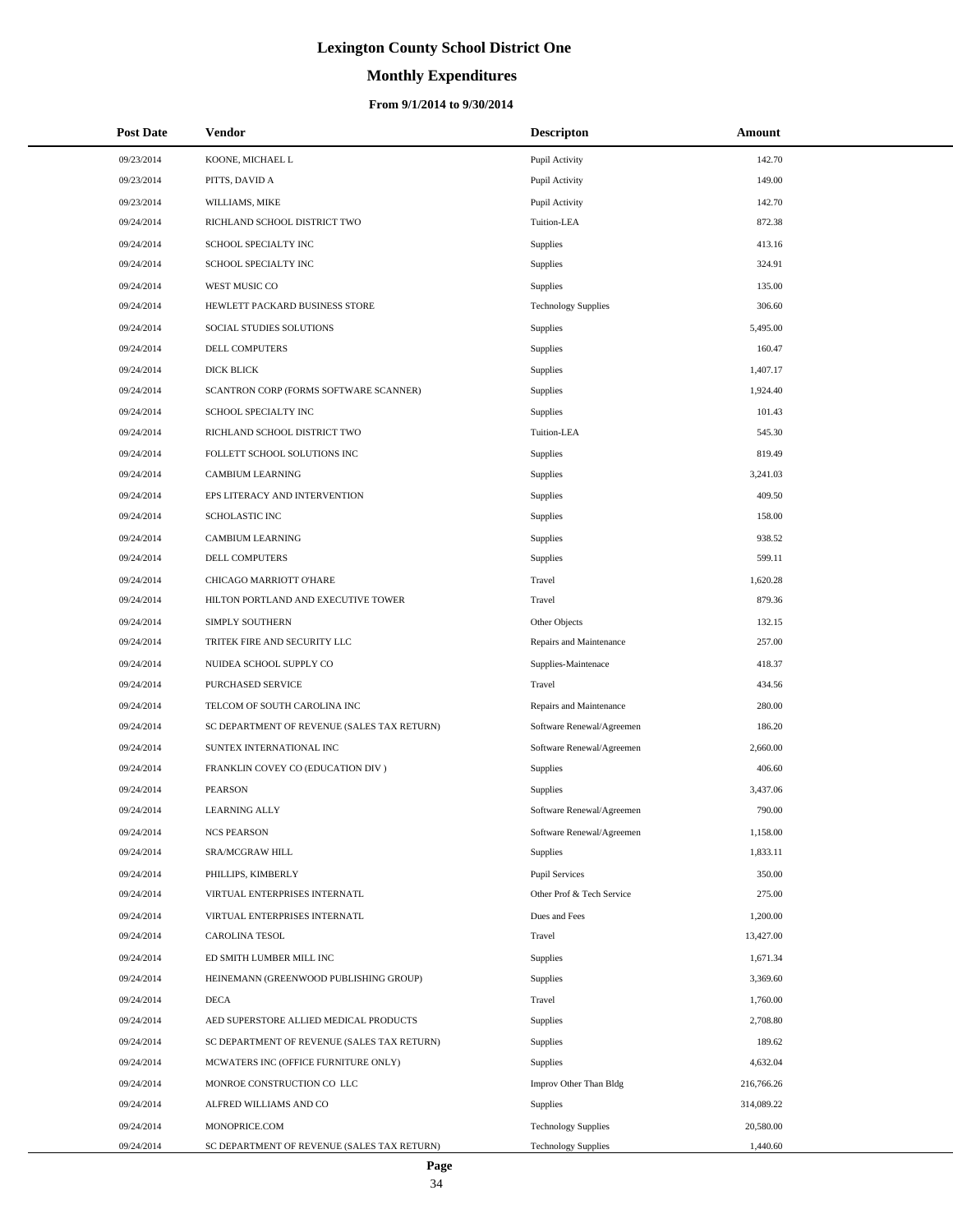# **Monthly Expenditures**

#### **From 9/1/2014 to 9/30/2014**

| <b>Post Date</b> | <b>Vendor</b>                                      | <b>Descripton</b>          | Amount    |
|------------------|----------------------------------------------------|----------------------------|-----------|
| 09/24/2014       | DELL COMPUTERS                                     | Technology Equipment D F   | 17,807.31 |
| 09/24/2014       | CLARK POWELL ASSOCIATES INC                        | Other Prof & Tech Service  | 12,400.00 |
| 09/24/2014       | CLARK POWELL ASSOCIATES INC                        | <b>Technology Supplies</b> | 32,035.20 |
| 09/24/2014       | COMMUNICATION MANAGEMENT INC                       | <b>Technology Supplies</b> | 621.79    |
| 09/24/2014       | CLARK POWELL ASSOCIATES INC                        | Technology Equipment D F   | 17,206.14 |
| 09/24/2014       | INTERNETWORK ENGINEERING                           | Technology Equipment D F   | 13,864.95 |
| 09/24/2014       | NUIDEA SCHOOL SUPPLY CO                            | <b>Supplies</b>            | 223.10    |
| 09/24/2014       | DELL COMPUTERS                                     | Supplies                   | 599.12    |
| 09/24/2014       | STAN LORICK TUNER TECHNICIAN                       | Pupil Activity             | 170.00    |
| 09/24/2014       | GOODHEARTWILLCOX CO                                | Pupil Activity             | 274.50    |
| 09/24/2014       | <b>CAPITOL TOURS</b>                               | Pupil Activity             | 102.00    |
| 09/24/2014       | SCHOOL NEWSPAPERS ONLINE                           | Pupil Activity             | 300.00    |
| 09/24/2014       | MATHCOUNTS FOUNDATION                              | Pupil Activity             | 171.00    |
| 09/24/2014       | <b>CHEF WORKS</b>                                  | Pupil Activity             | 349.15    |
| 09/24/2014       | SCHOOL SPECIALTY INC                               | Pupil Activity             | 168.80    |
| 09/24/2014       | FREY SCIENTIFIC                                    | Pupil Activity             | 111.67    |
| 09/24/2014       | FREY SCIENTIFIC                                    | Pupil Activity             | 598.00    |
| 09/24/2014       | TODD AND MOORE                                     | Pupil Activity             | 449.21    |
| 09/24/2014       | THE NEFF CO                                        | Pupil Activity             | 2,337.12  |
| 09/24/2014       | PURCHASED SERVICE                                  | Pupil Activity             | 162.86    |
| 09/24/2014       | ATHLETIC RECONDITIONING INC                        | Pupil Activity             | 1,929.35  |
| 09/24/2014       | AMP MEDICAL TRANSPORT LLC                          | Pupil Activity             | 180.00    |
| 09/24/2014       | T & T                                              | Pupil Activity             | 235.40    |
| 09/24/2014       | <b>BSN SPORTS INC</b>                              | Pupil Activity             | 1,564.88  |
| 09/24/2014       | MERIDIAN PRINTING AND PROMOTIONS                   | Pupil Activity             | 553.72    |
| 09/24/2014       | <b>WW GRAINGER</b>                                 | Pupil Activity             | 421.01    |
| 09/24/2014       | MERIDIAN PRINTING AND PROMOTIONS                   | Pupil Activity             | 163.71    |
| 09/26/2014       | SCHOOL SPECIALTY INC                               | Supplies                   | 338.88    |
| 09/26/2014       | SHRED WITH US                                      | Supplies                   | 140.40    |
| 09/26/2014       | US INK AND TONER INC                               | Supplies                   | 785.04    |
| 09/26/2014       | SCHOOL SPECIALTY INC                               | Supplies                   | 573.35    |
| 09/26/2014       | HEWLETT PACKARD BUSINESS STORE                     | <b>Technology Supplies</b> | 551.67    |
| 09/26/2014       | ED SMITH LUMBER MILL INC                           | Supplies                   | 160.50    |
| 09/26/2014       | DIGITAL OFFICE SOLUTIONS INC                       | Supplies                   | 602.41    |
| 09/26/2014       | SCHOOL SPECIALTY INC                               | Supplies                   | $-5.37$   |
| 09/26/2014       | R L BRYAN CO TEXTBOOK DEPOSITORY                   | Supplies                   | 467.76    |
| 09/26/2014       | SCHOOL SPECIALTY INC                               | Supplies                   | 168.82    |
| 09/26/2014       | LEXINGTON PRINTING LLC                             | Printing and Binding       | 309.23    |
| 09/26/2014       | SCHOOL SPECIALTY INC                               | Supplies                   | 104.33    |
| 09/26/2014       | <b>CAMBIUM LEARNING</b>                            | Supplies                   | 684.45    |
| 09/26/2014       | PURCHASED SERVICE                                  | Travel                     | 223.44    |
| 09/26/2014       | FOLLETT SCHOOL SOLUTIONS INC                       | <b>Library Books</b>       | 3,033.91  |
| 09/26/2014       | PURCHASED SERVICE                                  | Travel                     | 155.68    |
| 09/26/2014       | PURCHASED SERVICE                                  | Travel                     | 189.84    |
| 09/26/2014       | ROTARY CLUB OF LEXINGTON                           | Dues and Fees              | 180.00    |
| 09/26/2014       | PURCHASED SERVICE                                  | Travel                     | 132.05    |
| 09/26/2014       | COMPASS GROUP USA INC DBA CANTEEN REFRESHMENT SERV | Supplies                   | 815.24    |
| 09/26/2014       | DIEBOLD INC                                        | Repairs and Maintenance    | 1,062.50  |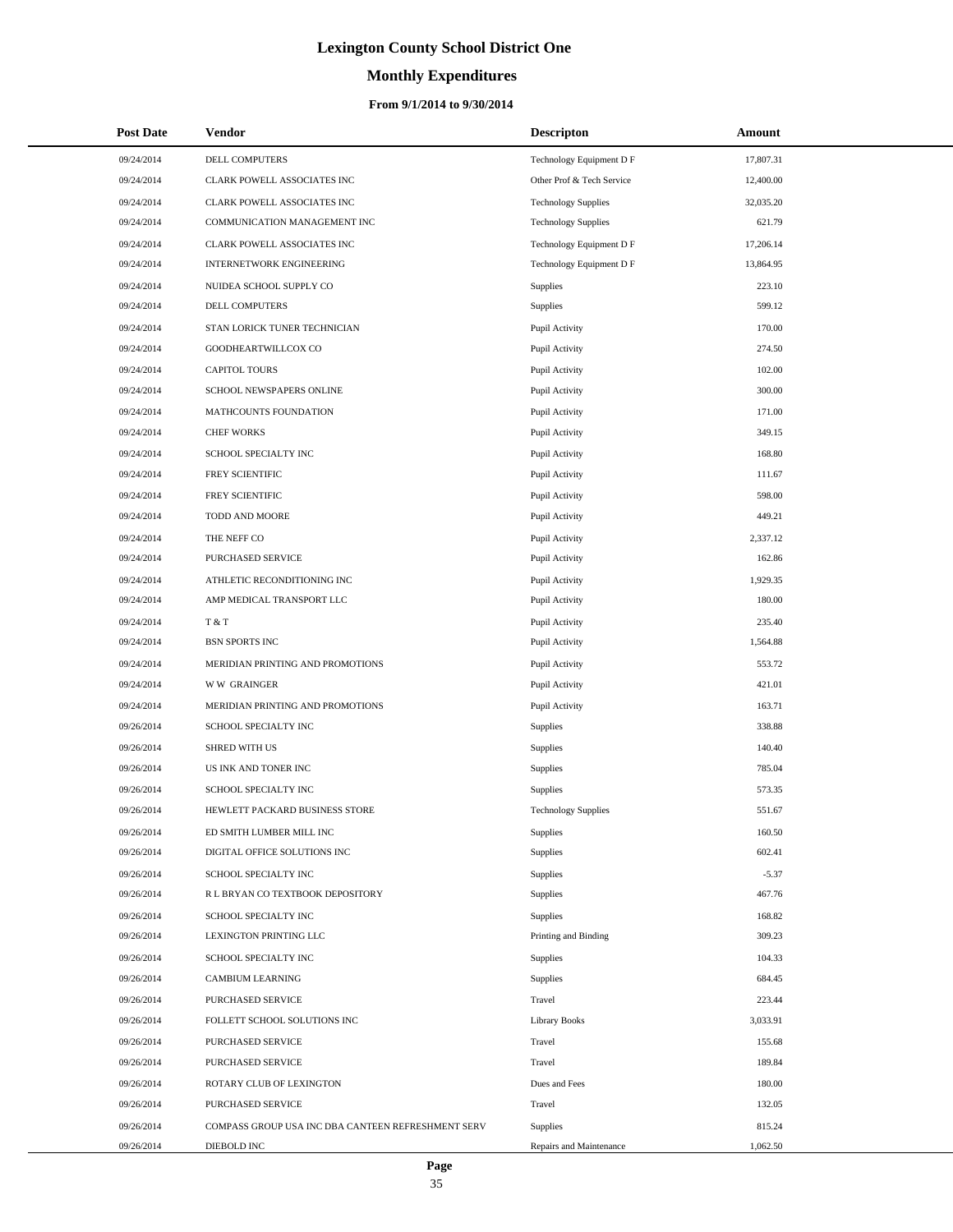# **Monthly Expenditures**

| <b>Post Date</b> | Vendor                                       | <b>Descripton</b>          | Amount     |
|------------------|----------------------------------------------|----------------------------|------------|
| 09/26/2014       | ABC SUPPLY CO                                | Supplies-Maintenace        | 327.16     |
| 09/26/2014       | COOK & BOARDMAN INC                          | Supplies-Maintenace        | 685.37     |
| 09/26/2014       | ABC SUPPLY CO                                | Supplies-Maintenace        | 327.15     |
| 09/26/2014       | FERGUSON ENTERPRISES INC FEI 27              | Supplies-Maintenace        | 133.75     |
| 09/26/2014       | <b>BINSWANGER GLASS</b>                      | Repairs and Maintenance    | 1,654.00   |
| 09/26/2014       | FERGUSON ENTERPRISES INC FEI 27              | Supplies-Maintenace        | 133.74     |
| 09/26/2014       | PALMETTO CONTROLS INC                        | Supplies-Maintenace        | 493.48     |
| 09/26/2014       | ABC SUPPLY CO                                | Supplies-Maintenace        | 327.15     |
| 09/26/2014       | COOK & BOARDMAN INC                          | Supplies-Maintenace        | 387.67     |
| 09/26/2014       | PALMETTO METAL PRODUCTS INC                  | Supplies-Maintenace        | 642.00     |
| 09/26/2014       | ABC SUPPLY CO                                | Supplies-Maintenace        | 327.15     |
| 09/26/2014       | AUCKERMAN JR, STEPHEN JOE                    | Other Prof & Tech Service  | 180.00     |
| 09/26/2014       | HALL, ROY LEE                                | Other Prof & Tech Service  | 120.00     |
| 09/26/2014       | LANEY, BILLY RAY                             | Other Prof & Tech Service  | 120.00     |
| 09/26/2014       | SNUFFER, ROBERT                              | Other Prof & Tech Service  | 120.00     |
| 09/26/2014       | WILFONG, MICHAEL BRIAN                       | Other Prof & Tech Service  | 240.00     |
| 09/26/2014       | YOUNG, MATTHEW                               | Other Prof & Tech Service  | 240.00     |
| 09/26/2014       | HALL, ROY LEE                                | Other Prof & Tech Service  | 150.00     |
| 09/26/2014       | <b>BARRETT, S LEE</b>                        | Other Prof & Tech Service  | 180.00     |
| 09/26/2014       | DABKOWSKI, MEGHAN                            | Other Prof & Tech Service  | 180.00     |
| 09/26/2014       | HALLMAN, JACOB                               | Other Prof & Tech Service  | 180.00     |
| 09/26/2014       | ROTARY CLUB OF LEXINGTON                     | Dues and Fees              | 180.00     |
| 09/26/2014       | PURCHASED SERVICE                            | Travel                     | 122.44     |
| 09/26/2014       | CAMCOR                                       | <b>Technology Supplies</b> | 516.07     |
| 09/26/2014       | <b>CAMCOR</b>                                | <b>Technology Supplies</b> | 1,600.00   |
| 09/26/2014       | <b>CAMCOR</b>                                | <b>Technology Supplies</b> | 1,348.66   |
| 09/26/2014       | DIGITAL OFFICE SOLUTIONS INC                 | Repairs and Maintenance    | 199.42     |
| 09/26/2014       | <b>CAMCOR</b>                                | <b>Technology Supplies</b> | 259.81     |
| 09/26/2014       | NORTHERN SPEECH SERVICES INC                 | Supplies                   | 466.00     |
| 09/26/2014       | HANDWRITING WITHOUT TEARS BY JAN Z OLSEN OTR | Supplies                   | 663.00     |
| 09/26/2014       | <b>SRA/MCGRAW HILL</b>                       | Supplies                   | 966.44     |
| 09/26/2014       | PURCHASED SERVICE                            | Travel                     | 131.60     |
| 09/26/2014       | PURCHASED SERVICE                            | Travel                     | 157.64     |
| 09/26/2014       | PURCHASED SERVICE                            | Travel                     | 140.84     |
| 09/26/2014       | MEDCO SUPPLY CO                              | Supplies                   | 1,460.50   |
| 09/26/2014       | SC CAREER GUIDANCE AND PLACEMENT ASSOCIATION | Travel                     | 125.00     |
| 09/26/2014       | SCHOOL SPECIALTY INC                         | Supplies                   | 369.31     |
| 09/26/2014       | AMERICAN COATINGS AND INSULATION SYSTEMS INC | Building                   | 126,359.00 |
| 09/26/2014       | <b>CUMMING</b>                               | Building                   | 6,142.50   |
| 09/26/2014       | CABLE AND CONNECTIONS                        | <b>Technology Supplies</b> | 1,027.20   |
| 09/26/2014       | CAROLINA STORM WATER SERVICES                | Building                   | 450.00     |
| 09/26/2014       | MACTASTIC LLC DBA MACTASTIC IREPAIR          | Pupil Activity             | 12,038.82  |
| 09/26/2014       | MACTASTIC LLC DBA MACTASTIC IREPAIR          | Pupil Activity             | 5,420.30   |
| 09/26/2014       | MACTASTIC LLC DBA MACTASTIC IREPAIR          | Pupil Activity             | 4,738.35   |
| 09/26/2014       | MACTASTIC LLC DBA MACTASTIC IREPAIR          | Pupil Activity             | 16,343.34  |
| 09/26/2014       | MACTASTIC LLC DBA MACTASTIC IREPAIR          | Pupil Activity             | 5,061.90   |
| 09/26/2014       | PARKER'S OF LEXINGTON                        | Pupil Activity             | 111.28     |
| 09/26/2014       | <b>BG ENTERPRISES</b>                        | Pupil Activity             | 1,572.00   |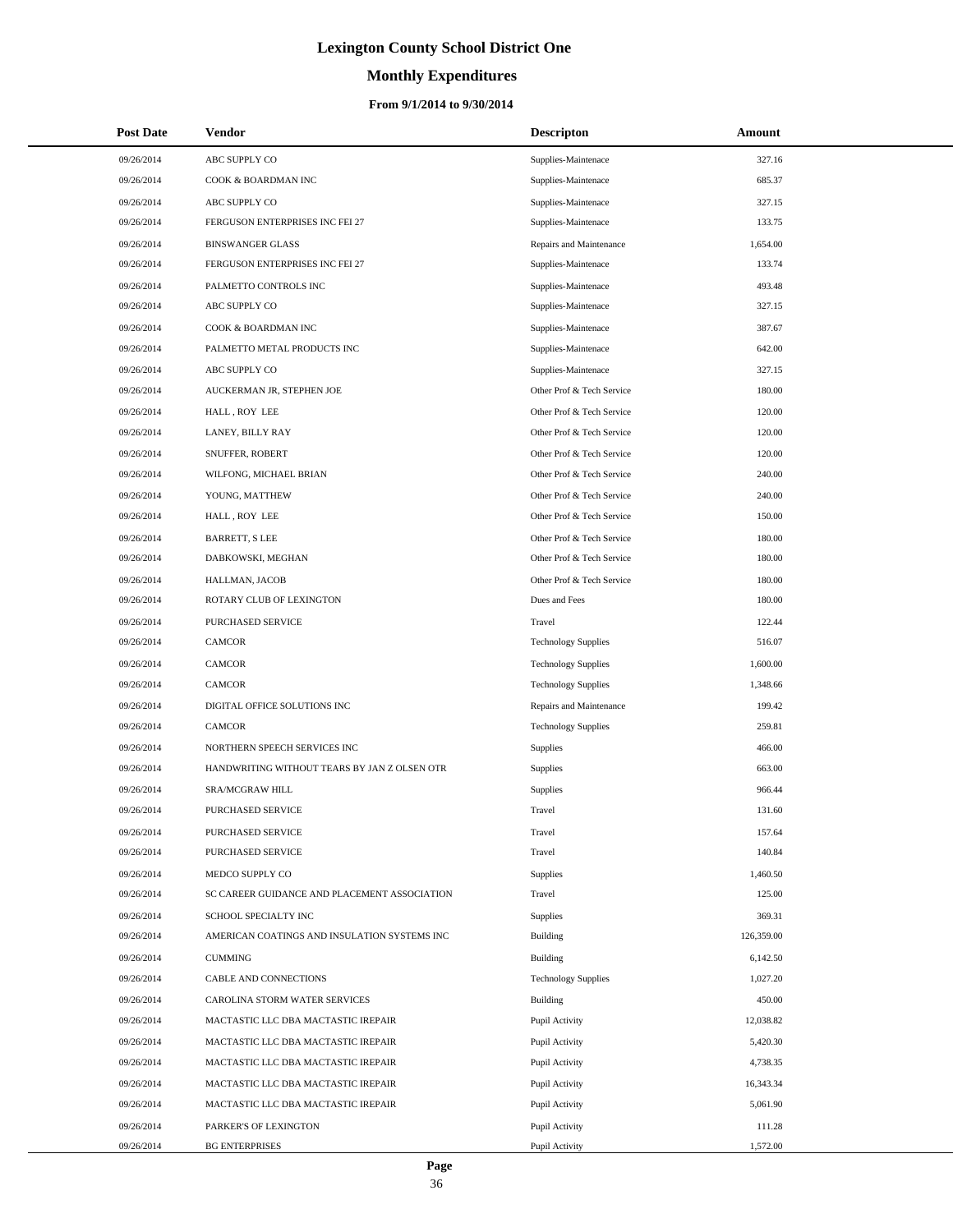# **Monthly Expenditures**

| <b>Post Date</b> | Vendor                                            | <b>Descripton</b>              | Amount   |
|------------------|---------------------------------------------------|--------------------------------|----------|
| 09/26/2014       | T & T                                             | Pupil Activity                 | 165.85   |
| 09/26/2014       | J C WHITLAM MANUFACTURING COMPANY                 | Pupil Activity                 | 2,159.10 |
| 09/26/2014       | SC DEPARTMENT OF REVENUE (SALES TAX RETURN)       | Pupil Activity                 | 151.14   |
| 09/26/2014       | HENRY SCHEIN INC                                  | Pupil Activity                 | 349.29   |
| 09/26/2014       | <b>BSN SPORTS INC</b>                             | Pupil Activity                 | 409.43   |
| 09/26/2014       | T & T                                             | Pupil Activity                 | 2,478.66 |
| 09/26/2014       | WILSON AND ASSOCIATES                             | Pupil Activity                 | 300.00   |
| 09/26/2014       | <b>LEXINGTON HIGH SCHOOL</b>                      | Pupil Act-Fee/Collection Refnd | 200.00   |
| 09/29/2014       | FORMS AND SUPPLY INC (FSI)                        | Supplies                       | 2,199.81 |
| 09/29/2014       | PINE PRESS OF LEXINGTON INC                       | Printing and Binding           | 113.33   |
| 09/29/2014       | <b>NASCO</b>                                      | Supplies                       | 305.92   |
| 09/29/2014       | KAPLAN SCHOOL SUPPLY                              | Supplies                       | 961.36   |
| 09/29/2014       | SCANTRON CORP (FORMS SOFTWARE SCANNER)            | Supplies                       | 1,282.93 |
| 09/29/2014       | <b>HEINEMANN</b>                                  | Supplies                       | 195.00   |
| 09/29/2014       | US INK AND TONER INC                              | Supplies                       | 442.71   |
| 09/29/2014       | TRIUNE MARKETING CO                               | Supplies                       | 539.28   |
| 09/29/2014       | DIGITAL OFFICE SOLUTIONS INC                      | Supplies                       | 1,190.38 |
| 09/29/2014       | FORMS AND SUPPLY INC (FSI)                        | Supplies                       | 2,285.52 |
| 09/29/2014       | SCANTRON CORP (FORMS SOFTWARE SCANNER)            | Supplies                       | 320.73   |
| 09/29/2014       | DELL COMPUTERS                                    | Supplies                       | 599.16   |
| 09/29/2014       | FORMS AND SUPPLY INC (FSI)                        | Supplies                       | 134.24   |
| 09/29/2014       | FOLLETT SCHOOL SOLUTIONS INC                      | Supplies                       | 159.43   |
| 09/29/2014       | FOLLETT SCHOOL SOLUTIONS INC                      | <b>Technology Supplies</b>     | 373.43   |
| 09/29/2014       | SAFETYKLEEN CORP                                  | Repairs and Maintenance        | 1,292.56 |
| 09/29/2014       | <b>SC DHEC</b>                                    | Repairs and Maintenance        | 656.00   |
| 09/29/2014       | FREY SCIENTIFIC                                   | Supplies                       | 327.37   |
| 09/29/2014       | FOLLETT SCHOOL SOLUTIONS INC                      | Supplies                       | 240.00   |
| 09/29/2014       | CHILDSWORK CHILDSPLAY                             | Supplies                       | 139.95   |
| 09/29/2014       | SCHOOL NURSE SUPPLY INC                           | Supplies                       | 179.00   |
| 09/29/2014       | LEXINGTON PRINTING LLC                            | Printing and Binding           | 191.53   |
| 09/29/2014       | <b>ENLOWS AUTO SUPPLY</b>                         | Supplies-Maintenace            | 264.74   |
| 09/29/2014       | SPARROW AND KENNEDY TRACTOR CO INC                | Supplies-Maintenace            | 998.93   |
| 09/29/2014       | ADVANCED DISPOSAL SERVICES SOUTH CAROLINA LLC     | Other Property Services        | 631.17   |
| 09/29/2014       | ATLAS OUTDOORS LLC                                | Supplies-Maintenace            | 673.78   |
| 09/29/2014       | ADVANCED DISPOSAL SERVICES SOUTH CAROLINA LLC     | Other Property Services        | 329.46   |
| 09/29/2014       | ADVANCED DISPOSAL SERVICES SOUTH CAROLINA LLC     | Other Property Services        | 440.67   |
| 09/29/2014       | ATLAS OUTDOORS LLC                                | Supplies-Maintenace            | 673.78   |
| 09/29/2014       | CITY ELECTRIC SUPPLY CO                           | Supplies-Maintenace            | 246.10   |
| 09/29/2014       | ADVANCED DISPOSAL SERVICES SOUTH CAROLINA LLC     | Other Property Services        | 440.67   |
| 09/29/2014       | ADVANCED DISPOSAL SERVICES SOUTH CAROLINA LLC     | <b>Other Property Services</b> | 440.67   |
| 09/29/2014       | F AND ME CONSULTANTS                              | Repairs and Maintenance        | 300.00   |
| 09/29/2014       | ADVANCED DISPOSAL SERVICES SOUTH CAROLINA LLC     | Other Property Services        | 551.85   |
| 09/29/2014       | ADVANCED DISPOSAL SERVICES SOUTH CAROLINA LLC     | Other Property Services        | 218.28   |
| 09/29/2014       | ADVANCED DISPOSAL SERVICES SOUTH CAROLINA LLC     | Other Property Services        | 440.67   |
| 09/29/2014       | ADVANCED DISPOSAL SERVICES SOUTH CAROLINA LLC     | Other Property Services        | 329.46   |
| 09/29/2014       | SMITH AND JONES JANITORIAL SUPPLIES AND EQUIP INC | Supplies-Maintenace            | 1,311.17 |
| 09/29/2014       | ADVANCED DISPOSAL SERVICES SOUTH CAROLINA LLC     | Other Property Services        | 329.46   |
| 09/29/2014       | SMITH AND JONES JANITORIAL SUPPLIES AND EQUIP INC | Supplies-Maintenace            | 972.74   |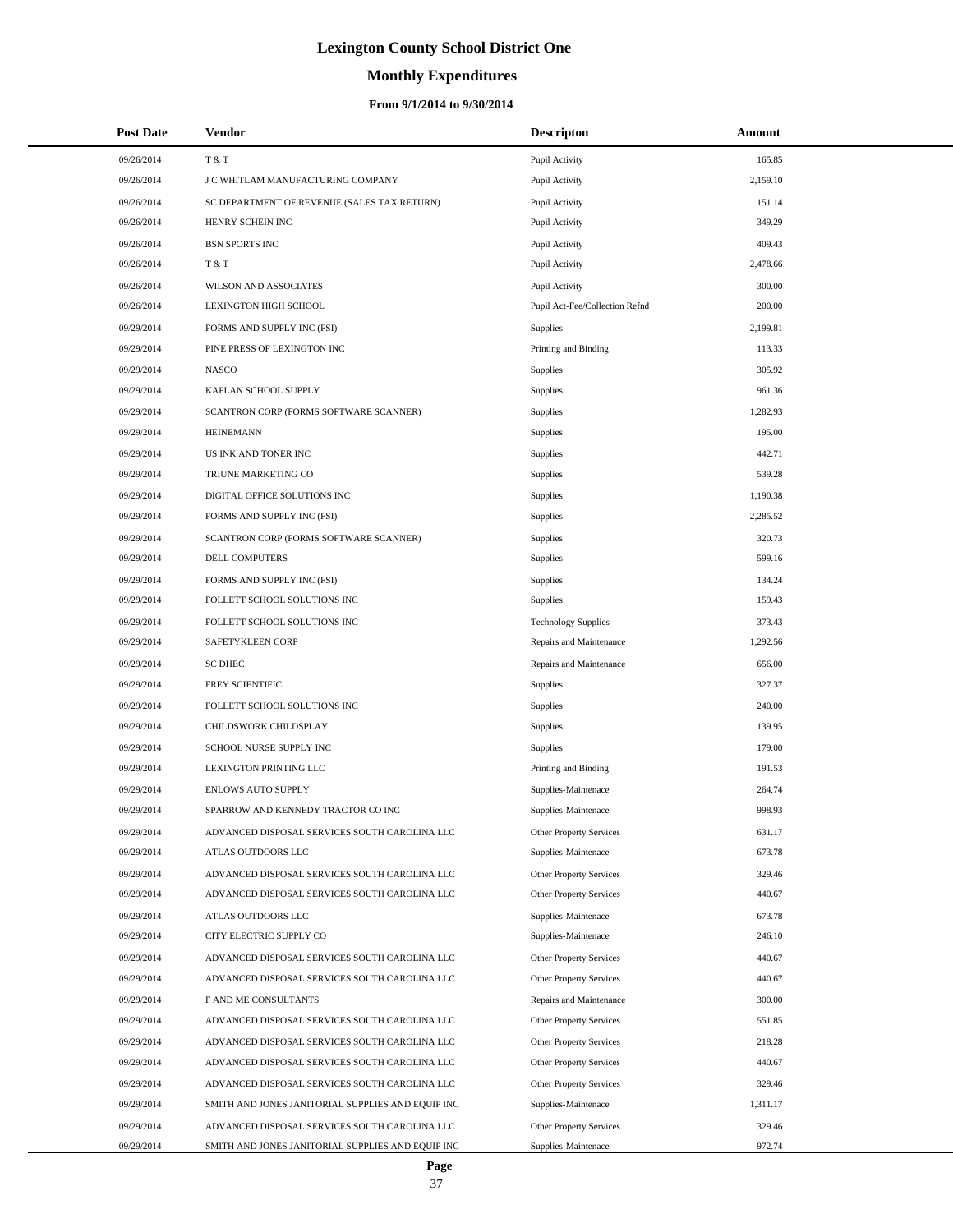# **Monthly Expenditures**

#### **From 9/1/2014 to 9/30/2014**

| <b>Post Date</b> | <b>Vendor</b>                                 | <b>Descripton</b>              | Amount    |
|------------------|-----------------------------------------------|--------------------------------|-----------|
| 09/29/2014       | ADVANCED DISPOSAL SERVICES SOUTH CAROLINA LLC | Other Property Services        | 218.28    |
| 09/29/2014       | ADVANCED DISPOSAL SERVICES SOUTH CAROLINA LLC | <b>Other Property Services</b> | 329.46    |
| 09/29/2014       | ADVANCED DISPOSAL SERVICES SOUTH CAROLINA LLC | Other Property Services        | 408.78    |
| 09/29/2014       | RONCO SPECIALIZED SYSTEMS INC                 | Repairs and Maintenance        | 385.00    |
| 09/29/2014       | ADVANCED DISPOSAL SERVICES SOUTH CAROLINA LLC | Other Property Services        | 440.67    |
| 09/29/2014       | ADVANCED DISPOSAL SERVICES SOUTH CAROLINA LLC | Other Property Services        | 440.67    |
| 09/29/2014       | <b>GRAYBAR ELECTRIC CO INC</b>                | Supplies-Maintenace            | 661.26    |
| 09/29/2014       | ADVANCED DISPOSAL SERVICES SOUTH CAROLINA LLC | <b>Other Property Services</b> | 329.46    |
| 09/29/2014       | ADVANCED DISPOSAL SERVICES SOUTH CAROLINA LLC | Other Property Services        | 329.46    |
| 09/29/2014       | ADVANCED DISPOSAL SERVICES SOUTH CAROLINA LLC | Other Property Services        | 329.46    |
| 09/29/2014       | ADVANCED DISPOSAL SERVICES SOUTH CAROLINA LLC | Other Property Services        | 329.46    |
| 09/29/2014       | ADVANCED DISPOSAL SERVICES SOUTH CAROLINA LLC | Other Property Services        | 440.67    |
| 09/29/2014       | ADVANCED DISPOSAL SERVICES SOUTH CAROLINA LLC | Other Property Services        | 329.46    |
| 09/29/2014       | ADVANCED DISPOSAL SERVICES SOUTH CAROLINA LLC | Other Property Services        | 329.46    |
| 09/29/2014       | ADVANCED DISPOSAL SERVICES SOUTH CAROLINA LLC | Other Property Services        | 329.46    |
| 09/29/2014       | ADVANCED DISPOSAL SERVICES SOUTH CAROLINA LLC | Other Property Services        | 329.46    |
| 09/29/2014       | ADVANCED DISPOSAL SERVICES SOUTH CAROLINA LLC | Other Property Services        | 329.46    |
| 09/29/2014       | ADVANCED DISPOSAL SERVICES SOUTH CAROLINA LLC | Other Property Services        | 329.46    |
| 09/29/2014       | ADVANCED DISPOSAL SERVICES SOUTH CAROLINA LLC | Other Property Services        | 329.46    |
| 09/29/2014       | ADVANCED DISPOSAL SERVICES SOUTH CAROLINA LLC | Other Property Services        | 329.46    |
| 09/29/2014       | SHERWINWILLIAMS                               | Supplies-Maintenace            | 328.38    |
| 09/29/2014       | ADVANCED DISPOSAL SERVICES SOUTH CAROLINA LLC | Other Property Services        | 329.46    |
| 09/29/2014       | ADVANCED DISPOSAL SERVICES SOUTH CAROLINA LLC | Other Property Services        | 329.46    |
| 09/29/2014       | ADVANCED DISPOSAL SERVICES SOUTH CAROLINA LLC | Other Property Services        | 329.46    |
| 09/29/2014       | RANDOM DRUG SCREENS INC                       | Other Prof & Tech Service      | 1,294.00  |
| 09/29/2014       | PINE PRESS OF LEXINGTON INC                   | Printing and Binding           | 106.74    |
| 09/29/2014       | DELL COMPUTERS                                | <b>Technology Supplies</b>     | 501.83    |
| 09/29/2014       | SUNGARD PUBLIC SECTOR INC                     | Software Renewal/Agreemen      | 65,583.33 |
| 09/29/2014       | <b>APPLE INC</b>                              | <b>Technology Supplies</b>     | 1,015.43  |
| 09/29/2014       | IBM NATIONAL PARTS CENTER                     | <b>Technology Supplies</b>     | 532.86    |
| 09/29/2014       | <b>CAMCOR</b>                                 | <b>Technology Supplies</b>     | 109.78    |
| 09/29/2014       | <b>HEINEMANN</b>                              | Supplies                       | 3,369.60  |
| 09/29/2014       | LAKE MURRAY HEARING ASSOC                     | <b>Pupil Services</b>          | 195.00    |
| 09/29/2014       | SRA/MCGRAW HILL                               | Supplies                       | 312.48    |
| 09/29/2014       | <b>GROVE MEDICAL</b>                          | Supplies                       | 116.90    |
| 09/29/2014       | WESTERN PSYCHOLOGICAL SERVICES (WPS)          | Supplies                       | 286.00    |
| 09/29/2014       | ANDY MARK INC                                 | Supplies                       | 450.00    |
| 09/29/2014       | <b>ACTIVE/SCSCA</b>                           | Travel                         | 150.00    |
| 09/29/2014       | THE DBO PROJECT                               | Inst Prog Improvement          | 2,000.00  |
| 09/29/2014       | LITERACY FOR LEARNING                         | Inst Prog Improvement          | 1,500.00  |
| 09/29/2014       | <b>SCIRA</b>                                  | Travel                         | 1,250.00  |
| 09/29/2014       | PINE PRESS OF LEXINGTON INC                   | Printing and Binding           | 214.73    |
| 09/29/2014       | <b>APPLE INC</b>                              | <b>Technology Supplies</b>     | 25,091.50 |
| 09/29/2014       | ADVANCED DISPOSAL SERVICES SOUTH CAROLINA LLC | Supplies                       | 1,600.00  |
| 09/29/2014       | GELBACH DESIGNS INC                           | Supplies                       | 2,498.75  |
| 09/29/2014       | HERALD OFFICE SYSTEMS                         | Supplies                       | 624.88    |
| 09/29/2014       | SC DEPARTMENT OF REVENUE (SALES TAX RETURN)   | Supplies                       | 123.11    |
| 09/29/2014       | CLARK POWELL ASSOCIATES INC                   | <b>Technology Supplies</b>     | 8,988.00  |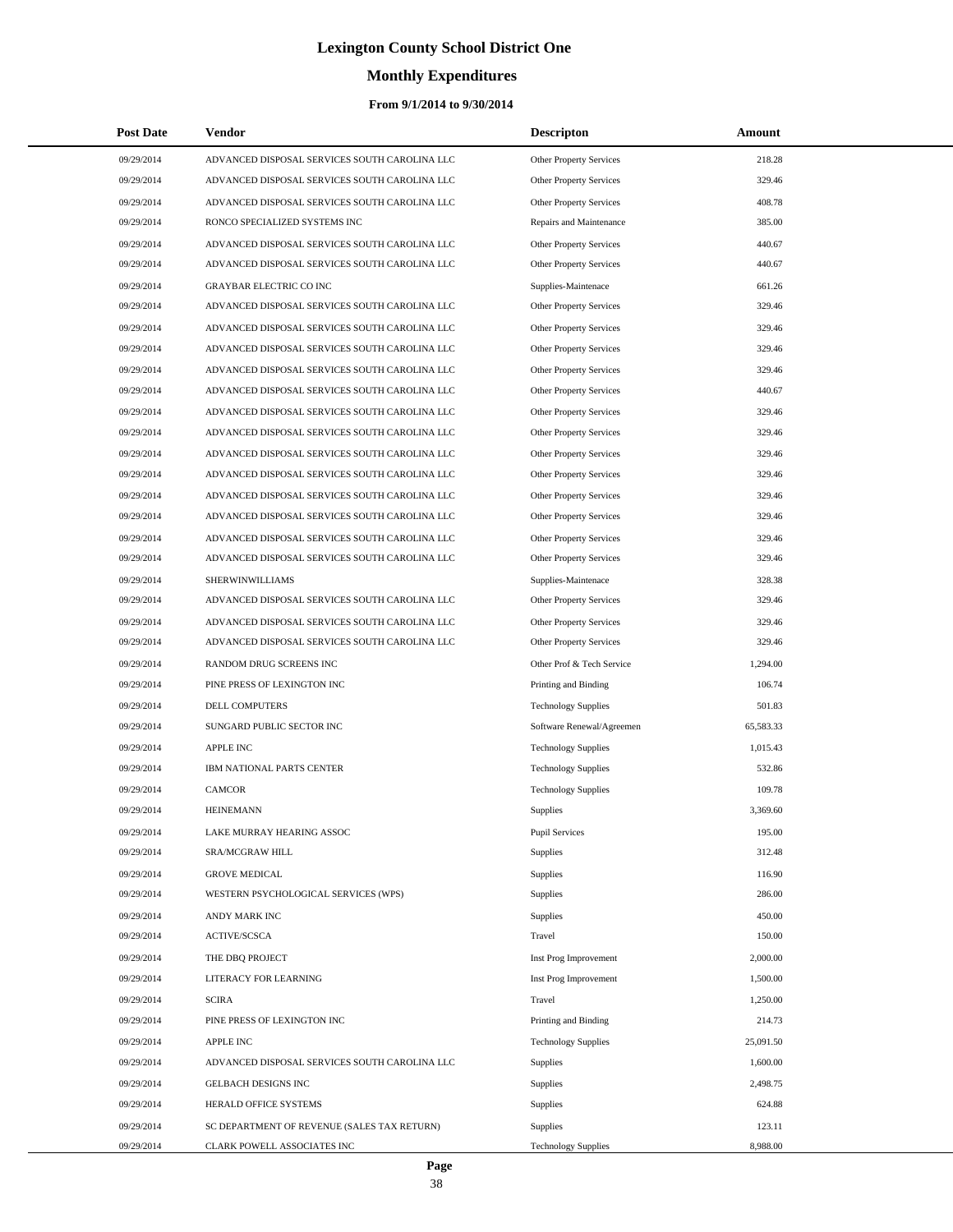# **Monthly Expenditures**

#### **From 9/1/2014 to 9/30/2014**

| <b>Post Date</b> | <b>Vendor</b>                    | <b>Descripton</b>    | Amount |
|------------------|----------------------------------|----------------------|--------|
| 09/29/2014       | PINE PRESS OF LEXINGTON INC      | Printing and Binding | 588.19 |
| 09/29/2014       | US FOODS                         | Supplies             | 154.34 |
| 09/29/2014       | BORDEN DAIRY CO OF SC LLC        | Milk                 | 421.07 |
| 09/29/2014       | <b>US FOODS</b>                  | Supplies             | 224.07 |
| 09/29/2014       | EARTHGRAINS BAKING COMPANIES INC | <b>Bread</b>         | 102.50 |
| 09/29/2014       | BORDEN DAIRY CO OF SC LLC        | Milk                 | 250.49 |
| 09/29/2014       | <b>US FOODS</b>                  | Supplies             | 395.52 |
| 09/29/2014       | BORDEN DAIRY CO OF SC LLC        | Milk                 | 260.44 |
| 09/29/2014       | <b>US FOODS</b>                  | Supplies             | 490.53 |
| 09/29/2014       | EARTHGRAINS BAKING COMPANIES INC | <b>Bread</b>         | 128.00 |
| 09/29/2014       | BORDEN DAIRY CO OF SC LLC        | Milk                 | 427.37 |
| 09/29/2014       | US FOODS                         | Supplies             | 509.54 |
| 09/29/2014       | BORDEN DAIRY CO OF SC LLC        | Milk                 | 443.67 |
| 09/29/2014       | <b>US FOODS</b>                  | Supplies             | 316.27 |
| 09/29/2014       | BORDEN DAIRY CO OF SC LLC        | Milk                 | 984.62 |
| 09/29/2014       | <b>US FOODS</b>                  | Supplies             | 158.25 |
| 09/29/2014       | BORDEN DAIRY CO OF SC LLC        | Milk                 | 124.19 |
| 09/29/2014       | <b>US FOODS</b>                  | Supplies             | 622.02 |
| 09/29/2014       | BORDEN DAIRY CO OF SC LLC        | Milk                 | 136.00 |
| 09/29/2014       | <b>US FOODS</b>                  | Supplies             | 378.24 |
| 09/29/2014       | BORDEN DAIRY CO OF SC LLC        | Milk                 | 531.15 |
| 09/29/2014       | <b>US FOODS</b>                  | Supplies             | 211.66 |
| 09/29/2014       | BORDEN DAIRY CO OF SC LLC        | Milk                 | 620.53 |
| 09/29/2014       | <b>US FOODS</b>                  | Supplies             | 479.22 |
| 09/29/2014       | EARTHGRAINS BAKING COMPANIES INC | <b>Bread</b>         | 120.00 |
| 09/29/2014       | BORDEN DAIRY CO OF SC LLC        | Milk                 | 449.82 |
| 09/29/2014       | <b>US FOODS</b>                  | Supplies             | 533.30 |
| 09/29/2014       | EARTHGRAINS BAKING COMPANIES INC | <b>Bread</b>         | 118.75 |
| 09/29/2014       | BORDEN DAIRY CO OF SC LLC        | Milk                 | 692.48 |
| 09/29/2014       | <b>US FOODS</b>                  | Supplies             | 100.73 |
| 09/29/2014       | BORDEN DAIRY CO OF SC LLC        | Milk                 | 431.73 |
| 09/29/2014       | <b>US FOODS</b>                  | Supplies             | 723.76 |
| 09/29/2014       | EARTHGRAINS BAKING COMPANIES INC | <b>Bread</b>         | 310.00 |
| 09/29/2014       | BORDEN DAIRY CO OF SC LLC        | Milk                 | 539.78 |
| 09/29/2014       | BORDEN DAIRY CO OF SC LLC        | Milk                 | 281.06 |
| 09/29/2014       | US FOODS                         | Supplies             | 887.43 |
| 09/29/2014       | BORDEN DAIRY CO OF SC LLC        | Milk                 | 317.30 |
| 09/29/2014       | US FOODS                         | Supplies             | 501.68 |
| 09/29/2014       | BORDEN DAIRY CO OF SC LLC        | Milk                 | 326.26 |
| 09/29/2014       | US FOODS                         | Supplies             | 187.47 |
| 09/29/2014       | BORDEN DAIRY CO OF SC LLC        | Milk                 | 331.14 |
| 09/29/2014       | US FOODS                         | Supplies             | 702.41 |
| 09/29/2014       | EARTHGRAINS BAKING COMPANIES INC | <b>Bread</b>         | 104.30 |
| 09/29/2014       | BORDEN DAIRY CO OF SC LLC        | Milk                 | 656.48 |
| 09/29/2014       | US FOODS                         | Supplies             | 298.37 |
| 09/29/2014       | BORDEN DAIRY CO OF SC LLC        | Milk                 | 118.76 |
| 09/29/2014       | <b>US FOODS</b>                  | Supplies             | 330.04 |
| 09/29/2014       | BORDEN DAIRY CO OF SC LLC        | Milk                 | 404.10 |

÷.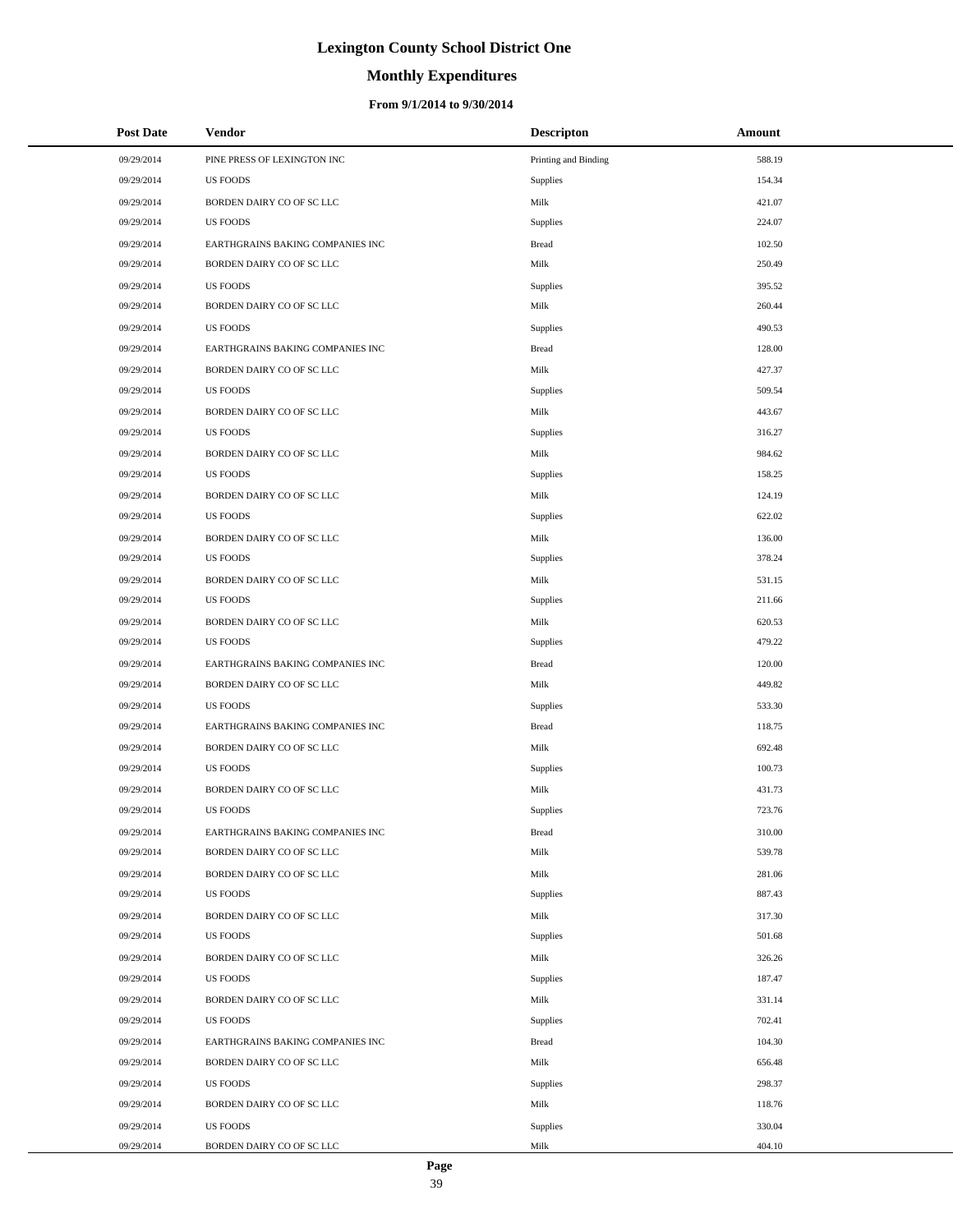# **Monthly Expenditures**

#### **From 9/1/2014 to 9/30/2014**

| <b>Post Date</b> | Vendor                                        | <b>Descripton</b> | Amount   |
|------------------|-----------------------------------------------|-------------------|----------|
| 09/29/2014       | <b>US FOODS</b>                               | Supplies          | 180.95   |
| 09/29/2014       | EARTHGRAINS BAKING COMPANIES INC              | <b>Bread</b>      | 127.50   |
| 09/29/2014       | BORDEN DAIRY CO OF SC LLC                     | Milk              | 332.91   |
| 09/29/2014       | <b>US FOODS</b>                               | Supplies          | 638.34   |
| 09/29/2014       | EARTHGRAINS BAKING COMPANIES INC              | <b>Bread</b>      | 170.00   |
| 09/29/2014       | BORDEN DAIRY CO OF SC LLC                     | Milk              | 471.25   |
| 09/29/2014       | <b>US FOODS</b>                               | Supplies          | 205.25   |
| 09/29/2014       | BORDEN DAIRY CO OF SC LLC                     | Milk              | 783.20   |
| 09/29/2014       | BORDEN DAIRY CO OF SC LLC                     | Milk              | 351.55   |
| 09/29/2014       | <b>US FOODS</b>                               | Supplies          | 325.04   |
| 09/29/2014       | BORDEN DAIRY CO OF SC LLC                     | Milk              | 324.01   |
| 09/29/2014       | BORDEN DAIRY CO OF SC LLC                     | Milk              | 597.84   |
| 09/29/2014       | <b>US FOODS</b>                               | Supplies          | 964.76   |
| 09/29/2014       | EARTHGRAINS BAKING COMPANIES INC              | <b>Bread</b>      | 117.50   |
| 09/29/2014       | BORDEN DAIRY CO OF SC LLC                     | Milk              | 201.90   |
| 09/29/2014       | <b>US FOODS</b>                               | Supplies          | 2,990.41 |
| 09/29/2014       | EARTHGRAINS BAKING COMPANIES INC              | <b>Bread</b>      | 262.50   |
| 09/29/2014       | BORDEN DAIRY CO OF SC LLC                     | Milk              | 360.36   |
| 09/29/2014       | BORDEN DAIRY CO OF SC LLC                     | Milk              | 480.67   |
| 09/29/2014       | COLLEGE BOARD PUBLICATIONS                    | Pupil Activity    | 176.00   |
| 09/29/2014       | MCGRAW HILL EDUCATION                         | Pupil Activity    | 193.23   |
| 09/29/2014       | MOVIE LICENSING USA SWANK MOTION PICTURES INC | Pupil Activity    | 447.00   |
| 09/29/2014       | PROVIDENCE HOSPITAL                           | Pupil Activity    | 160.00   |
| 09/29/2014       | <b>BARRETT, S LEE</b>                         | Pupil Activity    | 105.00   |
| 09/29/2014       | HINZ, BRIAN E                                 | Pupil Activity    | 105.00   |
| 09/29/2014       | LANEY, BILLY RAY                              | Pupil Activity    | 105.00   |
| 09/29/2014       | PADULA, JOHN MATTHEW                          | Pupil Activity    | 105.00   |
| 09/29/2014       | SMITH, BRIAN                                  | Pupil Activity    | 217.50   |
| 09/29/2014       | STOKES, JAMES LEE                             | Pupil Activity    | 105.00   |
| 09/29/2014       | GLASSCOCK, WILLIAM E                          | Pupil Activity    | 135.50   |
| 09/29/2014       | HUDSON, DOUG M                                | Pupil Activity    | 105.80   |
| 09/29/2014       | <b>JAMES, GRANDERSON</b>                      | Pupil Activity    | 151.70   |
| 09/29/2014       | MITCHELL, GEORGE                              | Pupil Activity    | 127.40   |
| 09/29/2014       | <b>GAMBLE, STEPHEN J</b>                      | Pupil Activity    | 120.00   |
| 09/29/2014       | AMP MEDICAL TRANSPORT LLC                     | Pupil Activity    | 180.00   |
| 09/29/2014       | C A JOHNSON HIGH SCHOOL                       | Pupil Activity    | 2,500.00 |
| 09/29/2014       | <b>BARRETT, RAYMOND</b>                       | Pupil Activity    | 120.00   |
| 09/29/2014       | BUSBY, LENNY                                  | Pupil Activity    | 120.00   |
| 09/29/2014       | <b>GARRICK, BRYAN TODD</b>                    | Pupil Activity    | 120.00   |
| 09/29/2014       | POOLE, JOSEPH AARON                           | Pupil Activity    | 120.00   |
| 09/29/2014       | SNUFFER, ROBERT                               | Pupil Activity    | 120.00   |
| 09/29/2014       | BRANHAM, DONALD W                             | Pupil Activity    | 122.90   |
| 09/29/2014       | BUCKNER JR, EDWARD                            | Pupil Activity    | 112.10   |
| 09/29/2014       | DANIELS, ARNOLD                               | Pupil Activity    | 133.70   |
| 09/29/2014       | WELDON, RICHARD                               | Pupil Activity    | 142.70   |
| 09/29/2014       | FLORENCE TENNIS ASSOC                         | Pupil Activity    | 150.00   |
| 09/29/2014       | PALMETTO PRESSURE CLEAN                       | Pupil Activity    | 4,000.00 |
| 09/29/2014       | CAMP, CHAVOUS P                               | Pupil Activity    | 292.50   |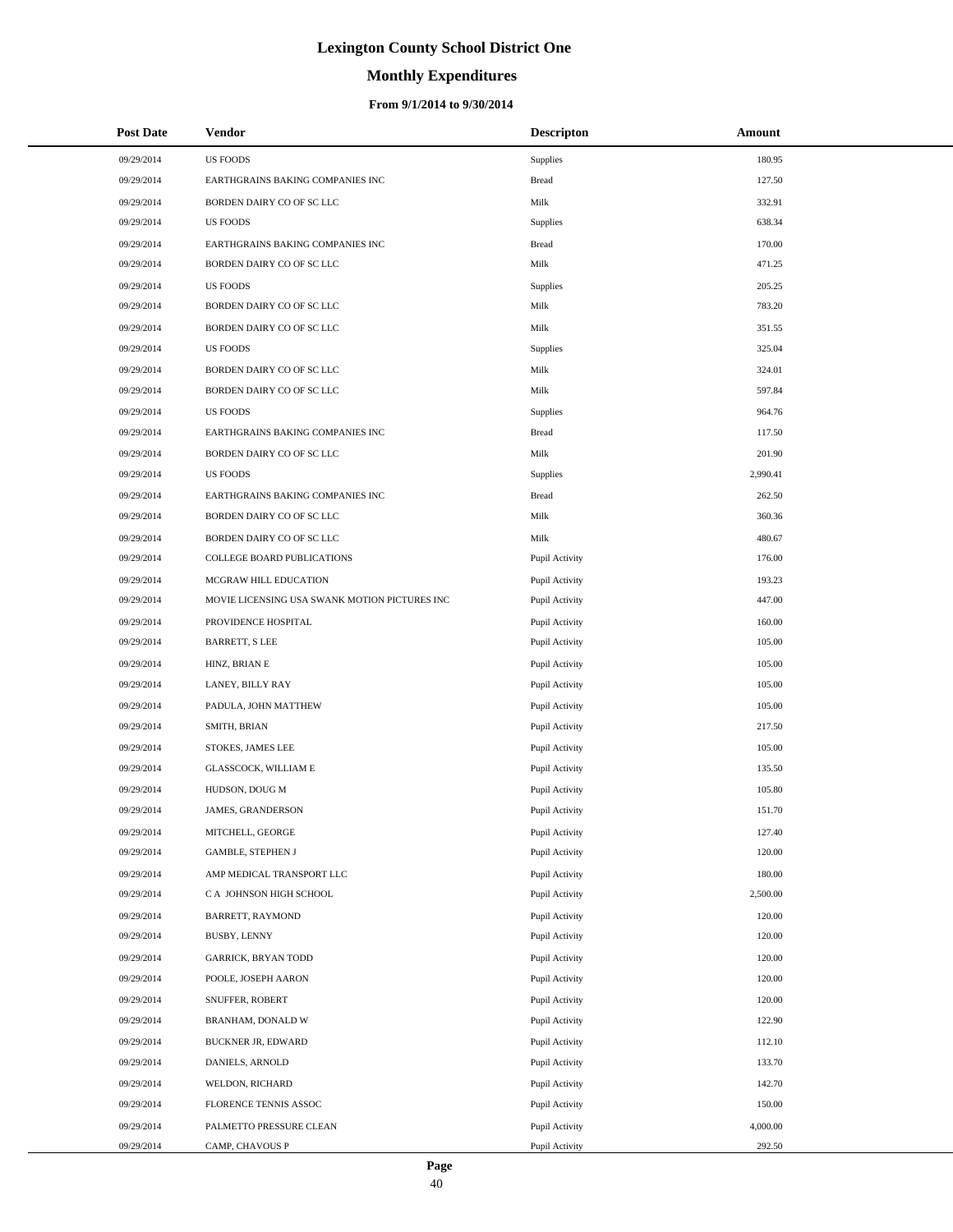# **Monthly Expenditures**

#### **From 9/1/2014 to 9/30/2014**

| <b>Post Date</b> | Vendor                                   | <b>Descripton</b>           | Amount    |  |
|------------------|------------------------------------------|-----------------------------|-----------|--|
| 09/29/2014       | DRIVER, TRACY                            | Pupil Activity              | 178.00    |  |
| 09/29/2014       | LYONS-DANIELS, BEATRICE                  | Pupil Activity              | 183.00    |  |
| 09/30/2014       | HOUGHTON MIFFLIN                         | Software Renewal/Agreemen   | 10,700.00 |  |
| 09/30/2014       | SCHOOL SPECIALTY INC                     | Supplies                    | 149.65    |  |
| 09/30/2014       | FORMS AND SUPPLY INC (FSI)               | Supplies                    | 1,142.76  |  |
| 09/30/2014       | US INK AND TONER INC                     | Supplies                    | 654.20    |  |
| 09/30/2014       | REALLY GOOD STUFF                        | Supplies                    | 119.97    |  |
| 09/30/2014       | DICK BLICK                               | Supplies                    | 143.86    |  |
| 09/30/2014       | LEXINGTON COUNTY SCHOOL DIST 1           | <b>Pupil Transportation</b> | 381.10    |  |
| 09/30/2014       | <b>JW PEPPER</b>                         | Supplies                    | 129.50    |  |
| 09/30/2014       | TROXELL COMMUNICATIONS INC               | Supplies                    | 454.64    |  |
| 09/30/2014       | LEXINGTON COUNTY SCHOOL DIST 1           | Pupil Transportation        | 466.20    |  |
| 09/30/2014       | PEARSON EDUCATION CUSTOMER SERVICE (K12) | Supplies                    | 1,617.00  |  |
| 09/30/2014       | <b>HEINEMANN</b>                         | Supplies                    | 343.15    |  |
| 09/30/2014       | <b>CAMBIUM LEARNING</b>                  | Supplies                    | 307.60    |  |
| 09/30/2014       | <b>EBSCO</b>                             | Periodicals                 | 313.92    |  |
| 09/30/2014       | FOLLETT SCHOOL SOLUTIONS INC             | <b>Library Books</b>        | 880.71    |  |
| 09/30/2014       | BOUND TO STAY BOUND BOOKS INC            | Supplies                    | 268.08    |  |
| 09/30/2014       | US INK AND TONER INC                     | Supplies                    | 535.80    |  |
| 09/30/2014       | LDOEOP LEX DISTRICT ONE EDU OFFICE PROF  | Dues and Fees               | 120.00    |  |
| 09/30/2014       | PURCHASED SERVICE                        | Travel                      | 231.84    |  |
| 09/30/2014       | PALMETTO PROPANE                         | Energy                      | 412.51    |  |
| 09/30/2014       | EA SERVICES INC                          | Repairs and Maintenance     | 764.00    |  |
| 09/30/2014       | TMS TOTAL MAINTENANCE SOLUTIONS          | Supplies-Maintenace         | 141.81    |  |
| 09/30/2014       | GILBERTSUMMIT RURAL WATER DISTRICT       | <b>Public Utilities</b>     | 1,263.08  |  |
| 09/30/2014       | EA SERVICES INC                          | Repairs and Maintenance     | 168.00    |  |
| 09/30/2014       | GILBERTSUMMIT RURAL WATER DISTRICT       | <b>Public Utilities</b>     | 1,048.66  |  |
| 09/30/2014       | EA SERVICES INC                          | Repairs and Maintenance     | 168.00    |  |
| 09/30/2014       | HUBER SUPPLY CO OF LEXINGTON INC         | Supplies-Maintenace         | 459.03    |  |
| 09/30/2014       | EA SERVICES INC                          | Repairs and Maintenance     | 2,756.33  |  |
| 09/30/2014       | TMS TOTAL MAINTENANCE SOLUTIONS          | Supplies-Maintenace         | 127.23    |  |
| 09/30/2014       | TMS TOTAL MAINTENANCE SOLUTIONS          | Supplies-Maintenace         | 269.26    |  |
| 09/30/2014       | ADKINS, KATHY                            | Repairs and Maintenance     | 150.00    |  |
| 09/30/2014       | TMS TOTAL MAINTENANCE SOLUTIONS          | Supplies-Maintenace         | 273.75    |  |
| 09/30/2014       | GILBERTSUMMIT RURAL WATER DISTRICT       | <b>Public Utilities</b>     | 415.44    |  |
| 09/30/2014       | TMS TOTAL MAINTENANCE SOLUTIONS          | Supplies-Maintenace         | 200.04    |  |
| 09/30/2014       | EA SERVICES INC                          | Repairs and Maintenance     | 168.00    |  |
| 09/30/2014       | WATTS AND ASSOCIATES ROOFING INC         | Repairs and Maintenance     | 1,360.00  |  |
| 09/30/2014       | GILBERTSUMMIT RURAL WATER DISTRICT       | <b>Public Utilities</b>     | 1,290.79  |  |
| 09/30/2014       | <b>EA SERVICES INC</b>                   | Repairs and Maintenance     | 2,656.33  |  |
| 09/30/2014       | EA SERVICES INC                          | Repairs and Maintenance     | 207.00    |  |
| 09/30/2014       | EA SERVICES INC                          | Repairs and Maintenance     | 429.00    |  |
| 09/30/2014       | EA SERVICES INC                          | Repairs and Maintenance     | 400.00    |  |
| 09/30/2014       | GILBERTSUMMIT RURAL WATER DISTRICT       | <b>Public Utilities</b>     | 497.36    |  |
| 09/30/2014       | EA SERVICES INC                          | Repairs and Maintenance     | 220.00    |  |
| 09/30/2014       | <b>WW GRAINGER</b>                       | Supplies-Maintenace         | 725.62    |  |
| 09/30/2014       | EA SERVICES INC                          | Repairs and Maintenance     | 325.00    |  |
| 09/30/2014       | AUCKERMAN JR, STEPHEN JOE                | Other Prof & Tech Service   | 180.00    |  |

÷.